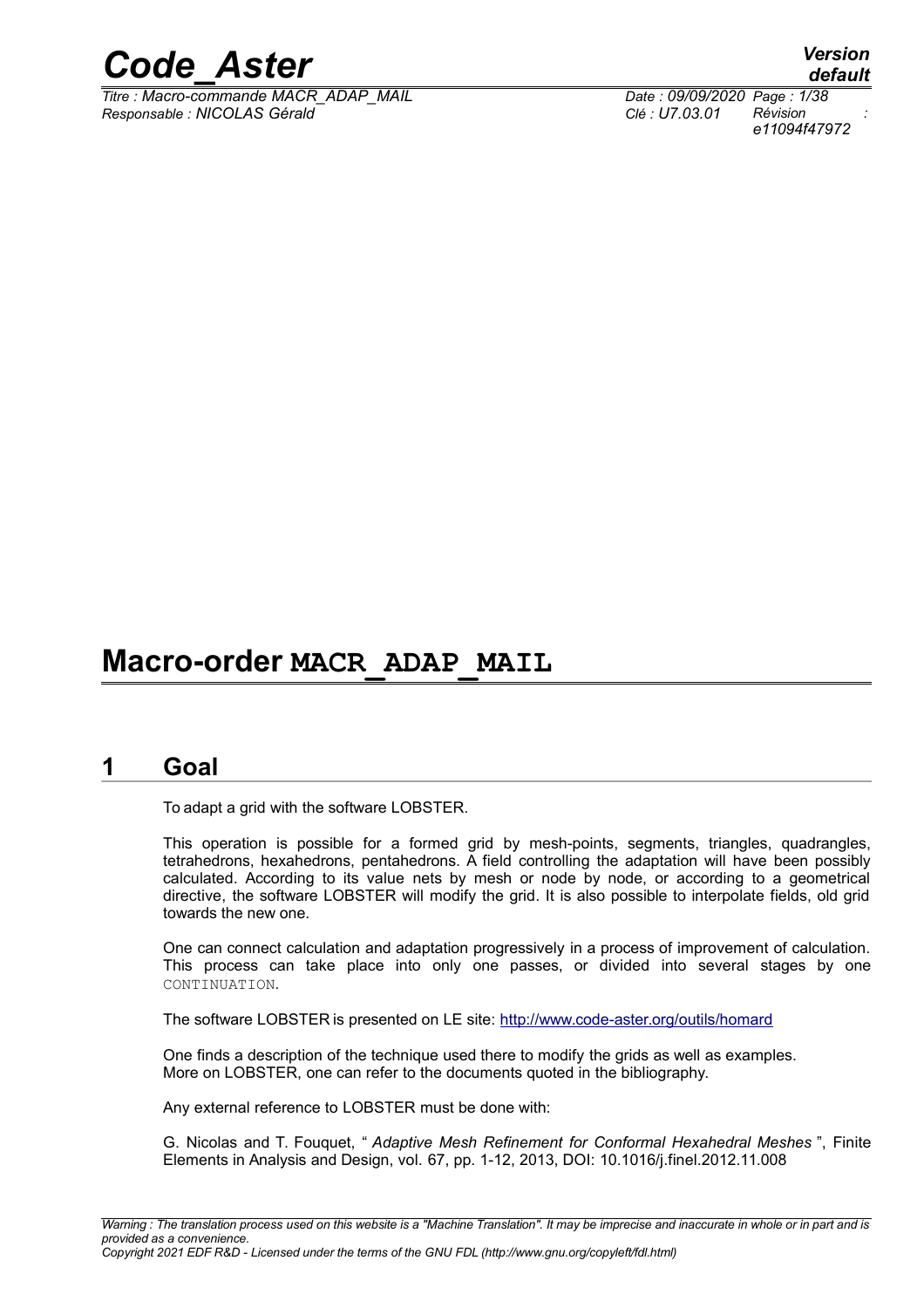# **Code Aster**

Titre : Macro-commande MACR\_ADAP\_MAIL Responsable : NICOLAS Gérald

Date: 09/09/2020 Page: 2/38 Clé : U7.03.01 Révision e11094f47972

# **Contents**

Warning : The translation process used on this website is a "Machine Translation". It may be imprecise and inaccurate in whole or in part and is provided as a convenience.<br>Copyright 2021 EDF R&D - Licensed under the terms of the GNU FDL (http://www.gnu.org/copyleft/fdl.html)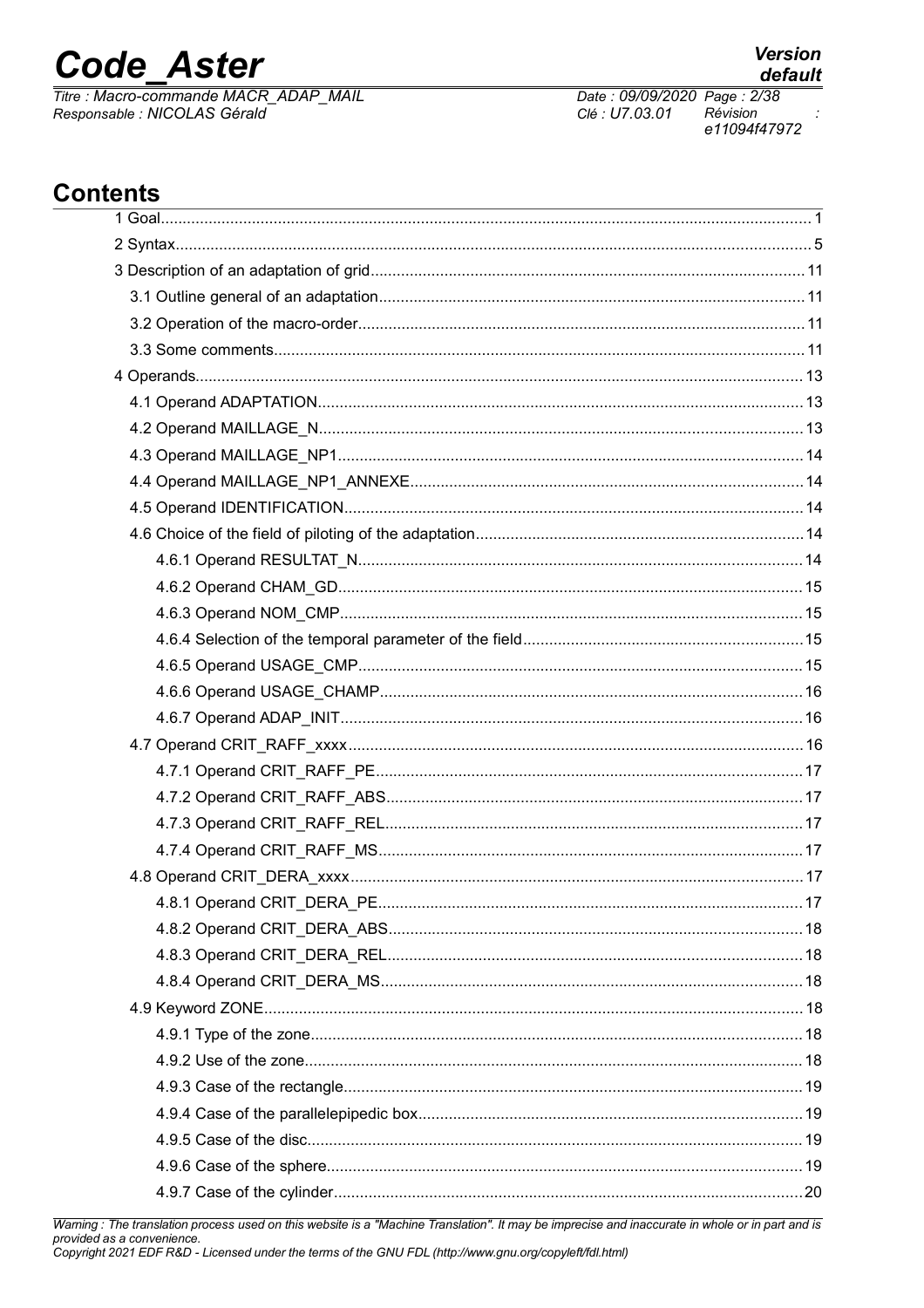| <b>COUL WOLL</b>                                                      | default                                                                   |
|-----------------------------------------------------------------------|---------------------------------------------------------------------------|
| Titre : Macro-commande MACR ADAP MAIL<br>Responsable : NICOLAS Gérald | Date: 09/09/2020 Page: 3/38<br>Révision<br>Clé : U7.03.01<br>e11094f47972 |
|                                                                       |                                                                           |
|                                                                       |                                                                           |
|                                                                       |                                                                           |
|                                                                       |                                                                           |
|                                                                       |                                                                           |
|                                                                       |                                                                           |
|                                                                       |                                                                           |
|                                                                       |                                                                           |
|                                                                       |                                                                           |
|                                                                       |                                                                           |
|                                                                       |                                                                           |
|                                                                       |                                                                           |
|                                                                       |                                                                           |
|                                                                       |                                                                           |
|                                                                       |                                                                           |
|                                                                       |                                                                           |
|                                                                       |                                                                           |
|                                                                       |                                                                           |
|                                                                       |                                                                           |
|                                                                       |                                                                           |
|                                                                       |                                                                           |
|                                                                       |                                                                           |
|                                                                       |                                                                           |
|                                                                       |                                                                           |
|                                                                       |                                                                           |
|                                                                       |                                                                           |
|                                                                       |                                                                           |
|                                                                       |                                                                           |
|                                                                       |                                                                           |
|                                                                       |                                                                           |
|                                                                       |                                                                           |
|                                                                       |                                                                           |
|                                                                       |                                                                           |
|                                                                       |                                                                           |
|                                                                       |                                                                           |
|                                                                       |                                                                           |
|                                                                       |                                                                           |
|                                                                       |                                                                           |
|                                                                       |                                                                           |
|                                                                       |                                                                           |

Code Actor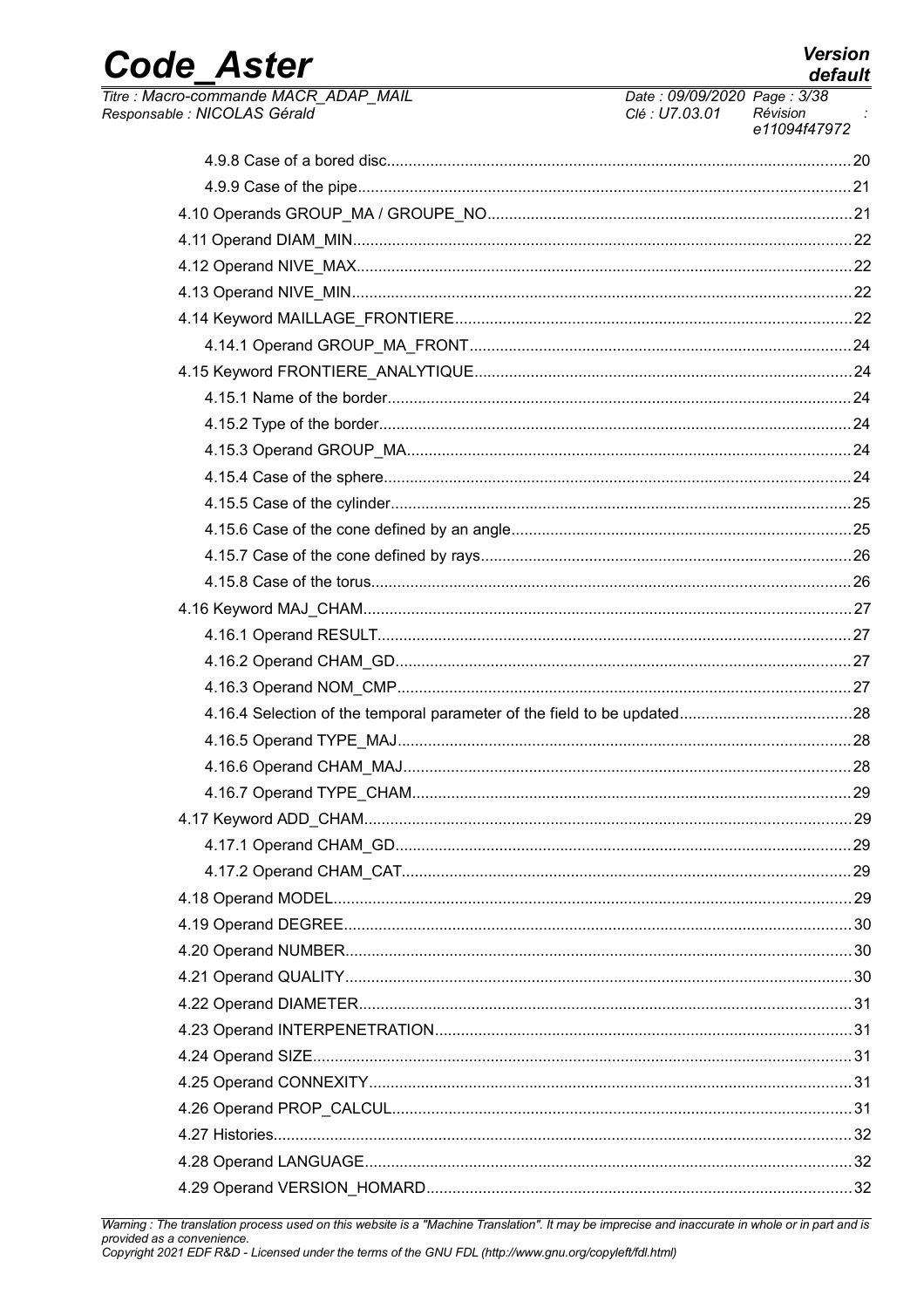| <b>Code Aster</b>                                                     | <b>Version</b><br>default                                                                                   |
|-----------------------------------------------------------------------|-------------------------------------------------------------------------------------------------------------|
| Titre : Macro-commande MACR_ADAP_MAIL<br>Responsable : NICOLAS Gérald | Date: 09/09/2020 Page: 4/38<br>Date : 03/03/2020 Faye : 4/00<br>Clé : U7.03.01 Révision : :<br>e11094f47972 |
|                                                                       |                                                                                                             |
|                                                                       |                                                                                                             |
|                                                                       |                                                                                                             |
|                                                                       |                                                                                                             |
|                                                                       |                                                                                                             |
|                                                                       |                                                                                                             |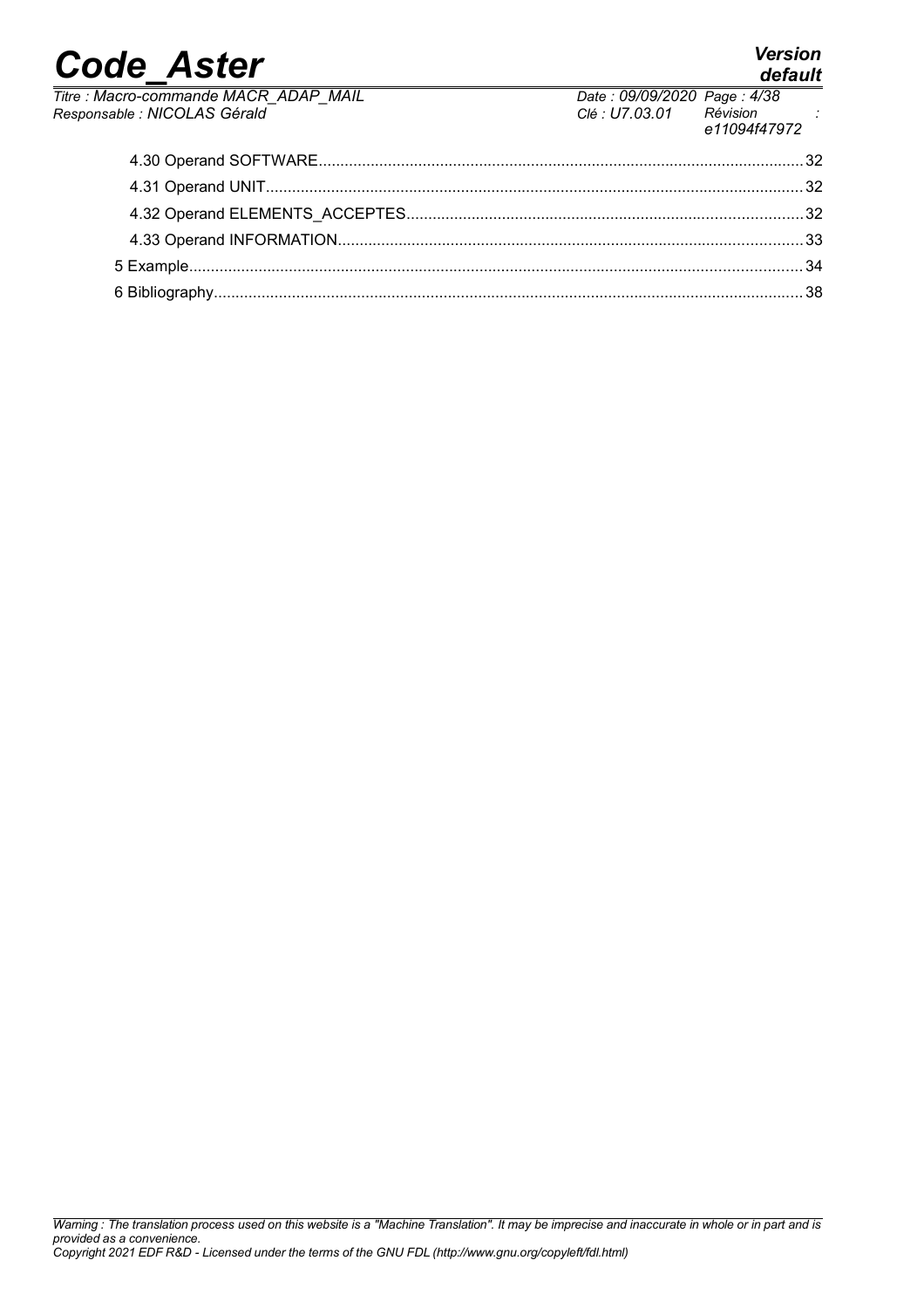*Titre : Macro-commande MACR\_ADAP\_MAIL Date : 09/09/2020 Page : 5/38 Responsable : NICOLAS Gérald Clé : U7.03.01 Révision :*

*e11094f47972*

# **2 Syntax**

MACR ADAP MAIL ( # choice of the type of adaptation ♦ ADAPTATION = / 'RAFF\_DERA' / 'REFINEMENT' / 'DERAFFINEMENT' / 'RAFF\_DERA\_ZONE' / **'RAFFINEMENT UNIFORME'** / 'DERAFFINEMENT\_UNIFORME' / 'NOTHING' / 'MODIFICATION' / 'READING' # grid to be modified ♦ MAILLAGE\_N = man [grid] # new grid ♦ MAILLAGE\_NP1 = Co (manp1) [K8] # an additional grid ◊ MAILLAGE\_NP1\_ANNEXE = Co (manp1ann) [K8] # grid of reference for the history ◊ IDENTIFICATION = refmesh [grid] # If the adaptation is free, (REFINEMENT, DERAFFINEMENT or RAFF DERA), choice of the structure containing the field controlling the adaptation: / RESULTAT N = resun [result]  $\blacklozenge$  NOM CHAM = nomsymb [K16] / CHAM  $GD = \text{cham gd}$  i [cham\_gd] NOM  $\text{CMP} = 1 \text{ cmp}$  [l K8] Selection of the temporal parameter / NUME ORDRE = order [I] / INST = moment [R]  $\Diamond$  | PRECISION = / prec [R] / 1.0E-6 [DEFECT] ◊ | CRITERION = / 'RELATIVE [DEFECT] / 'ABSOLUTE' ◊ USAGE\_CMP = / 'NORME\_L2' [DEFECT] / 'ABSOLUTE' / 'NORME\_INFINIE' / 'RELATIVE' ◊ USAGE\_CHAMP =/ 'MESH' [DEFECT] / 'JUMP'<br>/'TO KEEP' ◊ ADAP\_INIT = /'TO KEEP' [DEFECT] /'TO REFINE' / 'DERAFFINER' # Finsi # If the adaptation takes place according to geometrical zones, (RAFF\_DERA\_ZONE):  $\triangleleft$  ZONE = F ( # Type of the zone ♦ TYPE = / 'RIGHT-ANGLED' / 'LIMPS' / 'DISC'

*provided as a convenience. Copyright 2021 EDF R&D - Licensed under the terms of the GNU FDL (http://www.gnu.org/copyleft/fdl.html)*

*Warning : The translation process used on this website is a "Machine Translation". It may be imprecise and inaccurate in whole or in part and is*

/ 'SPHERE'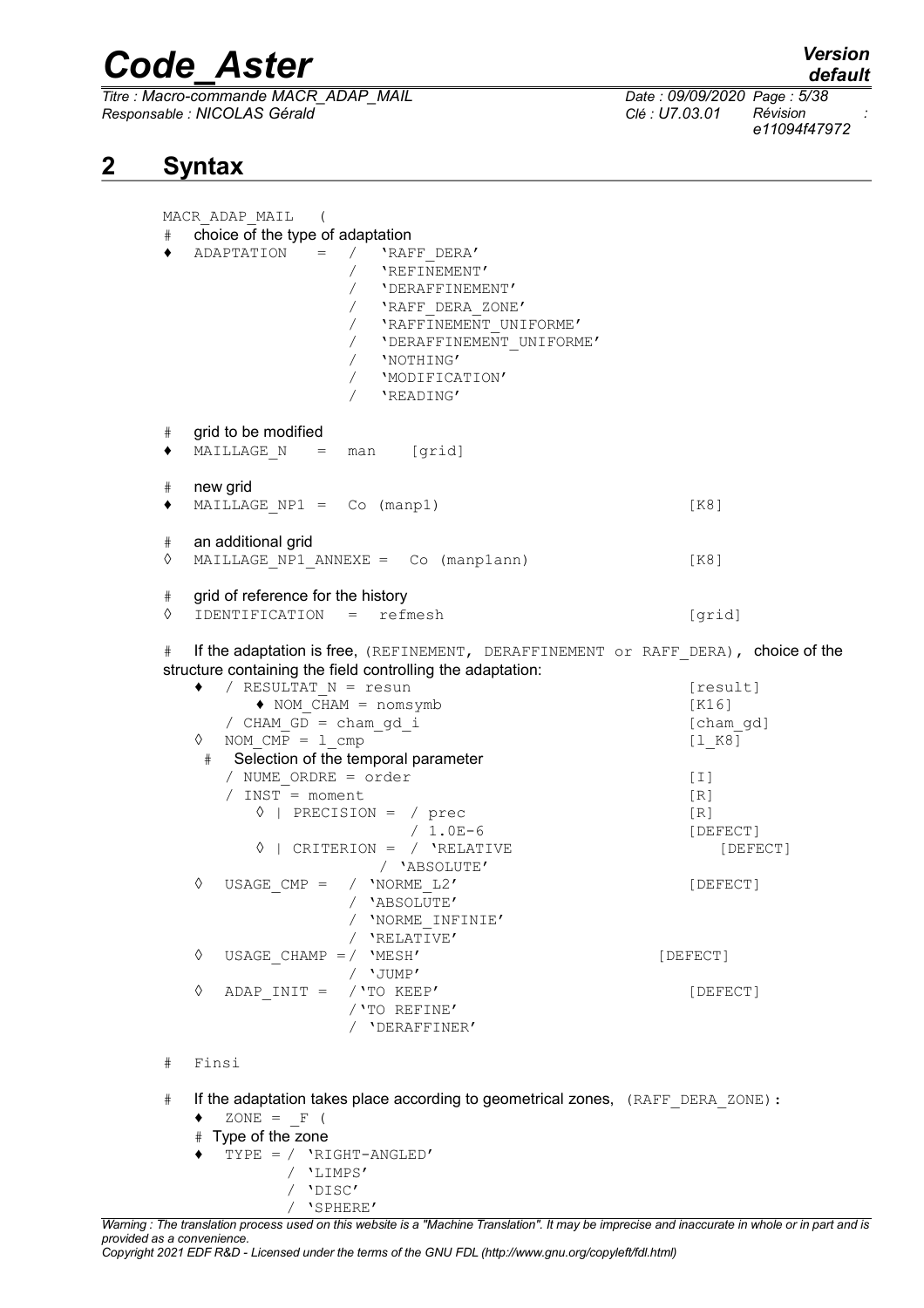*default*

*Titre : Macro-commande MACR\_ADAP\_MAIL Date : 09/09/2020 Page : 6/38 Responsable : NICOLAS Gérald Clé : U7.03.01 Révision :*

*e11094f47972*

```
/ 'CYLINDER'
/ 'DISQUE_PERCE'
/ 'PIPE'
```
- # Use of the zone
- ♦ USE = / 'REFINEMENT' [DEFECT] / 'DERAFFINEMENT'

#### # for a rectangular box: extreme coordinates

- $\triangleleft$  X\_MINI = x\_mini [R]  $\bullet$  X MAXI = x maxi [R]  $\blacklozenge$   $\Upsilon$ <sup>-</sup>MINI = y mini [R] ♦ Y\_MAXI = y\_maxi [R] # for a parallelepipedic box: extreme coordinates  $\bullet$  X MINI = x mini [R]  $X$ MAXI =  $X$ maxi [R]  $Y$ <sup>-</sup>MINI =  $Y$ <sup>-</sup>mini [R]  $Y$ MAXI =  $Y$ maxi [R]  $\bullet$  Z MINI = z mini [R]  $\bullet$   $\overline{Z}$  MAXI =  $\overline{Z}$  maxi [R] # for a disc: centre and  $\bullet$  X\_CENTRE =  $x$ \_centre [R] ♦ Y\_CENTRE = y\_centre [R]  $\bullet$  RAY = ray [R] # for a sphere: centre and  $\blacklozenge$  X CENTRE = x centre [R]  $Y_CENTRE = Y_Centre$  [R] ♦ Z\_CENTRE = z\_centre [R]  $\blacklozenge$  RAY = ray [R] # for a cylinder: axis, bases, height and ray  $\bullet$  X\_AXE = x\_axe [R]  $\blacklozenge$  Y\_AXE = y\_axe [R]  $\bullet$  Z\_AXE = z\_axe [R]  $X$ BASE =  $X$ base [R] ♦ Y\_BASE = y\_base [R]  $\bullet$  Z\_BASE = z base ♦ HEIGHT = height [R]  $\triangle$  RAY = ray [R] # for a bored disc: centre, interior and external  $\bullet$  X CENTRE =  $x$ <sub>centre</sub> [R]  $\blacklozenge$  Y CENTRE = y centre [R] ♦ RAYON\_INT = rayon\_int [R] RAYON EXT = rayon ext  $[R]$ # for a pipe: axis, bases, height and rays interior and outside  $\bullet$  X AXE = x axe [R]  $Y$  AXE =  $y$  axe [R]  $Z$ <sup>-</sup>AXE =  $Z$ <sup>-</sup>axe [R]  $X$ BASE =  $X$ base [R]  $Y$ BASE = y base [R]  $Z$ BASE =  $Z$ base [R]  $HEIGHT = height$  [R] ♦ RAYON\_INT = rayon\_int [R]  $\triangleleft$  RAYON EXT = rayon ext [R] # Finsi ) # Finsi
- 

*Warning : The translation process used on this website is a "Machine Translation". It may be imprecise and inaccurate in whole or in part and is provided as a convenience.*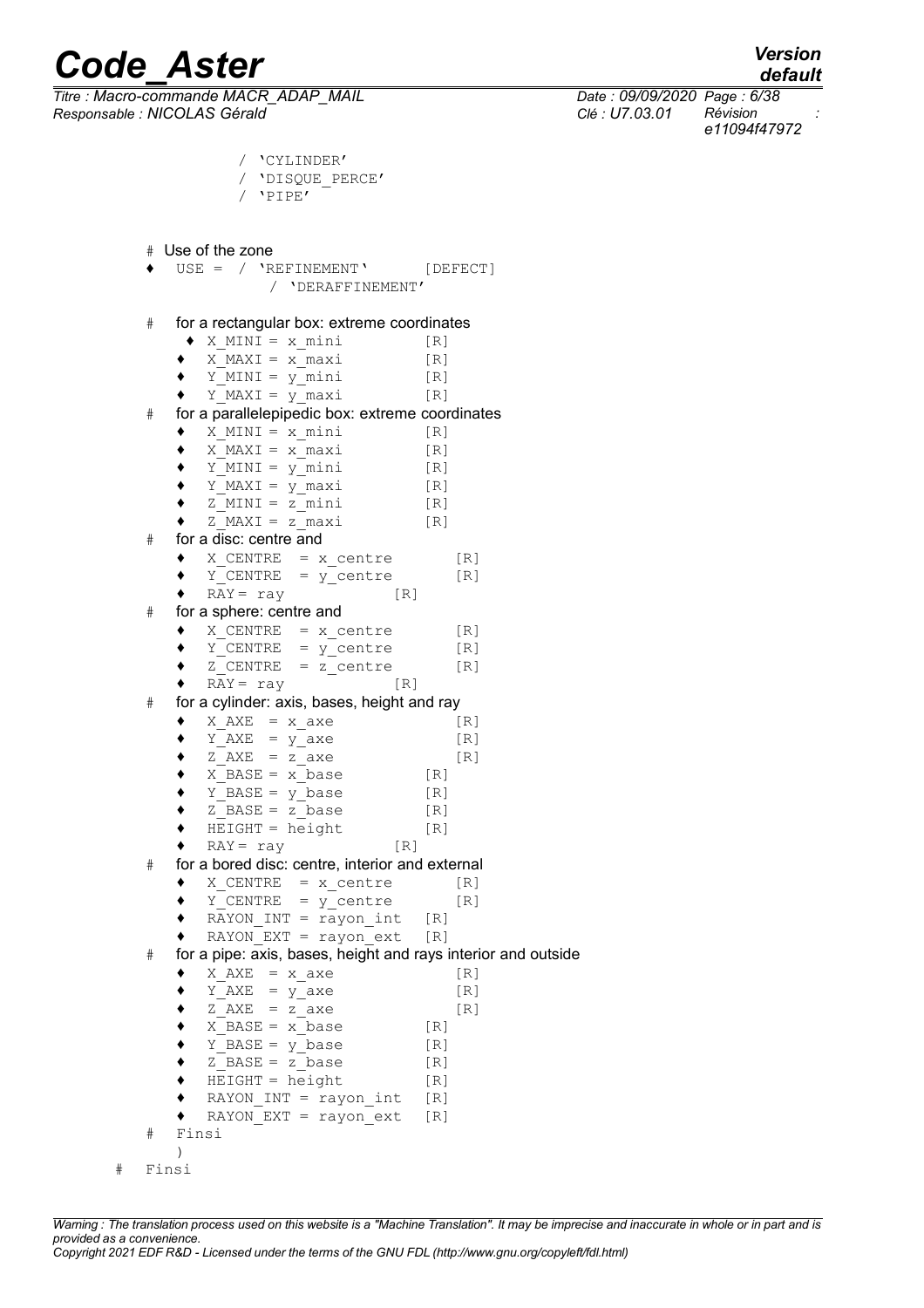*default*

*Code\_Aster Version Titre : Macro-commande MACR\_ADAP\_MAIL Date : 09/09/2020 Page : 7/38 Responsable : NICOLAS Gérald Clé : U7.03.01 Révision :*

*e11094f47972*

```
# If the adaptation includes free refinement (REFINEMENT or RAFF DERA) :
             \bullet / CRIT_RAFF_PE = crp [R]
                  / CRIT"RAFF" REL = <math>ctr</math> [R]/ CRIT"RAFF"ABS = CRA [R]/ CRITRAFFMS = crms [R]
         # Finsi
         # If the adaptation includes the déraffinement free one (DERAFFINEMENT or RAFF DERA):
             ♦ / CRIT_DERA_PE = cdp [R]
                  / CRIT DERA REL = cdr [R]
                  / CRIT DERA ABS = half-value layer [R]/ CRIT DERA MS = cdms [R]
         # Finsi
         # If the adaptation includes refinement:
             \Diamond NIVE MAX = nivmax [I]
             \Diamond DIAM MIN = diamin [R]
         # Finsi
         # If the adaptation includes déraffinement:
             ◊ NIVE_MIN = nivmin [I]
         # Finsi
         # If the adaptation includes refinement or déraffinement:
             ◊ GROUP_MA = l_grma [l_gr_maille]
             ◊ GROUP_NO = l_grno [l_gr_nœud]
         # Finsi
         # Follow-up of a border with a grid
         ◊ MAILLAGE_FRONTIERE = maf [grid]
             ◊ GROUP_MA_FRONT = l_grma [l_gr_maille]
         # Follow-up of an analytical border
         ◊ FRONTIERE_ANALYTIQUE = _F (
             # Name of the border
             \bullet NAME = name [K]
             ♦ GROUP_MA = l_grma [l_gr_maille]
             # Type of the border
             \triangleleft TYPE = / 'SPHERE'
                           / 'CYLINDER'
                           / 'CONE_A'
                           / 'CONE_R'
                           / 'TORUS'
             # for a sphere: centre and
                  \blacklozenge X CENTRE = x centre [R]
                  ♦ Y_CENTRE = y_centre [R]
                  ♦ Z_CENTRE = z_centre [R]
                  \overline{R}Y = ray [R]
             # for a cylinder: axis, bases and ray
                  \bullet X AXE = x axe [R]
                  \blacklozenge \blacktriangleright \blacktriangleright \blacktriangleleft \blacktriangleright \blacktriangleright \blacktriangleright \blacktriangleright \blacktriangleright \blacktriangleright \blacktriangleright \blacktriangleright \blacktriangleright \blacktriangleright \blacktriangleright \blacktriangleright \blacktriangleright \blacktriangleright \blacktriangleright \blacktriangleright \blacktriangleright \blacktriangleright \blacktriangleright \blacktriangleright \blacktriangleright \blacktriangleright \blacktriangleright \blacktrianglerightZ AXE = z axe [R]X CENTRE = x centre [R]
                  \blacklozenge Y_CENTRE = y_centre [R]
                     Z<sup>CENTRE</sup> = z<sup>centre</sup> [R]
                    \overline{RAY} = \text{ray} [R]
Warning : The translation process used on this website is a "Machine Translation". It may be imprecise and inaccurate in whole or in part and is
provided as a convenience.
```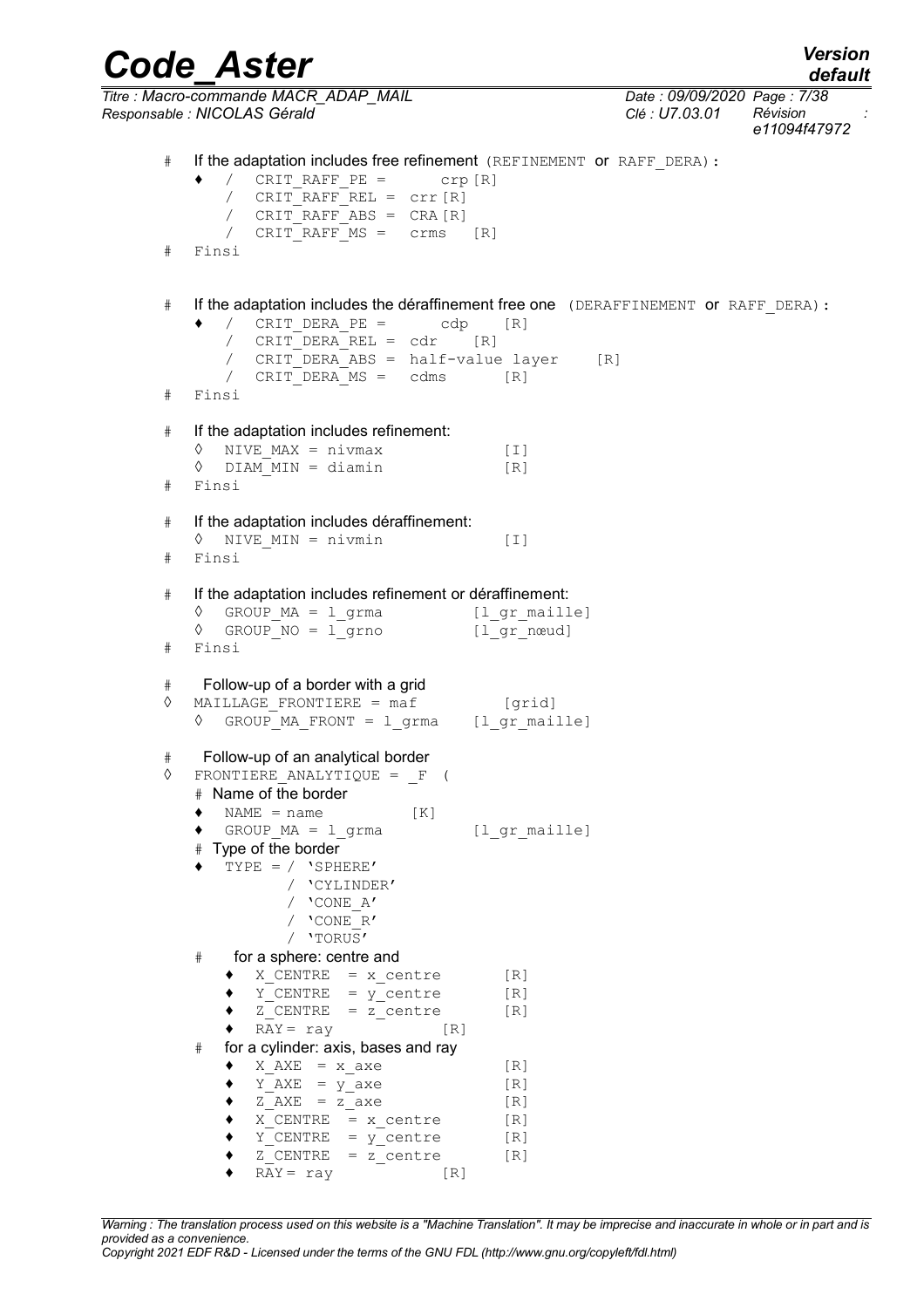| Titre : Macro-commande MACR ADAP MAIL | Date: 09/09/2020 Page: 8 |          |
|---------------------------------------|--------------------------|----------|
| Responsable : NICOLAS Gérald          | Clé : U7.03.01           | Révision |

*Titre : Macro-commande MACR\_ADAP\_MAIL Date : 09/09/2020 Page : 8/38 e11094f47972*

 $\bullet$  X AXE = x axe [R]  $\bullet$  Y AXE = y axe [R]  $Z$ <sup>-</sup>AXE = z<sup>--</sup>axe [R]<br>X CENTRE = x centre [R]  $X$  CENTRE =  $x$  centre  $Y$ <sup>-CENTRE</sup> = y\_centre [R]<br>  $Z$ <sup>-CENTRE</sup> = z\_centre [R]<br>  $X$ <sub>NGLE</sub> = 2<sup>-2</sup>  $Z$  CENTRE =  $Z$  centre  $\bullet$  ANGLE = angle [R] # for a cone defined by its rays: centres and  $\blacklozenge$  X CENTRE = x centre [R]  $\blacklozenge$  Y\_CENTRE =  $y$ \_centre [R]  $\div$  Z\_CENTRE = z\_centre [R]  $RAY = ray$  [R]  $X$  CENTRE2 =  $x$  centre2 [R]  $\bullet$  Y\_CENTRE2 = y\_centre2 [R]  $\bullet$  Z CENTRE2 = z centre2 [R]  $\sqrt{PRAYON2} = rayon2$  [R] # for a torus: centre, axis and  $\blacklozenge$  X CENTRE = x centre [R]  $Y$  CENTRE =  $Y$  centre [R]  $Z$  CENTRE =  $Z$  centre [R]  $X$ <sup>-</sup>AXE = x axe [R]  $Y$ <sup>-</sup>AXE =  $Y$ <sup>-</sup>axe [R]  $Z$ <sup> $Z$ </sup>AXE =  $Z$ <sup> $Z$ </sup> axe [R]  $R$ <sup>3</sup>  $R$ <sup>3</sup>  $R$ <sup>3</sup>  $R$ <sup>3</sup>  $R$ <sup>3</sup>  $R$ <sup>3</sup>  $R$ <sup>3</sup>  $R$ <sup>3</sup>  $R$ <sup>3</sup>  $R$ <sup>3</sup>  $R$ <sup>3</sup>  $R$ <sup>3</sup>  $R$ <sup>3</sup>  $R$ <sup>3</sup>  $R$ <sup>3</sup>  $R$ <sup>3</sup>  $R$ <sup>3</sup>  $R$ <sup>3</sup>  $R$ <sup>3</sup>  $R$ <sup>3</sup>  $R$ <sup>3</sup>  $R$ <sup>3</sup>  $R$ <sup>3</sup>  $R$ <sup>3</sup>  $R$ <sup>3</sup>  $R$ <sup>3</sup>  $R$ <sup>3</sup>  $RAY = ray$ ♦ RAYON2 = rayon2 [R] # Finsi ) # If the adaptation is a modification, (MODIFICATION), choice of the type: Change of degree  $\begin{array}{cccc}\n\text{DEGREE} & = & / & \text{YES'} \\
 & / & \text{NOT'}\n\end{array}$ [DEFECT] # Finsi # Update of fields on the new grid  $\Diamond$  MAJ CHAM =  $\ F$  ( # choice of the structure containing the field to be updated ◆ / RESULT = resu  $[result]$ <br>
◆ NOM\_CHAM = nomsymb  $[K16]$  $\triangleleft$  NOM CHAM = nomsymb  $\sqrt{CHAM_GD} = \text{cham}_Gd$  [ $\text{cham}_Gd$ ]  $\Diamond$  NOM CMP = 1 cmp [1 K8] Selection of the temporal parameter / NUME\_ORDRE = order [I]  $/$  INST = moment  $\Diamond$  | PRECISION = / prec [R] / 1.0E-3 [DEFECT] | CRITERION =/  $'$ RELATIVE [DEFECT]<br>|  $'$ ABSOLUTE' / 'ABSOLUTE' # choice of the type of update  $\Diamond$  TYPE MAJ = / 'CAR' [DEFECT] /'ISOP2' # name of the field of sizes which will contain the new field ♦ CHAM\_MAJ = Co (chpmaj) [K8] # type of the updated field  $\blacklozenge$  TYPE CHAM =/ 'NOEU TEMP R'

*Warning : The translation process used on this website is a "Machine Translation". It may be imprecise and inaccurate in whole or in part and is provided as a convenience. Copyright 2021 EDF R&D - Licensed under the terms of the GNU FDL (http://www.gnu.org/copyleft/fdl.html)*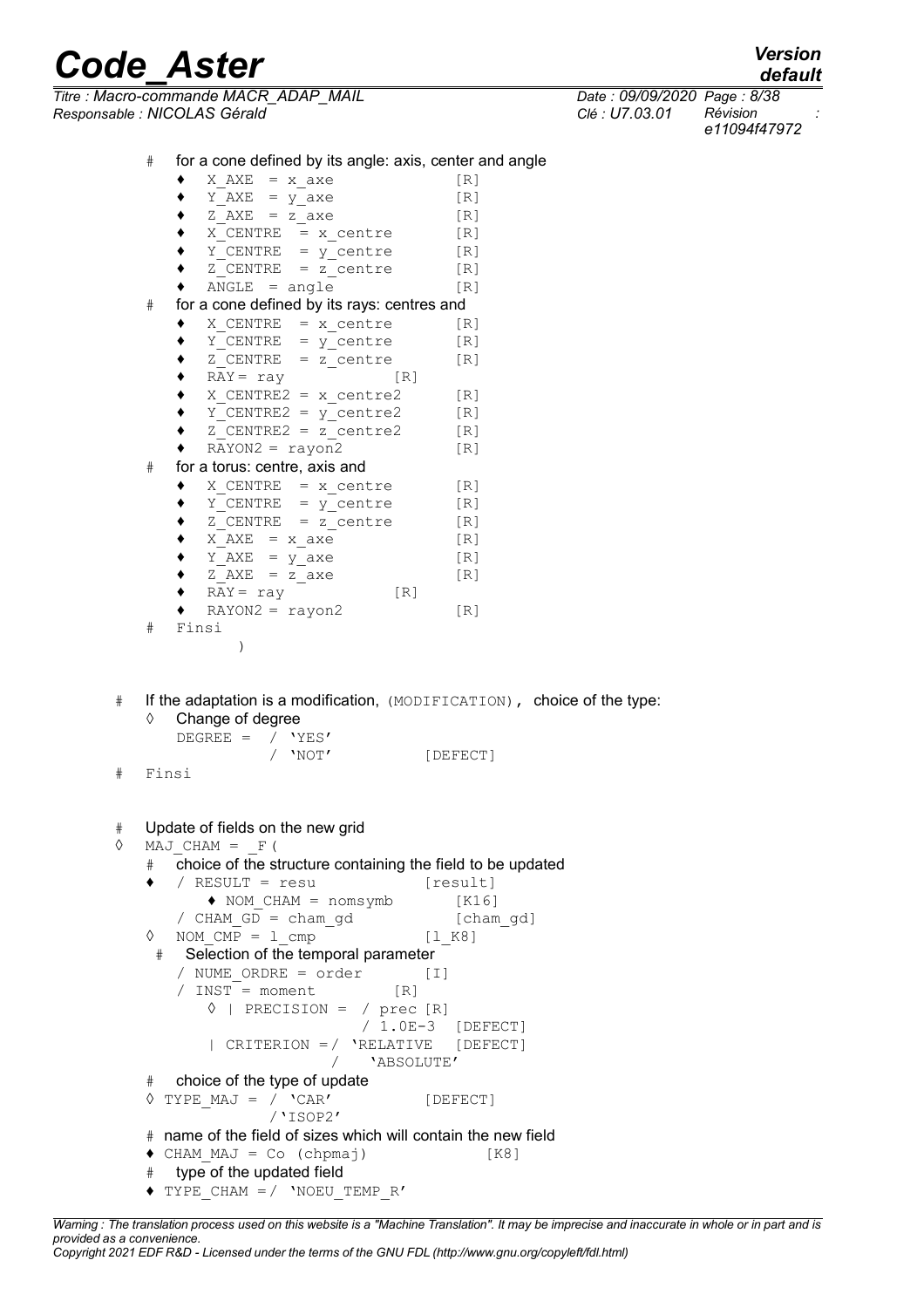)

*Titre : Macro-commande MACR\_ADAP\_MAIL Date : 09/09/2020 Page : 9/38 Responsable : NICOLAS Gérald Clé : U7.03.01 Révision :*

*default e11094f47972*

```
/ 'NOEU_DEPL_R' 
/ etc…
```

```
# Addition of fields at exit on the new grid
```

```
\Diamond ADD CHAM = \ F(# name of the field of sizes which will contain the new field
   \bullet CHAM MAJ = Co (chpadd) [K8]
   # category of the field to be created
   ♦ CHAM_CAT = / 'LEVEL'
               / 'QUALITY'
               / 'DIAMETRE'
      )
# If the adaptation is a reading, (READING), choice of the model:
   ♦ MODEL = model [model]
# Finsi
\Diamond NUMBER = / 'YES' [DEFECT]
               / 'NOT'
◊ QUALITY = /'NOT' [DEFECT]
               / 'YES'
◊ DIAMETER = /'NOT' [DEFECT]
               / 'YES'
◊ CONNEXITY = /'NOT' [DEFECT]
               /'YES'
\Diamond SIZE = / 'NOT' [DEFECT]
               /'YES'
◊ PROP_CALCUL =/'NOT' [DEFECT]
               / 'YES'
◊ INTERPENETRATION = / 'YES'
◊ ELEMENTS_ACCEPTES = / 'LOBSTER' [DEFECT]
                     /IGNORE_PYRA'
◊ LANGUAGE = / 'French' [DEFECT]
               / 'FRENCH'
               / 'ENGLISH'
               / 'ENGLISH'
\sqrt{VERSION HOMARD} = / V11 10' [DEFECT]
                  / \text{V11}^-N'
                  / 'V11<sup>-</sup>N PERSONNELLEMENT'
◊ SOFTWARE = software [K]
```
*Warning : The translation process used on this website is a "Machine Translation". It may be imprecise and inaccurate in whole or in part and is provided as a convenience.*

*Copyright 2021 EDF R&D - Licensed under the terms of the GNU FDL (http://www.gnu.org/copyleft/fdl.html)*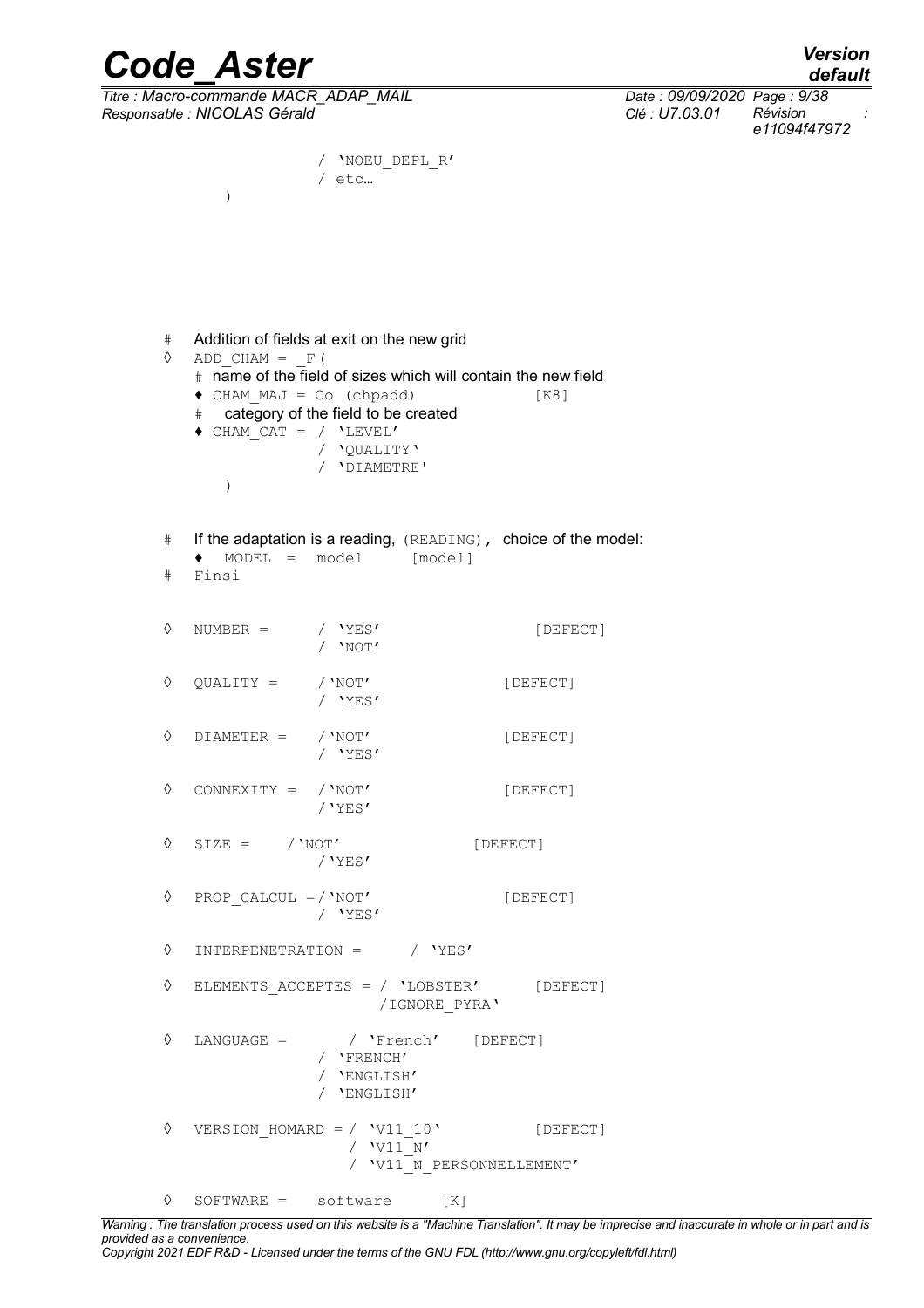)

*default*

*Titre : Macro-commande MACR\_ADAP\_MAIL Date : 09/09/2020 Page : 10/38 Responsable : NICOLAS Gérald Clé : U7.03.01 Révision :*

*e11094f47972*

# If the version is the version of development, (V11\_N, V11\_N\_PERSO):  $\Diamond$  UNIT = unit  $\boxed{1}$ # Finsi  $\Diamond$  INFORMATION =  $/ 1$  [DEFECT] / 2 / 3  $/4$ 

*Warning : The translation process used on this website is a "Machine Translation". It may be imprecise and inaccurate in whole or in part and is provided as a convenience. Copyright 2021 EDF R&D - Licensed under the terms of the GNU FDL (http://www.gnu.org/copyleft/fdl.html)*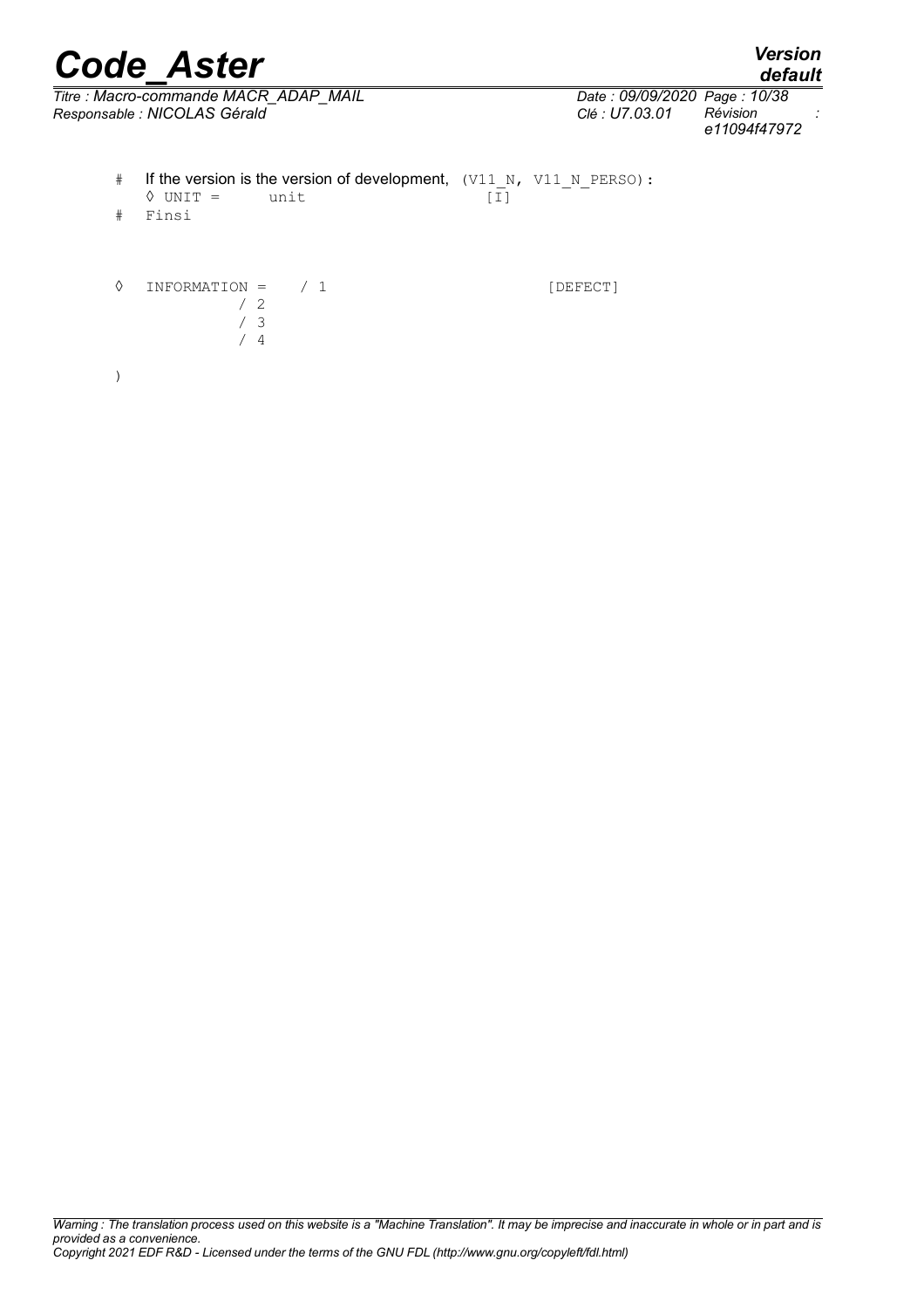*Titre : Macro-commande MACR\_ADAP\_MAIL Date : 09/09/2020 Page : 11/38 Responsable : NICOLAS Gérald Clé : U7.03.01 Révision :*

*e11094f47972*

# **3 Description of an adaptation of grid**

# **3.1 Outline general of an adaptation**

The principle general of a calculation with adaptation of grid is the following:

| Phase 1: | Reading of the initial grid, MO |  |
|----------|---------------------------------|--|
|----------|---------------------------------|--|

- Definition of materials
- Phase 2: definition of the model, the loadings on this grid MO
	- calculation producing a result RESU0
	- possible calculation of a field controlling refinement, CHAMP0

This initial phase is the standard phase of any calculation

- Phase 3: Adaptation of the grid M0. One recovers a new grid, M1
- Phase 4: definition of the model, the loadings on the grid M1,
	- calculation producing a result RESU1,
	- possible calculation of a field controlling it refinement, CHAMP1.

Phase 4 is similar to phase 2. The only thing which changed is the grid. So all the concepts while depending must be begun again. Today, there is no possibility neither of re-using the old concepts, nor to destroy them automatically.

Then, one can continue, as many times as one wants, the tandem phase 3/phase 4. That is done either by duplicating the instructions, or by writing a loop python.

See the reference [bib1] for a general presentation of the adaptation of grid and LOBSTER, accompanied by examples.

# **3.2 Operation of the macro-order**

Phase 3 carries out the adaptation of the grid. It is activated by the macro-order MACR\_ADAP\_MAIL, described in this document. It has as an essential argument the name of the concept of the current grid and the name which one will give to the concept of the future grid. The other obligatory data is the type of adaptation which one wishes: refinement or the déraffinement free one, i.e. according to the values which a field takes on the meshs of the grid, or of a geometrical zone, or refinement or the déraffinement uniform one, i.e. all the meshs are treated same manner.

The other data depend then on the options selected.

In complement with the adaptation, LOBSTER can provide on request of the assessments on the quality or the diameter of the meshs of the grid, the connexity of the field of calculation, the sizes characteristic, the overstrained elements or a control of the not-interpenetration of the meshs. This information is obtained by the activation of the associated keywords. One will look with profit the order MACR\_INFO\_MAIL [U7.03.02] which makes it possible to obtain all this information, independently of any calculation.

# **3.3 Some comments**

The adapted grid contains the same groups as the grid as starter, with the following rule: a group defines the same locus in the two grids.

• To use a group of nodes amounts defining specific places. The group in the adapted grid will be the list of the same nodes, neither more, nor less, to represent the same points; only their numbers will have possibly changed.

• To use a group of segments amounts defining lines. The group in the adapted grid will be the list of the segments which represent the same lines. According to the mode of adaptation, these segments will be either the same ones, except for the number, or the halves of the initial segments.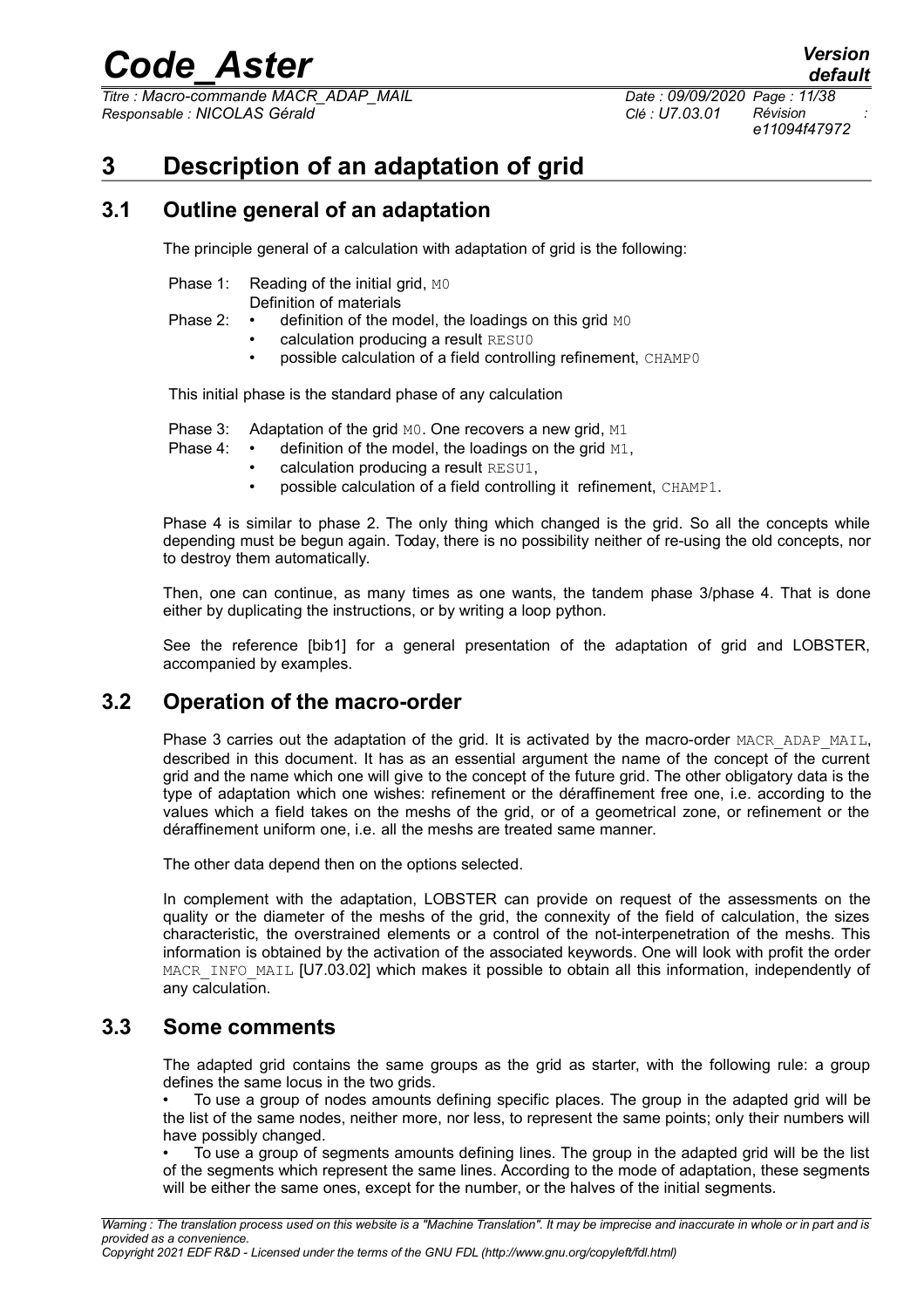*Titre : Macro-commande MACR\_ADAP\_MAIL Date : 09/09/2020 Page : 12/38 Responsable : NICOLAS Gérald Clé : U7.03.01 Révision :*

*default*

• To use a group of triangles and/or quadrangles amounts defining surfaces. The group in the adapted grid will be the list of the triangles and/or quadrangles which represent same surfaces. According to the mode of adaptation, these meshs will be either the same ones, except for the number, or the fractions of the initial meshs 2D.

• In the same way, to use a group of meshs 3D amounts defining volumes. The group in the adapted grid will be the list of the meshs 3D which represent same volumes. According to the mode of adaptation, these meshs will be either the same ones, except for the number, or the fractions of the initial meshs 3D.

The consequence is the following one. The loadings of mechanical or thermal calculation must exclusively be defined by groups of coherent dimension with the phenomenon which one wants to model.

Any other operation will lead to an error in calculation on the adapted grid. To use meshs defined by their number is impossible because classification will change. To use groups of nodes or meshs of the bad dimension will not describe the place completely.

For a more detailed and illustrated explanation, to look at:

http://www.code-aster.org/outils/homard/usage/regles.fr.htm#CL

When one wants to adapt several times of continuation a grid, it is fundamental to respect the chain of the grids strictly. With the first iteration, grid of entry of MACR\_ADAP\_MAIL is the initial grid of the case which one treats. Then, grid of entry of one MACR ADAP MAIL must be the grid of exit of MACR ADAP MAIL precedent. Caution: it is not enough to give a grid which is formally the same one, following a copy for example. It is imperative to provide the same concept (see too IDENTIFICATION). If one does not proceed thus, one will lose the history of refinement of the meshs and it will be impossible later on of déraffiner. More serious, LOBSTER not being informed more of additional cuttings which were introduced to ensure conformity, one will be led to cut out meshs by strongly degrading their quality. If this bad setting in data appears, an alarm is emitted.

The adaptation of grid is possible in mode CONTINUATION. The data necessary to the recovery are automatically filed then read again in the repertoire of conservation of the base necessary to *Code\_Aster*. To use LOBSTER in continuation is thus done in the same way that to use *Code\_Aster* in continuation.

In a general way, the essential impressions provided by LOBSTER are inserted in the file "mess"with the wire of the execution. In the event of error or in mode of information 3 or 4, more detailed impressions take place.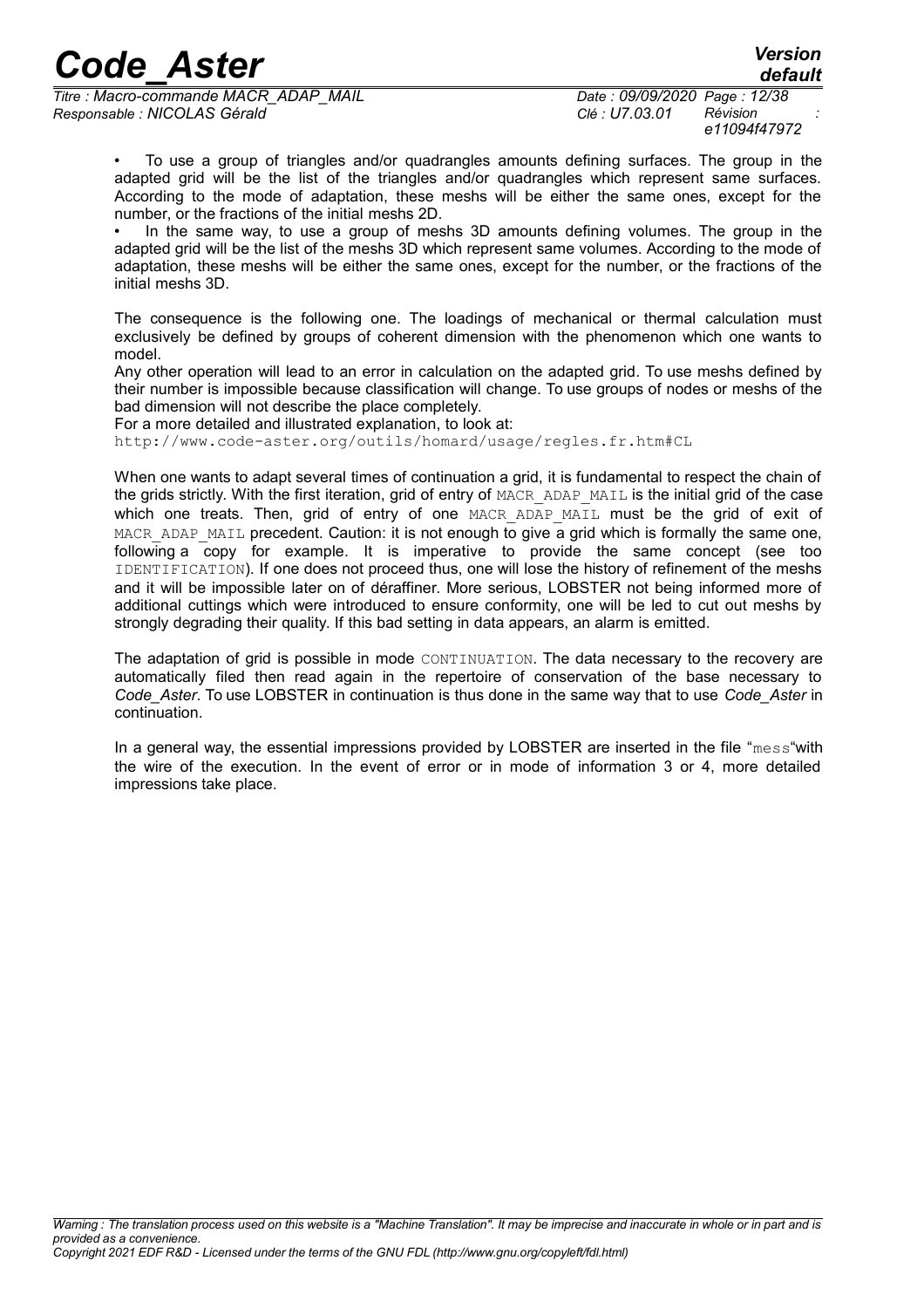*Titre : Macro-commande MACR\_ADAP\_MAIL Date : 09/09/2020 Page : 13/38 Responsable : NICOLAS Gérald Clé : U7.03.01 Révision :*

*default e11094f47972*

# **4 Operands**

# **4.1 Operand ADAPTATION**

- ♦ ADAPTATION = / 'RAFF\_DERA' / 'REFINEMENT'
	- / 'DERAFFINEMENT'
	- / 'RAFF\_DERA\_ZONE'
	- / 'RAFFINEMENT UNIFORME'
	- / 'DERAFFINEMENT\_UNIFORME'
	- / 'NOTHING'
	- / 'MODIFICATION'
	- / 'READING'

This operand makes it possible to define the type of adaptation wished.

Initially, one finds the modes of adaptations which are controlled by a field. In other words, the decision of (die) refining a mesh is caught according to the value of a computed field before on this mesh. The choice can be done between three alternatives:

• 'RAFF DERA' : the grid is refined and déraffiné according to the field. It is the option recommended.

• 'REFINEMENT' : only the function of refinement is activated. No mesh will be déraffinée.

• 'DERAFFINEMENT' : it is the reverse; only the function of déraffinement is activated. No mesh will be refined.

In second place, one can decide to adapt the grid in geometrical zones defined by boxes. All the meshs whose at least two nodes are present in one of these boxes will be retained. That makes it possible to make refinements or déraffinements *a priori*, without to have done calculation.

'RAFF\_DERA\_ZONE' : the meshs of each definite box are refined or déraffinées.

Lastly, one can activate a uniform adaptation of a grid. In other words, all the meshs of the grid are treated same manner. The choice can be done between three alternatives:

- 'RAFFINEMENT UNIFORME' : all the meshs are refined,
- 'DERAFFINEMENT\_UNIFORME' : all the meshs are déraffinées,
- 'NOTHING' : all the meshs are preserved; the grid is the same one at the exit as at the entry.

**Note:**

*When one applies an option of déraffinement, one does nothing but reconsider behind former refinements. It is necessary to understand this option like die-refinement. In particular, one will be able to never obtain a grid coarser than the initial grid.*

*The options of refinement or déraffinement can apply only to part of the grid. That is obtained by the option of filtering GROUP\_MA or GROUP\_NO.*

Two complementary options exist :

The first allows the modification of grid, to change the degree of the grid:

• 'MODIFICATION' : the grid is modified overall.

The second makes it possible to read fields at the points of Gauss which were updated on the new grid :

• 'READING' : the fields at the points of Gauss are read.

# **4.2 Operand MAILLAGE\_N**

 $MAILLAGE N = man$ 

Grid of the type  $\lceil \text{grid} \rceil$  to adapt or modify. Attention, the adaptation can relate only to the following meshs: mesh-points, segments, triangles, quadrangles, tetrahedrons, hexahedrons or pentahedrons. If one provides a comprising grid of other meshs, for example pyramids, two cases are possible: either a

*Copyright 2021 EDF R&D - Licensed under the terms of the GNU FDL (http://www.gnu.org/copyleft/fdl.html)*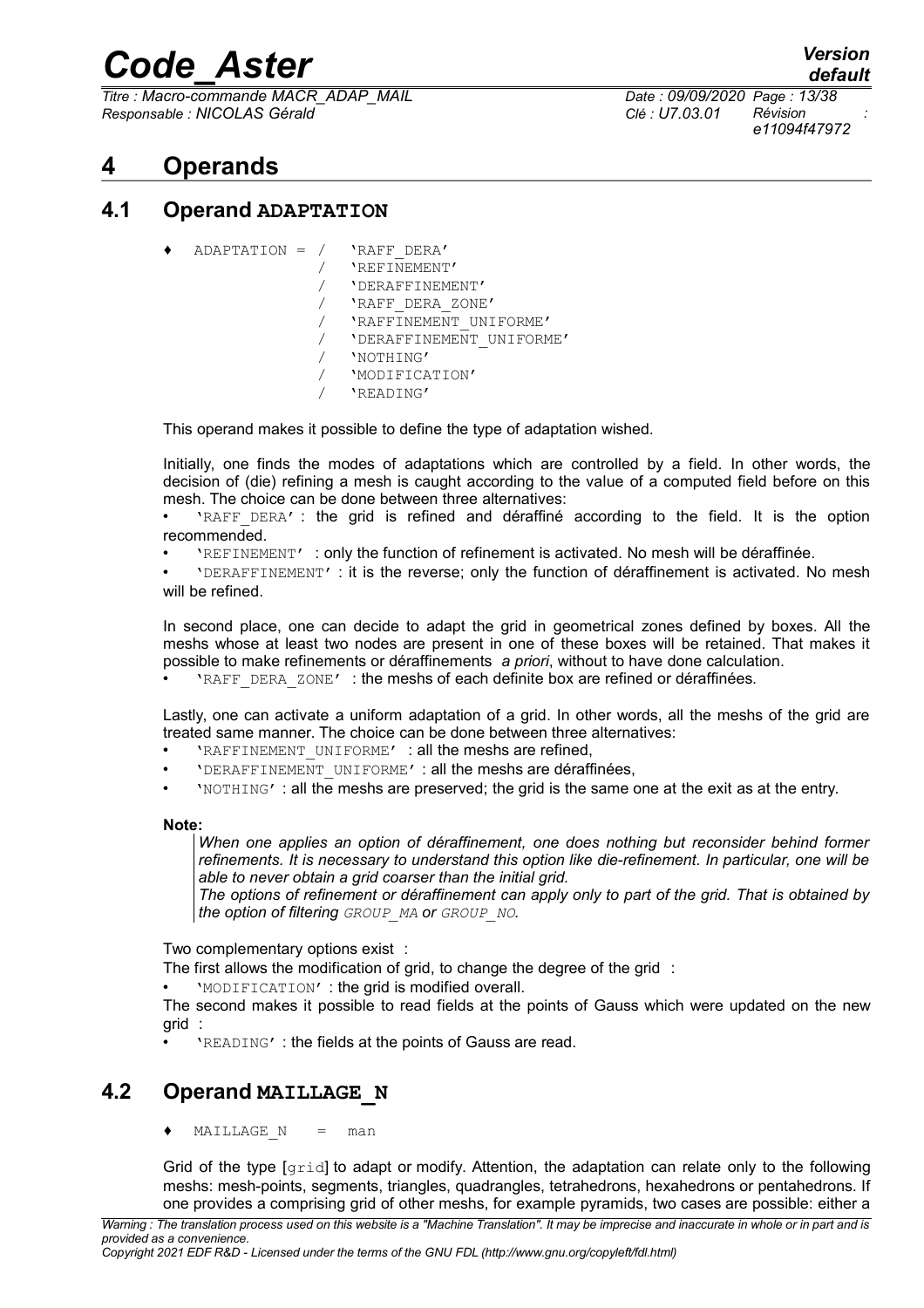*Titre : Macro-commande MACR\_ADAP\_MAIL Date : 09/09/2020 Page : 14/38 Responsable : NICOLAS Gérald Clé : U7.03.01 Révision :*

*e11094f47972*

*default*

stop in error, or an adaptation on the authorized zone and a restitution with identical moreover grid. The choice between these two operating processes is made by the keyword ELEMENTS NON HOMARD. The grid is in degree 1 or 2, but it is not possible to mix both.

In all the cases, the presence of the enriched meshs HEXA27 is prohibited.

When the choice was made to read fields at the points of Gauss, one gives here the grid on which they are.

# **4.3 Operand MAILLAGE\_NP1**

 $\Diamond$  MAILLAGE NP1 = Co (manp1)

The name of the concept of the type  $\lceil \text{grid} \rceil$  which will contain the grid resulting from the adaptation. This name must respect the usual constraints of the names of concept (8 characters to the maximum) and not to be already used.

# **4.4 Operand MAILLAGE\_NP1\_ANNEXE**

 $\triangleleft$  MAILLAGE NP1 ANNEXE = Co (manp1ann)

This operand makes it possible to produce a grid similar to the grid obtained by the operand MAILLAGE\_NP1, but of different degree. It is useful into thermomechanical where thermal calculation takes place on the grid in degree 1 and mechanics on the same grid but in degree 2. This name must respect the usual constraints of the names of concept (8 characters to the maximum) and not to be already used.

# **4.5 Operand IDENTIFICATION**

◊ IDENTIFICATION = refmesh

Let us suppose that grid resulting from an adaptation  $(M1)$  is then slightly modified (in  $M1bis$ ). If this modified grid is adapted, one will not be able naturally to profit from déraffinement. In this situation, it is possible to indicate that modified grid (MAILLAGE\_N=M1bis) can be considered

same line as M1 while indicating IDENTIFICATION=M1. Thus, the history of M1 could be used for déraffiner M1bis.

Of course, it is essential that the grids are very close and to check the result of the adaptation well.

# **4.6 Choice of the field of piloting of the adaptation**

In the case of a free adaptation, the piloting of the meshs to be refined or déraffiner is carried out by a field. This field is contained either in a structure of result, or in a field of sizes. This field can be a field of indicator of error to the digital direction of the term  $(QIRE$  ELEM for example) but it is not obligatory; any field can be used. One can for example control the adaptation by the field of the constraints or by a field builds purposely like a distance or a criterion from damage. It is enough that this field is defined by its name as described in the documents [U4.81.01], [U4.81.02] or [U4.81.03].

If the field is a field with the nodes, the decision of refinement/déraffinement will be made on each edge according to the values of the field on its nodes. If the field is a constant field by element, it is this value which will control refinement/déraffinement mesh. If the field is one field with the nodes by element or the points of Gauss, the algorithm will be based on the maximum value in the mesh to decide refinement/déraffinement.

# **4.6.1 Operand RESULTAT\_N**

*Warning : The translation process used on this website is a "Machine Translation". It may be imprecise and inaccurate in whole or in part and is provided as a convenience.*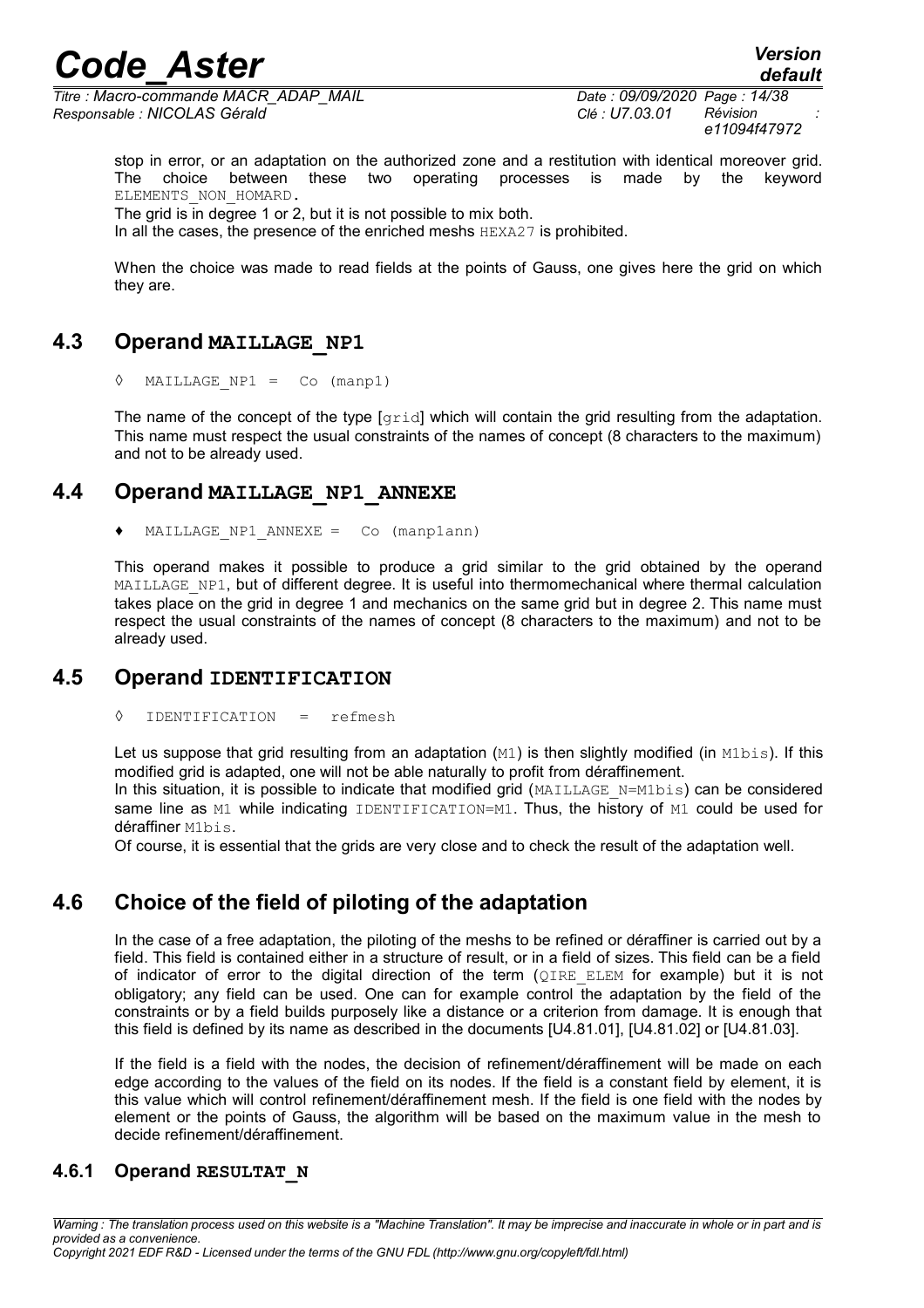*Titre : Macro-commande MACR\_ADAP\_MAIL Date : 09/09/2020 Page : 15/38 Responsable : NICOLAS Gérald Clé : U7.03.01 Révision :*

*e11094f47972*

/ ◊ RESULTAT\_N = resun

This operand makes it possible to indicate the concept of the type [result] which contains the field to be used for free adaptation.

#### **4.6.1.1 Operand NOM\_CHAM**

◊ NOM\_CHAM = nomsymb

One specifies here which is the field which is used to control the adaptation.

#### **Caution:**

*The field must be present in the result; if it is absent, it is not calculated of office.*

## **4.6.2 Operand CHAM\_GD**

 $\sqrt{ }$   $\circ$  CHAM GD = cham gd i

This operand makes it possible to indicate the concept of the type  $\lceil \text{cham} \rceil$  and which contains the field to be used to control the free adaptation.

## **4.6.3 Operand NOM\_CMP**

 $\Diamond$  NOM CMP = 1 cmp

Name of the component of the field which must be used to control the adaptation of grid. If several components are wished, to give the list here.

If no component is here defined, the order will take all those which exist in the transmitted field.

The type of taking into account of the components is controlled by USAGE CMP.

### **4.6.4 Selection of the temporal parameter of the field**

If the structure of result contains the field necessary only for one sequence number, nothing is to be specified. In fact the values of the field to this sequence number will be used. If not, it is necessary to specify about which number it is. That is done by the designation of a sequence number or a value of moment. To refer to the document [U4.71.00] for the details on these keywords.

### **4.6.5 Operand USAGE\_CMP**

 $\Diamond$  USAGE CMP = / 'NORME L2' [DEFECT] / 'NORME\_INFINIE' / 'ABSOLUTE' / 'RELATIVE'

One specifies here how to treat the various components of the field controlling the adaptation. One leaves the principle which refinement carries on the great examined values and, symmetrically, déraffinement relates to the small values. By default, one will filter refinement and déraffinement by examining the L2 standard of the components of the field on the meshs (or the nodes), i.e. the square root of the sum of the squares of the values of the components (standard known as Euclidean). If several components were retained, one can choose between two types of standard: either the L2

standard, by default choice, or the infinite standard, i.e. largest of the absolute values of the components.

If only one component is retained to control the adaptation, choices NORME L2, NORME INFINIE and ABSOLUTE are equivalent: one will examine the absolute value of the field. An alternative is possible: to use RELATIVE allows to control the adaptation with the gross amounts of the field. In this case, for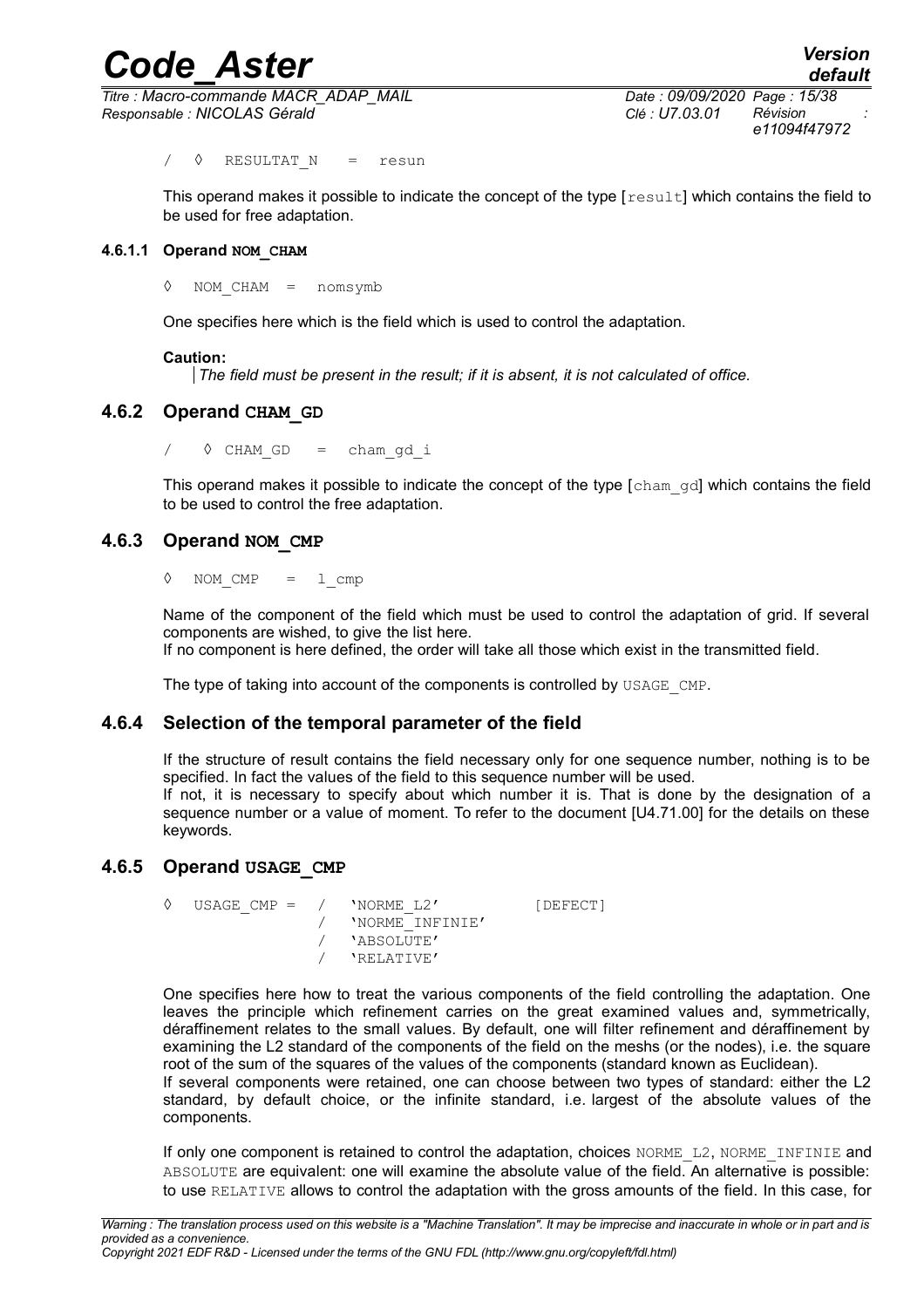*Titre : Macro-commande MACR\_ADAP\_MAIL Date : 09/09/2020 Page : 16/38 Responsable : NICOLAS Gérald Clé : U7.03.01 Révision :*

a field whose values are negative, bearing refinement on the maximum values, in fact the zones where the value is close to 0 will be refined; symmetrically, déraffinement will relate to the zones where the value is very large negatively.

# **4.6.6 Operand USAGE\_CHAMP**

 $USAGE$   $CHAMP$  =/'MESH' [DEFECT] /'JUMP'

By default, the piloting of the adaptation is done by the sorting of the values of the transmitted field, mesh by mesh or node by node.

With the alternative JUMP, LOBSTER one will sort on the jump of the field between meshs, according to the following process. For each mesh, LOBSTER starts by calculating the maximum of absolute deviation between the value of the field on the current mesh and its value on each close mesh. This maximum is allotted to the current mesh. Then, one sorts the meshs on these maximum departures according to the usual criteria.

In 2D, the examined neighbors are the triangles/quadrangles which divide an edge with the mesh in progress.

In 3D, in fact the voluminal meshs divide a triangular or quadrangular face with the current mesh.

If the field is defined by node, the neighbors are the nodes which divide an edge with the current node.

#### **Note:**

*This option makes it possible to easily adapt the grid by setting like objective a regular variation of a field of a mesh to the other. Thus, to choose the type JUMP and the field SIEF\_ELGA allows to obtain a grid where the strong variations of constraints of a mesh to its neighbor will attenuate.*

# **4.6.7 Operand ADAP\_INIT**

◊ ADAP\_INIT = / 'TO KEEP' [DEFECT] / 'TO REFINE' / 'DERAFFINER'

When the field controlling the adaptation is defined on all the grid, this option is without effect. In the contrary case, it makes it possible to specify how the areas are treated where this field is not defined.

With the alternative TO KEEP, the meshs of the areas where the indicator is not defined are a priori kept such as they are. It is the option by default.

With the alternative TO REFINE , the meshs of the areas where the indicator is not defined are *a priori* cut out.

With the alternative DERAFFINER , the meshs of the areas where the indicator is not defined are *a priori* reactivated.

Obviously, that is only one initialization and these decisions can evolve to ensure the conformity of the grid, taking into account the decisions brought to the close meshs.

#### **Note:**

*This option is particularly useful when one uses an indicator built starting from a field. For example, one uses the damage calculated in a given area whereas elsewhere, it is not defined. One will be able to choose not to touch with the other meshs or to try of the déraffiner.*

*For example: in calculations of excavation, meshs are withdrawn from the model to simulate the digging; these meshs do not carry any more a value of indicator. If nothing is done, they remain in the grid. If the alternative is chosen DERAFFINER , they will be déraffinées as the progression of the excavation.* 

# **4.7 Operand CRIT\_RAFF\_xxxx**

In the case of free adaptation implying of the refinement of grid, it is necessary to define a high criterion of refinement. All the meshs for which the field is higher than this criterion will be refined. It is important to look at a posteriori the pace of the distribution of the field. That is possible thanks to the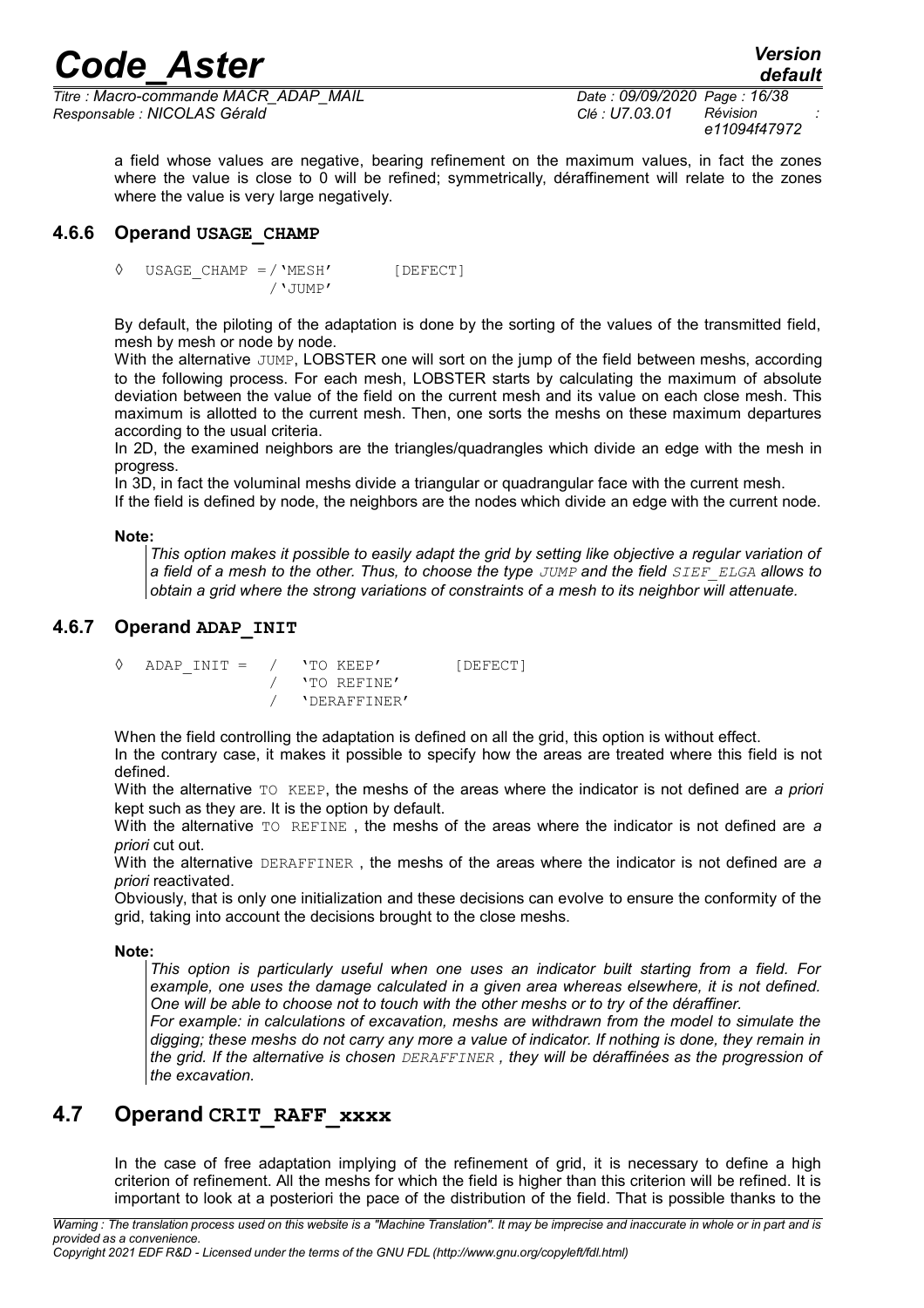*Titre : Macro-commande MACR\_ADAP\_MAIL Date : 09/09/2020 Page : 17/38 Responsable : NICOLAS Gérald Clé : U7.03.01 Révision :*

impressions carried out by LOBSTER in the file mess. One will find there in particular a table presenting this distribution in the form of histogram; to see the chapter [5](#page-33-0) for an example with accompanying notes.

*Code\_Aster Version*

For the choice of the criterion, four alternatives are possible:

# **4.7.1 Operand CRIT\_RAFF\_PE**

/CRIT\_RAFF\_PE = crp

The criterion is defined by a proportion of meshs to refine. It is a real number ranging between 0 and 1. The process is the following:

calculation amongst meshs  $N$  corresponding to the proportion defined by  $\exp$  that is to say  $N = \text{crp} X$  full number of meshs

refinement of N meshs with the strongest value of the field.

## **4.7.2 Operand CRIT\_RAFF\_ABS**

/CRIT\_RAFF\_ABS = CRA

The criterion is defined by an absolute value of the field. All the meshs with a value higher than this value will be refined.

# **4.7.3 Operand CRIT\_RAFF\_REL**

/CRIT\_RAFF\_REL = crr

The criterion is defined by a relative value of the field. It is a number ranging between 0 and 1. The process is the following:

• calculation of the minimal and maximum values of the indicator,

• calculation of the value corresponding to the necessary proportion:  $v=$  vmin + crr (vmaxvmin),

• refinement of all the meshs where the field is higher than this value.

# **4.7.4 Operand CRIT\_RAFF\_MS**

◊ /CRIT\_RAFF\_MS = crms

The criterion is defined by an absolute value of the field, calculated according to the average and of the standard deviation of this field. All the meshs with a value higher than this value will be refined. The criterion is worth: average +  $n*$ sigma, where  $N$  is the provided, strictly positive coefficient.

# **4.8 Operand CRIT\_DERA\_xxxx**

In the case of free adaptation implying of déraffinement, it is necessary to define a low criterion of déraffinement. All the meshs where the field is lower than this criterion will be déraffinées. Three alternatives are possible.

## **4.8.1 Operand CRIT\_DERA\_PE**

◊ /CRIT\_DERA\_PE = cdp

The criterion is defined by a proportion of meshs in déraffiner. It is a number ranging between 0 and 1. The process is the following: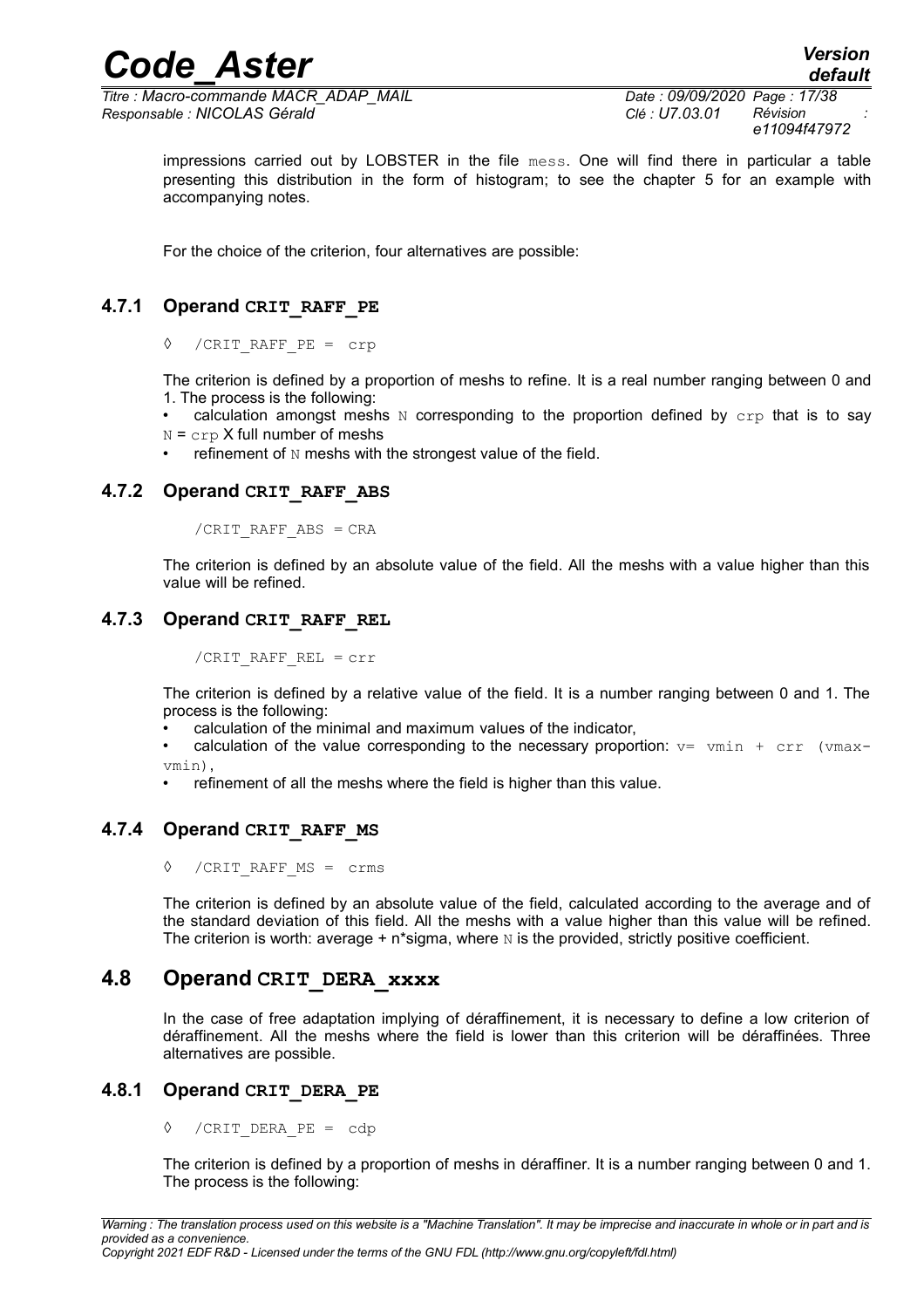*Titre : Macro-commande MACR\_ADAP\_MAIL Date : 09/09/2020 Page : 18/38 Responsable : NICOLAS Gérald Clé : U7.03.01 Révision :*

*e11094f47972*

*default*

• calculation amongst meshs N corresponding to the proportion defined by  $cdp$  that is to say  $N =$  cdp  $X$ 

• déraffinement N meshs with the low value of field.

# **4.8.2 Operand CRIT\_DERA\_ABS**

/CRIT\_DERA\_ABS = half-value layer

The criterion is defined by an absolute value of the field. All the meshs with a value of field lower than this value will be déraffinées.

# **4.8.3 Operand CRIT\_DERA\_REL**

/CRIT\_DERA\_REL = cdr

The criterion is defined by a relative value of the field. It is a number ranging between 0 and 1. The process is the following:

• calculation of the minimal and maximum values of the indicator,

• calculation of the error value  $v$  corresponding to the proportion  $cdr$  such as:  $v=$   $vmin + cdr$ (vmax-vmin),

• déraffinement of all the meshs where the field is lower than this value.

# **4.8.4 Operand CRIT\_DERA\_MS**

◊ /CRIT\_DERA\_MS = cdms

The criterion is defined by an absolute value of the field, calculated according to the average and of the standard deviation of this field. All the meshs with a value lower than this value will be déraffinées. The criterion is worth: average -  $n^*$ sigma, where  $N$  is the provided, strictly positive coefficient.

# **4.9 Keyword ZONE**

 $ZONE = F ($ 

In the case of a request for adaptation per zone, it is necessary to define at least a zone. This keyword is to be employed as many times as one wants to define zones of adaptation. The principle is the following: one defines a zone by coordinates then each mesh of which at least one of the edges is in this zone will be selected.

One has the choice between several types of zones.

#### **Caution:**

*For a calculation which would be 2D, the types of zone are in fact of the rectangles or the circles. But as the concept of grid strictly 2D is unknown in Code\_Aster at the time of the creation of the orders, one will suppose that the 3 ème coordinate Z is worthless.*

### **4.9.1 Type of the zone**

- TYPE= / 'RIGHT-ANGLED'
	- / 'LIMPS'
	- / 'DISC'
	- / 'SPHERE'
	- / 'CYLINDER' / 'DISQUE\_PERCE'
	- / 'PIPE'
	-

This operand makes it possible to define the type of zone wished.

### **4.9.2 Use of the zone**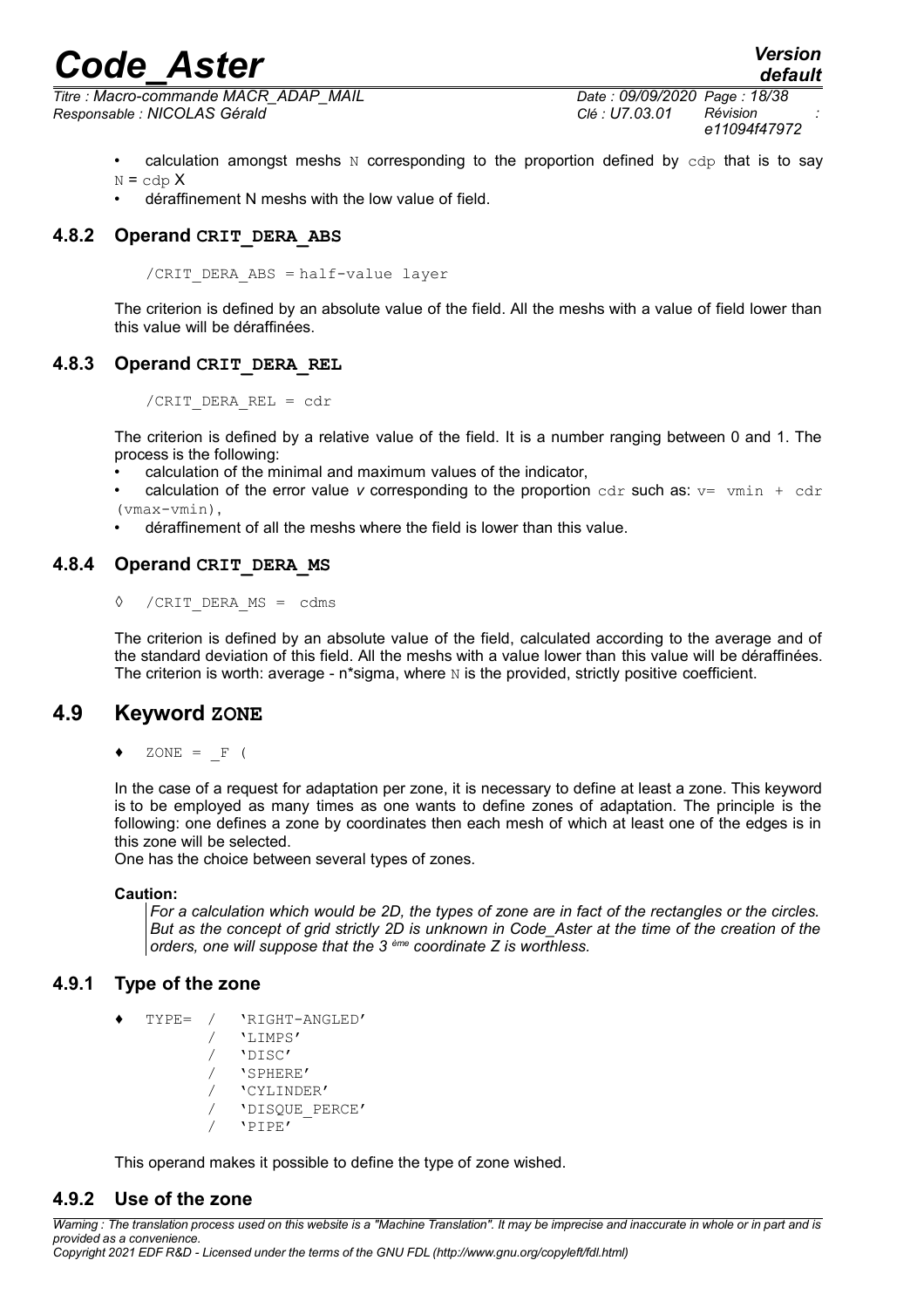*e11094f47972*

♦ USAGE= / 'REFINEMENT' [DEFECT] 'DERAFFINEMENT'

This operand makes it possible to define the use allotted to the zone. With the choice 'REFINEMENT', all the edges whose two ends belong to the zone will be cut, With the choice' DERAFFINEMENT', all the edges whose two ends belong to the zone will be reactivated.

# **4.9.3 Case of the rectangle**

#### **4.9.3.1 Operands X\_MINI, X\_MAXI, Y\_MINI, Y\_MAXI**

- $X$  MINI =  $x$  mini
- ♦ X\_MAXI = x\_maxi
- $\blacklozenge$  Y MINI = y mini
- $\bullet$  Y MAXI =  $\frac{1}{\text{maxi}}$

They are the extreme values of the coordinates of the rectangle including the meshs to be refined.

## **4.9.4 Case of the parallelepipedic box**

```
4.9.4.1 Operands X_MINI, X_MAXI, Y_MINI, Y_MAXI, Z_MINI, Z_MAXI
```
- $X$  MINI =  $x$  mini
- $\bullet$  X  $MAXI = x$  maxi
- $\bullet$  Y MINI = y mini
- ♦ Y\_MAXI = y\_maxi
- $Z$  MINI =  $Z$  mini
- $Z$  MAXI =  $Z$  maxi

They are the extreme values of the coordinates of the box including the meshs to be refined.

### **4.9.5 Case of the disc**

#### **4.9.5.1 Operands X\_CENTRE, Y\_CENTRE**

- $X$  CENTER =  $x$  centre
- Y CENTER = y centre

They are the coordinates of the center of the disc.

#### **4.9.5.2 Operand RAY**

 $\triangleleft$  RAY = ray

It is the ray of the disc.

### **4.9.6 Case of the sphere**

#### **4.9.6.1 Operands X\_CENTRE, Y\_CENTRE, Z\_CENTRE**

- $X$  CENTER =  $x$  centre
- ♦ Y\_CENTER = y\_centre
- $\bullet$  Z<sup>-</sup>CENTER =  $\overline{z}$  centre

They are the coordinates of the center of the sphere.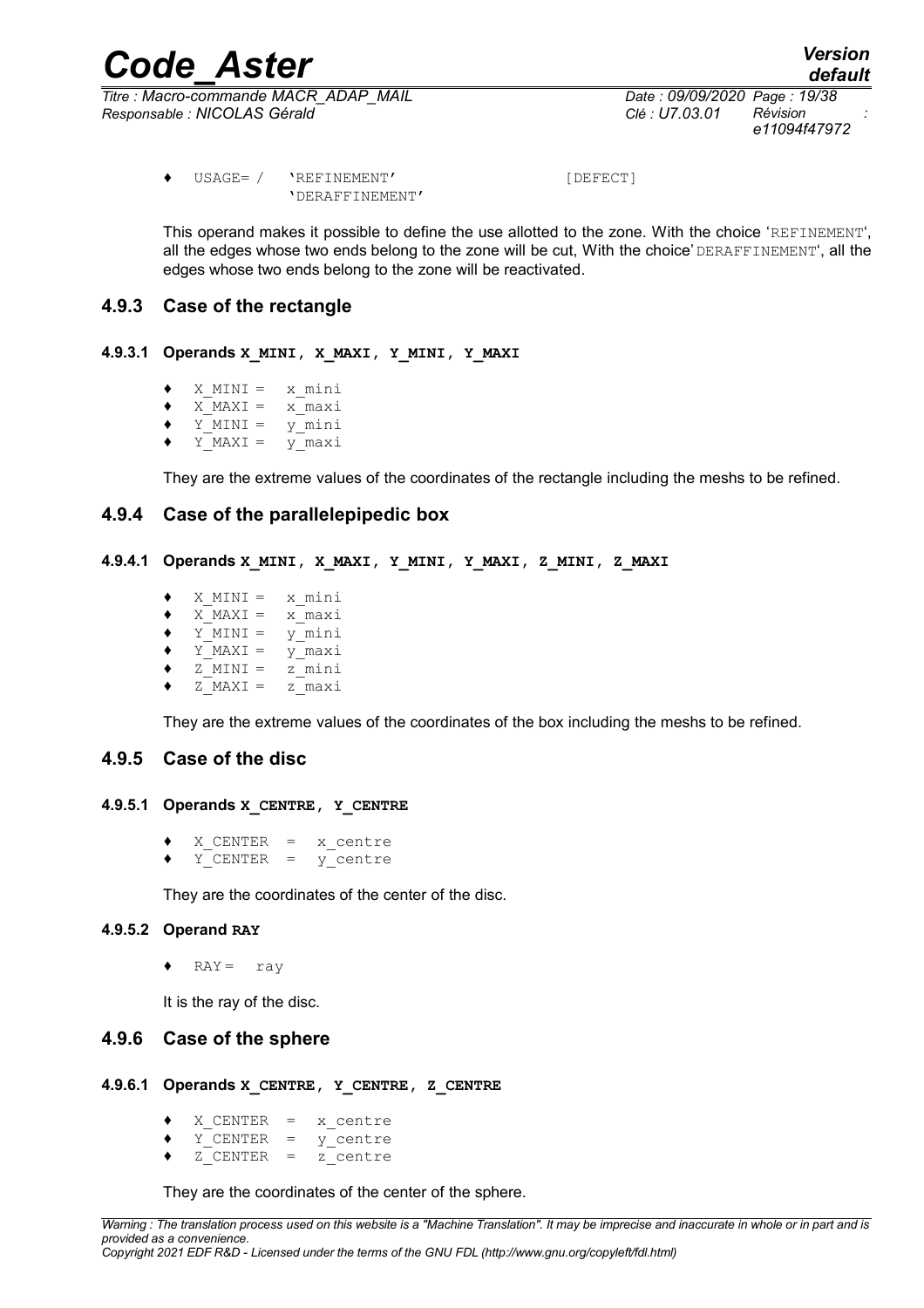*Titre : Macro-commande MACR\_ADAP\_MAIL Date : 09/09/2020 Page : 20/38 Responsable : NICOLAS Gérald Clé : U7.03.01 Révision :*

*e11094f47972*

### **4.9.6.2 Operand RAY**

 $RAY = rav$ 

It is the ray of the sphere.

## **4.9.7 Case of the cylinder**

The cylinder is defined by an axis and a ray. It is limited by two plans perpendicular to the axis. The foreground is positioned by a point on the axis. The second plan is distant first a height, in the direction of the definite axial vector.

#### **4.9.7.1 Operands X\_AXE, Y\_AXE, Z\_AXE**

- $\bullet$  X AXE = x axe
- $Y$  AXE =  $y$  axe
- $\bullet$  Z  $AXE = Z$  axe

They are the coordinates of the directing vector of the axis of the cylinder. The orientation does not have importance. The vector is not necessarily normalized.

#### **4.9.7.2 Operands X\_BASE, Y\_BASE, Z\_BASE**

- $X$  BASE =  $x$  base
- $\overline{Y}$ BASE = y\_base
- $\bullet$  Z BASE = z base

They are the punctual coordinates at the base of the cylinder and located on the axis.

### **4.9.7.3 Operand RAY**

♦ RAYON = ray

It is the ray of the cylinder.

#### **4.9.7.4 Operand HEIGHT**

♦ HEIGHT = height

It is the height of the cylinder.

# **4.9.8 Case of a bored disc**

#### **4.9.8.1 Operands X\_CENTRE, Y\_CENTRE**

- $X$  CENTER =  $x$  centre
- $\blacklozenge$  Y CENTER =  $\bar{y}$  centre

They are the coordinates of the center of the disc.

### **4.9.8.2 Operands RAYON\_INT, RAYON\_EXT**

- $\text{RAYON}$  INT = rayon int
- ♦ RAYON\_EXT = rayon\_ext

They are the rays interior and outside of the bored disc.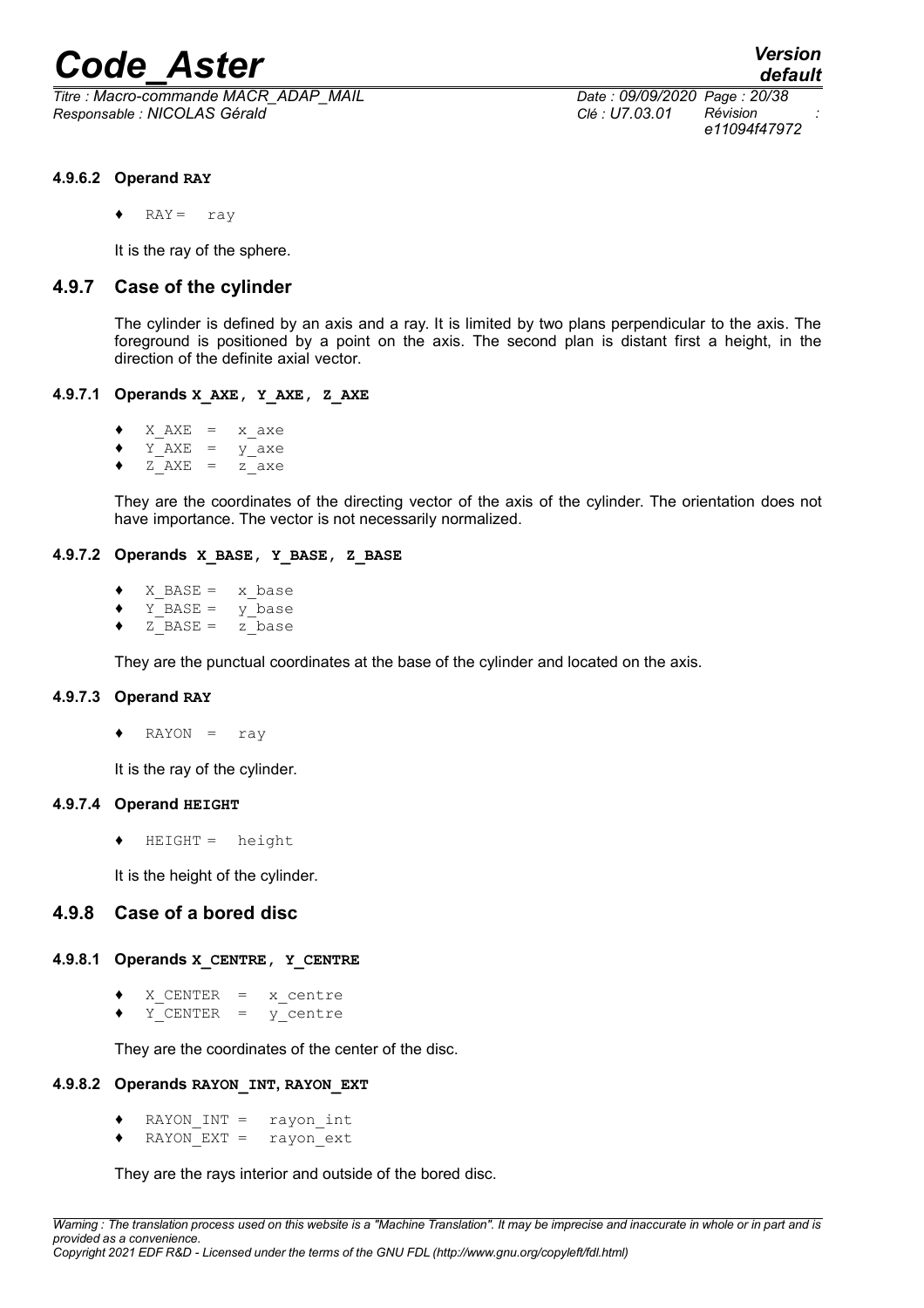*Titre : Macro-commande MACR\_ADAP\_MAIL Date : 09/09/2020 Page : 21/38 Responsable : NICOLAS Gérald Clé : U7.03.01 Révision :*

*e11094f47972*

# **4.9.9 Case of the pipe**

The pipe is defined by an axis and its rays interior and outside. It is limited by two plans perpendicular to the axis. The foreground is positioned by a point on the axis. The second plan is distant first a height, in the direction of the definite axial vector.

### **4.9.9.1 Operands X\_AXE, Y\_AXE, Z\_AXE**

- $X$  AXE =  $x$  axe
- $\bullet$  Y\_AXE =  $y$ \_axe
- $Z$   $AXE$  = z axe

They are the coordinates of the directing vector of the axis of the pipe. The orientation does not have importance. The vector is not necessarily normalized.

#### **4.9.9.2 Operands X\_BASE, Y\_BASE, Z\_BASE**

- $X$  BASE =  $x$  base
- $\blacklozenge$  Y\_BASE = y\_base
- $\bullet$  Z BASE = z base

They are the punctual coordinates at the base of the pipe and located on the axis.

#### **4.9.9.3 Operands RAYON\_INT, RAYON\_EXT**

- $RAYON$  INT = rayon int
- ♦ RAYON\_EXT = rayon\_ext

They are the rays interior and outside of the pipe.

#### **4.9.9.4 Operand HEIGHT**

♦ HEIGHT = height

It is the height of the pipe.

# **4.10 Operands GROUP\_MA / GROUPE\_NO**

◊ GROUP\_MA = l\_grma  $\Diamond$  GROUP NO = l grno

If this option is absent, the piloting of the adaptation applies to all the grid. If one wishes to restrict this piloting with part of the grid, one gives here the list of the groups which define this part. Example 1, to refine an area of the grid uniformly: for uniform refinement is asked and one gives the list of the groups of meshs forming this area.

Example 2, to apply the field of piloting of the adaptation only to certain areas: one asks for refinement/déraffinement with the field and one provides the list of the groups of meshs forming this area.

#### **Note:**

*For all the meshs 1D, 2D or 3D contained in the groups of the list, there is refinement according to the criteria selected. For the meshs 0D or the nodes contained in the groups, one retains the edges whose two ends are in these lists.*

*The meshs selected are adapted, but the adaptation will go certainly one further being able to provide a grid in conformity in exit.*

*Copyright 2021 EDF R&D - Licensed under the terms of the GNU FDL (http://www.gnu.org/copyleft/fdl.html)*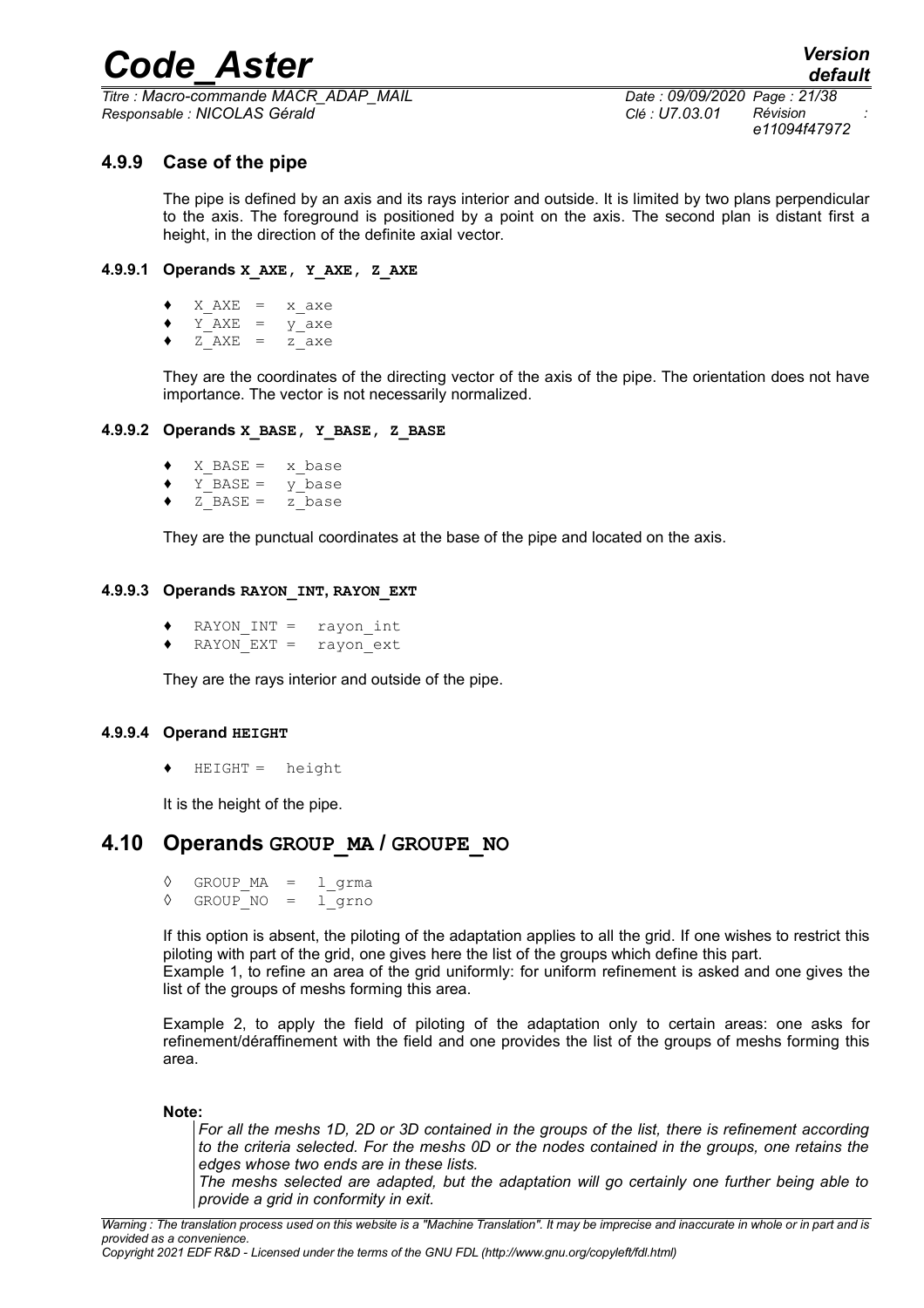*Titre : Macro-commande MACR\_ADAP\_MAIL Date : 09/09/2020 Page : 22/38 Responsable : NICOLAS Gérald Clé : U7.03.01 Révision :*

*e11094f47972*

# **4.11 Operand DIAM\_MIN**

◊ DIAM\_MIN = diamin

It is pointed out that the diameter of a mesh is the length of the greatest segment than it is possible to trace inside. For a triangle or a tetrahedron, the diameter is the length on the largest side. For a quadrangle, a hexahedron or a pentahedron, the diameter is the length of the largest diagonal.

To give a value to diamin allows not to make a grid extremely fine. A mesh which would be selected like front being refined because of field of piloting or of the geometrical zone but whose diameter is already lower than this minimal value diamin will not be cut out; it will be kept such as it is. Caution: it is nevertheless possible that with final it is nevertheless cut out if its neighbors are it, to respect the conformity of the final grid.

By default, no limit is given: one can obtain meshs as small as one wants.

# **4.12 Operand NIVE\_MAX**

◊ NIVE\_MAX = nivmax

It is the maximum level of refinement of the grid. In other words a mesh of the initial grid could not be divided more nivmax time in the whole of the process. That makes it possible to ensure that the grid will not become extremely fine in the vicinity of a singularity: the minimal size of an edge will be its initial size divided by 2<sup>nivmax</sup>.

By default, no limit is given: one can cut out as much as one wants.

# **4.13 Operand NIVE\_MIN**

◊ NIVE\_MIN = nivmin

It is the minimal level of déraffinement grid. I.e. only meshs resulting from at least nivmin cuttings of grid can be déraffinées. That makes it possible to ensure that one from there will not go up too high in déraffinement: one thus keeps a minimal smoothness with the grid.

By default, no limit is given: one can déraffiner until finding the initial grid.

# **4.14 Keyword MAILLAGE\_FRONTIERE**

◊ MAILLAGE\_FRONTIERE = maf

The choice of this option makes it possible the process of adjustment to follow the curve of the edges of the grid. The option applies exclusively on board 1D. For edges 2D, it is necessary to use the option FRONTIERE\_ANALYTIQUE. A concept here is provided *Code\_Aster* of type grid who contains a fine grid of the unidimensional edges of the geometry. This grid is not thus formed *a priori* that segments. Their lengths are much lower than those of the segments of edge of the grid to adapt. If the process of adjustment is brought to cut a segment of edge, the new node will be placed on the grid of the border. Thus the angles will be softened as adaptations.

The location of the various edges is done by the groups with the following rules:

the edges are described by groups of segments;

• an edge is described by the same name of group in the grid of calculation and the grid of the borders;

- an edge can have only zero or two ends;
- it neither essential nor is disadvised including the rectilinear edges;
- the edge can as well be external, more running, which interns, to separate two materials.

• the edge is not necessarily plan; it can be a space curve 3D like the intersection of two cylinders for example.

Known as differently, a group of segments of edge must comprise a list of segments forming a line.

#### **Note:**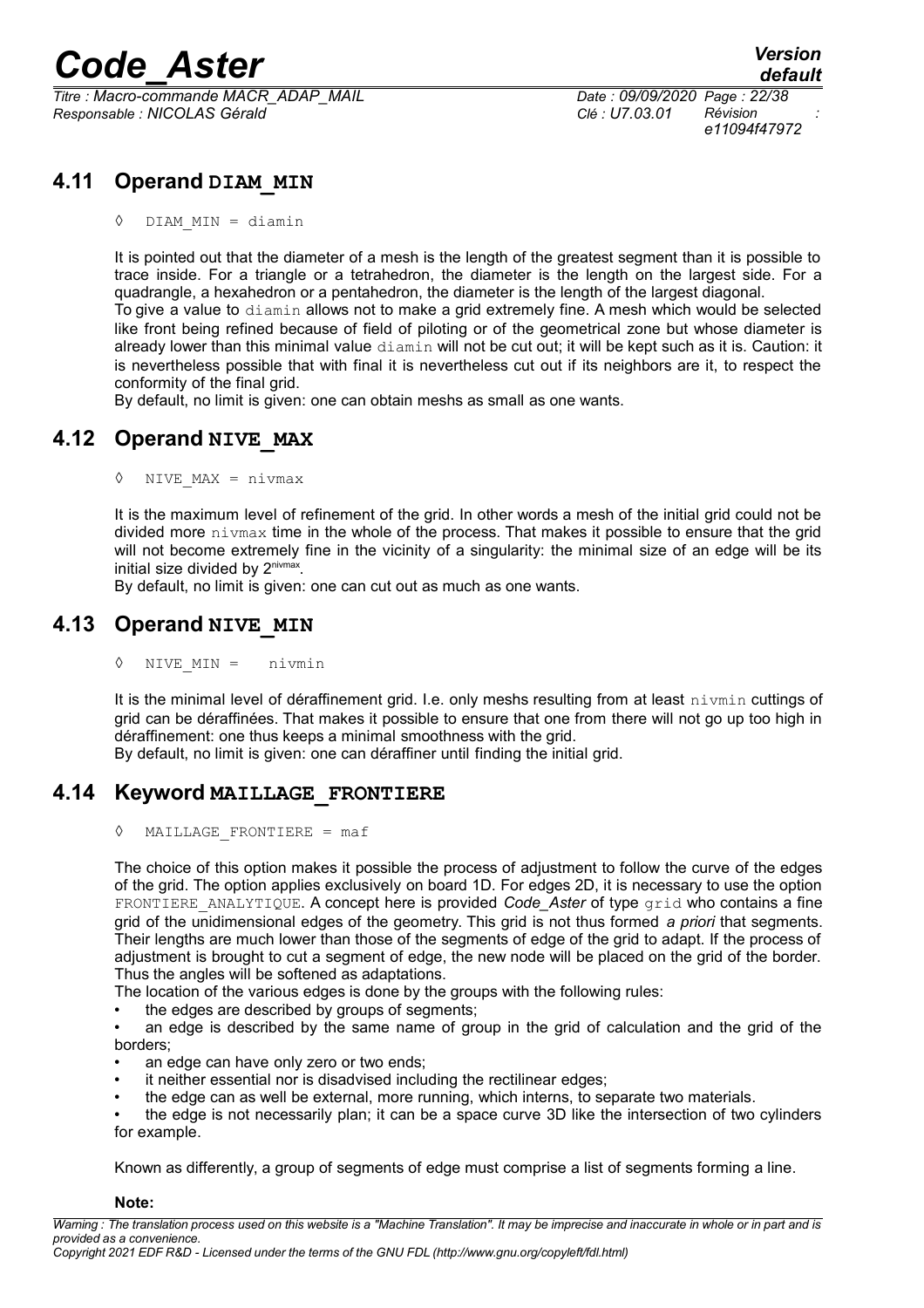*Titre : Macro-commande MACR\_ADAP\_MAIL Date : 09/09/2020 Page : 23/38 Responsable : NICOLAS Gérald Clé : U7.03.01 Révision :*

*default e11094f47972*

*The cas-tests will be looked at zzzz121d, zzzz175a, zzzz175c and zzzz259a for examples of piloting of the follow-up of border as well as the Web site of LOBSTER for a graphic illustration of the got result.*

#### **Example:**

Let us consider a two-dimensional object whose border is not always rectilinear. This border will have been with a grid by elements SEG2 or SEG3 as well in the grid of calculation as in the additional grid. These meshs of edge are put in the same groups.



A first good way of making consists in creating groups as many as zones of interest.

Another acceptable solution consists in gathering section by section.

Between the two methods, not of difference for LOBSTER: essence is not to make the full rotation (if not, not of end) and not to cross (if not, too many ends!). One will choose the method easiest to realize in the maillor.



*Warning : The translation process used on this website is a "Machine Translation". It may be imprecise and inaccurate in whole or in part and is provided as a convenience. Copyright 2021 EDF R&D - Licensed under the terms of the GNU FDL (http://www.gnu.org/copyleft/fdl.html)*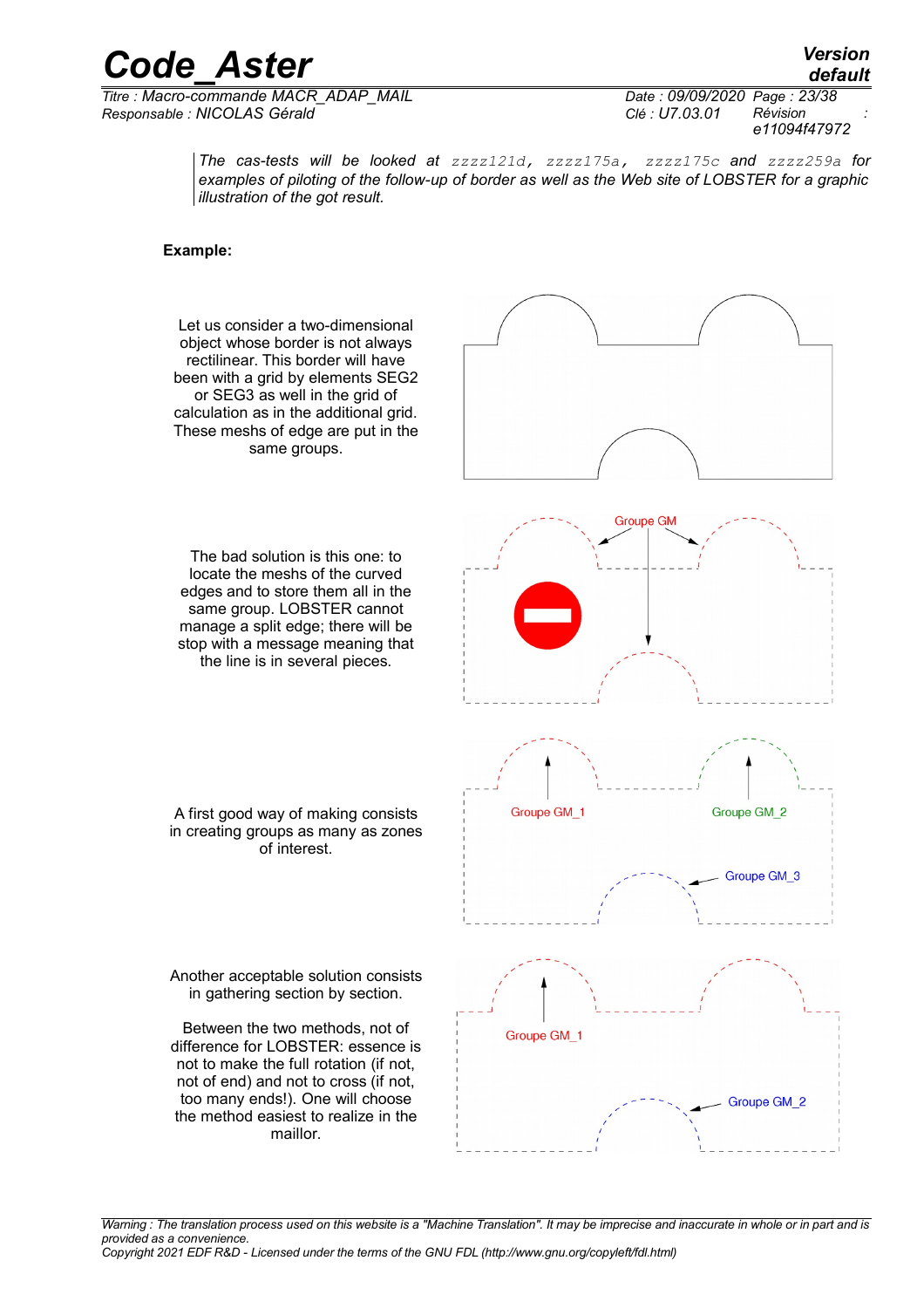*Titre : Macro-commande MACR\_ADAP\_MAIL Date : 09/09/2020 Page : 24/38 Responsable : NICOLAS Gérald Clé : U7.03.01 Révision :*

*e11094f47972*

# **4.14.1 Operand GROUP\_MA\_FRONT**

GROUP MA FRONT =  $l$  grma

If this option is absent, the follow-up of the border is done for all the groups defined in the grid of the border. If one wishes to restrict this follow-up with part of the border, one gives here the list of the groups of segments which define this part of border.

# **4.15 Keyword FRONTIERE\_ANALYTIQUE**

◊ FRONTIERE\_ANALYTIQUE = \_F (

This keyword is to be informed as many times as one wants to define analytical borders. The choice of this option makes it possible the process of adjustment to follow the curve of the edges of the grid. The option applies exclusively on board 2D. For edges 1D, it is necessary to use the option MAILLAGE FRONTIERE. One provides here the analytical description of each border to be followed. If the process of adjustment is brought to cut a mesh of edge, the new node will be positioned on the border, via its description. Thus the angles will be softened as adaptations.

### **Note:**

*The cas-test will be looked atS zzzz175a, zzzz175c and zzzz259a for an example of analytical follow-up of border. When several times of continuation the adaptation is launched, it is essential that each analytical border is defined same manner with each invocation of MACR\_ADAP\_MAIL : name, type, list of groups, characteristics geometrical.*

## **4.15.1 Name of the border**

 $NAME = name$   $[K]$ 

This operand makes it possible to define the name associated with the border. The choice of this name is free.

# **4.15.2 Type of the border**

```
TYPE = / 'SPHERE'/ 'CYLINDER'
              / 'CONE_A'
              / 'CONE_R'
              / 'TORUS'
```
This operand makes it possible to define the type of border wished: sphere, cylinder.

# **4.15.3 Operand GROUP\_MA**

 $\triangleleft$  GROUP MA = 1 grma

One gives here the list of the groups of meshs which define the part of border represented by this analytical definition.

# **4.15.4 Case of the sphere**

**4.15.4.1 Operands X\_CENTRE, Y\_CENTRE, Z\_CENTRE**

- ♦ X\_CENTER = x\_centre
- $Y$  CENTER =  $y$  centre
- ♦ Z\_CENTER = z\_centre

*Warning : The translation process used on this website is a "Machine Translation". It may be imprecise and inaccurate in whole or in part and is provided as a convenience.*

*Copyright 2021 EDF R&D - Licensed under the terms of the GNU FDL (http://www.gnu.org/copyleft/fdl.html)*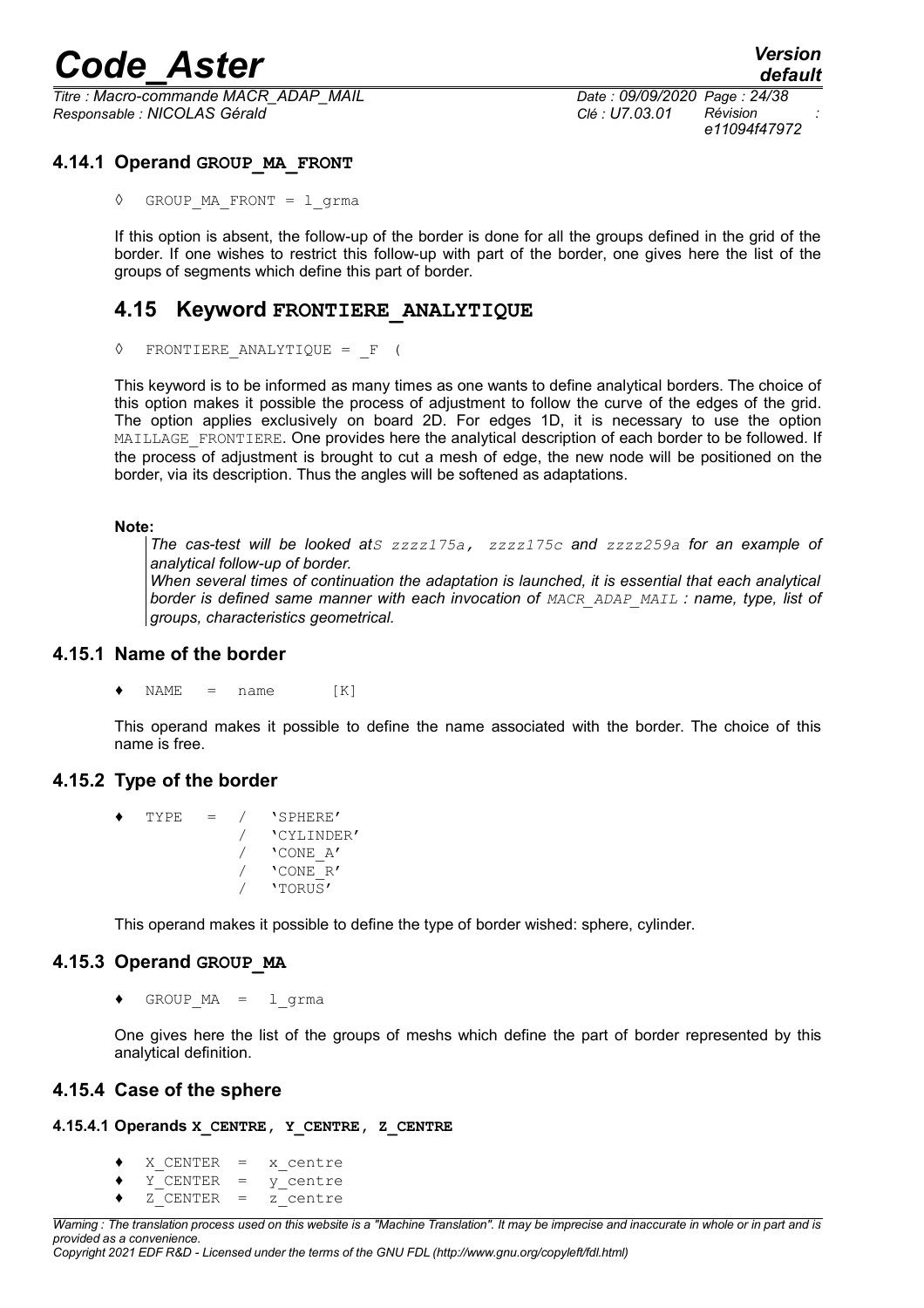*Titre : Macro-commande MACR\_ADAP\_MAIL Date : 09/09/2020 Page : 25/38 Responsable : NICOLAS Gérald Clé : U7.03.01 Révision :*

They are the coordinates of the center of the sphere.

#### **4.15.4.2 Operand RAY**

 $\triangleleft$  RAY = ray

It is the ray of the sphere.

# **4.15.5 Case of the cylinder**

The cylinder is defined by an axis, a point on the axis and a ray.

#### **4.15.5.1 Operands X\_AXE, Y\_AXE, Z\_AXE**

 $X$  AXE =  $x$  axe  $\blacklozenge$  Y\_AXE =  $y$ \_axe  $\bullet$  Z  $AXE = Z$  axe

They are the coordinates of the directing vector of the axis of the cylinder. The orientation does not have importance. The vector is not necessarily normalized.

# **4.15.5.2 Operands X\_CENTRE, Y\_CENTRE, Z\_CENTRE**

- ♦ X\_CENTER = x\_centre
- $\bigstar$  Y CENTER = y centre
- $\overline{z}$  CENTER =  $\overline{z}$  centre

They are the punctual coordinates located on the axis of the cylinder.

#### **4.15.5.3 Operand RAY**

 $\triangleleft$  RAY = ray

It is the ray of the cylinder.

### **4.15.6 Case of the cone defined by an angle**

The cone is defined by an axis, a center on the axis and an angle.

#### **4.15.6.1 Operands X\_AXE, Y\_AXE, Z\_AXE**

```
X AXE = x axe
```
- $\begin{array}{ccc} \bullet & \bullet & \bullet & \bullet \\ \bullet & \bullet & \bullet & \bullet \end{array}$   $\begin{array}{ccc} \bullet & \bullet & \bullet & \bullet \\ \bullet & \bullet & \bullet & \bullet \end{array}$
- $\bullet$   $\overline{Z}$  AXE = z axe

They are the coordinates of the directing vector of the axis of the cone. The orientation does not have importance. The vector is not necessarily normalized.

# **4.15.6.2 Operands X\_CENTRE, Y\_CENTRE, Z\_CENTRE**

- ♦ X\_CENTER = x\_centre
- $\bigstar$   $\bar{Y}$  CENTER =  $\bar{Y}$  centre
- $\triangleleft$   $Z$  CENTER = z centre

They are the coordinates of the center on the axis of the cone.

### **4.15.6.3 Operand ANGLE**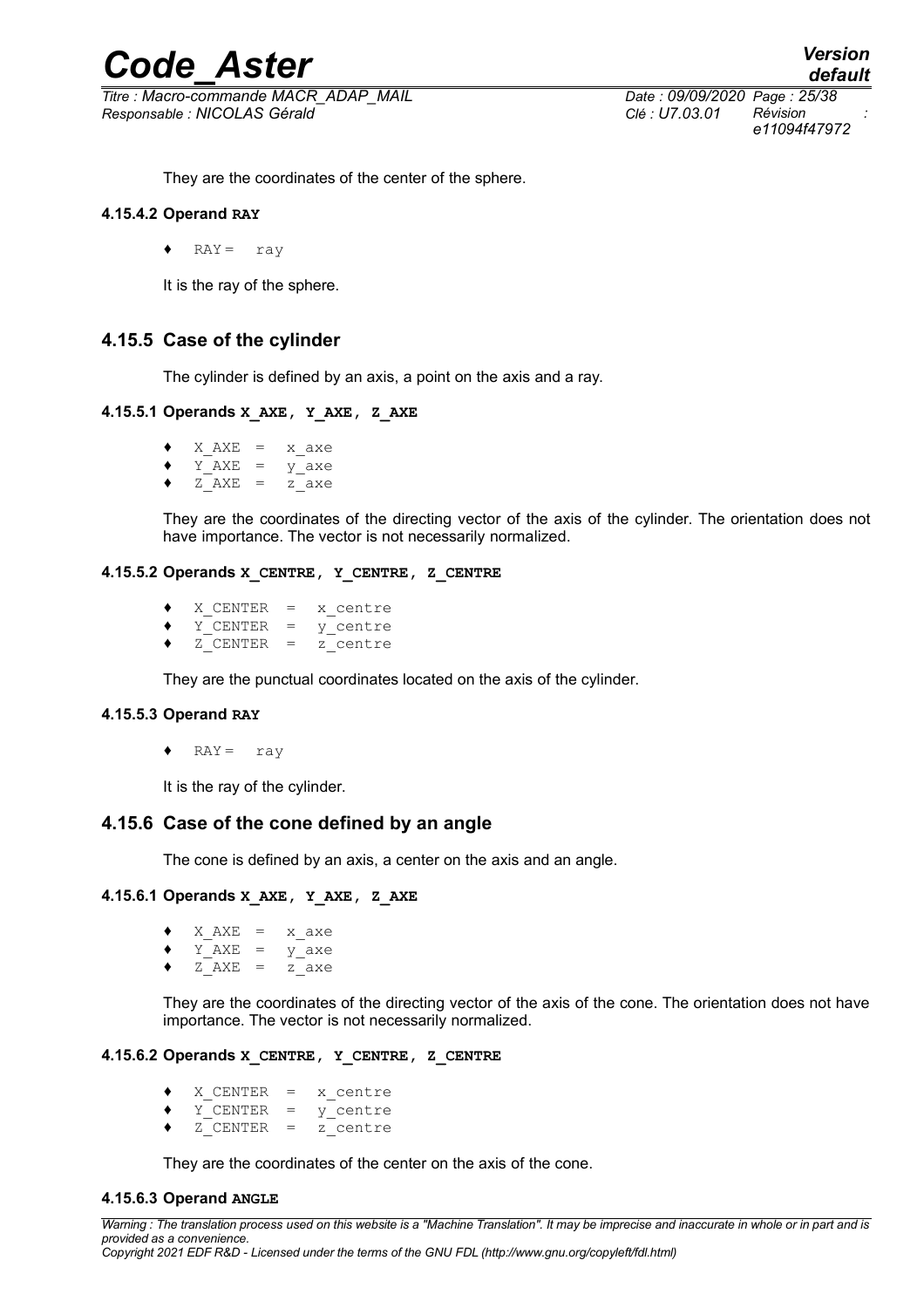*Titre : Macro-commande MACR\_ADAP\_MAIL Date : 09/09/2020 Page : 26/38 Responsable : NICOLAS Gérald Clé : U7.03.01 Révision :*

 $\text{ANGLE} = \text{angle}$ 

It is the angle in degree of the cone.

# **4.15.7 Case of the cone defined by rays**

The cone is defined by two points on its axis and the two rays corresponding to these positions.

### **4.15.7.1 Operands X\_CENTRE, Y\_CENTRE, Z\_CENTRE**

- ♦ X\_CENTER = x\_centre
- ♦ Y\_CENTER = y\_centre
- $\triangleleft$   $Z$  CENTER = z centre

They are the coordinates of the first point located on the axis of the cylinder.

#### **4.15.7.2 Operand RAY**

 $\triangleleft$  RAY = ray

It is the ray of the cone for this first position on the axis.

#### **4.15.7.3 Operands X\_CENTRE2, Y\_CENTRE2, Z\_CENTRE2**

- $X$  CENTRE2 =  $x$  centre2
- $\bullet$  Y<sup>-</sup>CENTRE2 =  $y$ -centre2
- $\overline{z}$  CENTRE2 =  $\overline{z}$  centre2

They are the coordinates of the second point located on the axis of the cylinder.

#### **4.15.7.4 Operand RAYON2**

♦ RAYON2 = rayon2

It is the ray of the cone for this second position on the axis.

## **4.15.8 Case of the torus**

The torus is defined by an axis, a centre and two.

### **4.15.8.1 Operands X\_AXE, Y\_AXE, Z\_AXE**

- $\bullet$  X AXE = x axe
- $\begin{array}{rcl}\n\bullet & \text{Y}^\top \text{AXE} & = & \text{y}^\top \text{axe} \\
\bullet & \text{Z}^\top \text{AXE} & = & \text{z}^\top \text{axe}\n\end{array}$
- $Z$   $AXE$  =

They are the coordinates of the directing vector of the axis of the torus. The orientation does not have importance. The vector is not necessarily normalized.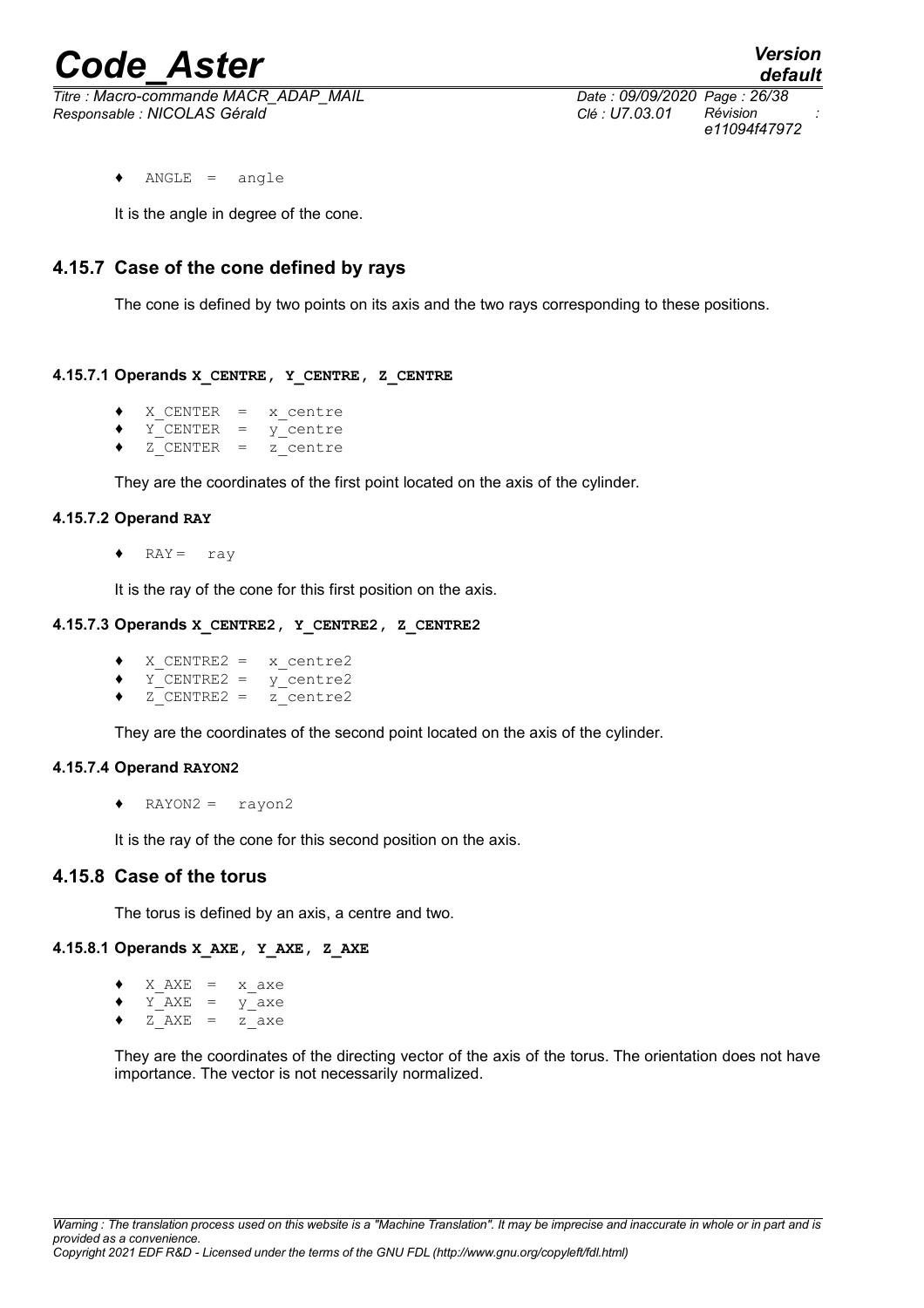*Titre : Macro-commande MACR\_ADAP\_MAIL Date : 09/09/2020 Page : 27/38 Responsable : NICOLAS Gérald Clé : U7.03.01 Révision :*

*e11094f47972*

**4.15.8.2 Operands X\_CENTRE, Y\_CENTRE, Z\_CENTRE**

- $Y$  CENTER =  $Y$ <sup> $\sim$ </sup> centre
- $\bullet$  Z CENTER =  $\overline{z}$  centre

They are the coordinates of the center of the torus.

#### **4.15.8.3 Operand RAY**

 $\triangleleft$  RAY = ray

It is the ray of revolution of the torus.

#### **4.15.8.4 Operand RAYON2**

♦ RAYON2 = rayon2

It is the ray of the primary education circle which turns around the axis of the torus.

# **4.16 Keyword MAJ\_CHAM**

 $\Diamond$  MAJ CHAM =  $\ F$  (

This keyword is to be employed as many times as one has fields to update old grid towards the adapted grid. This field is contained either in a structure of result, or in a field of sizes.

#### **Note:**

*It should be taken care that the field is defined on a grid identical to the grid sunken under the operand MAILLAGE\_N.*

### **4.16.1 Operand RESULT**

 $\angle$   $\Diamond$  RESULT = result

Name of the concept [result] containing the field to be updated.

### **4.16.1.1 Operand NOM\_CHAM**

◊ NOM\_CHAM = nomsymb [K16]

Reference symbol of the field which one wishes to express on the new grid.

# **4.16.2 Operand CHAM\_GD**

 $\sqrt{ }$  CHAM GD = cham gd

Name of the concept [cham\_gd] containing the field to be updated.

# **4.16.3 Operand NOM\_CMP**

 $\Diamond$  NOM CMP = 1 cmp

Name of the component of the field which must be updated. If several components are wished, to give the list here.

If no component is here defined, the order will take all those which exist in the transmitted field.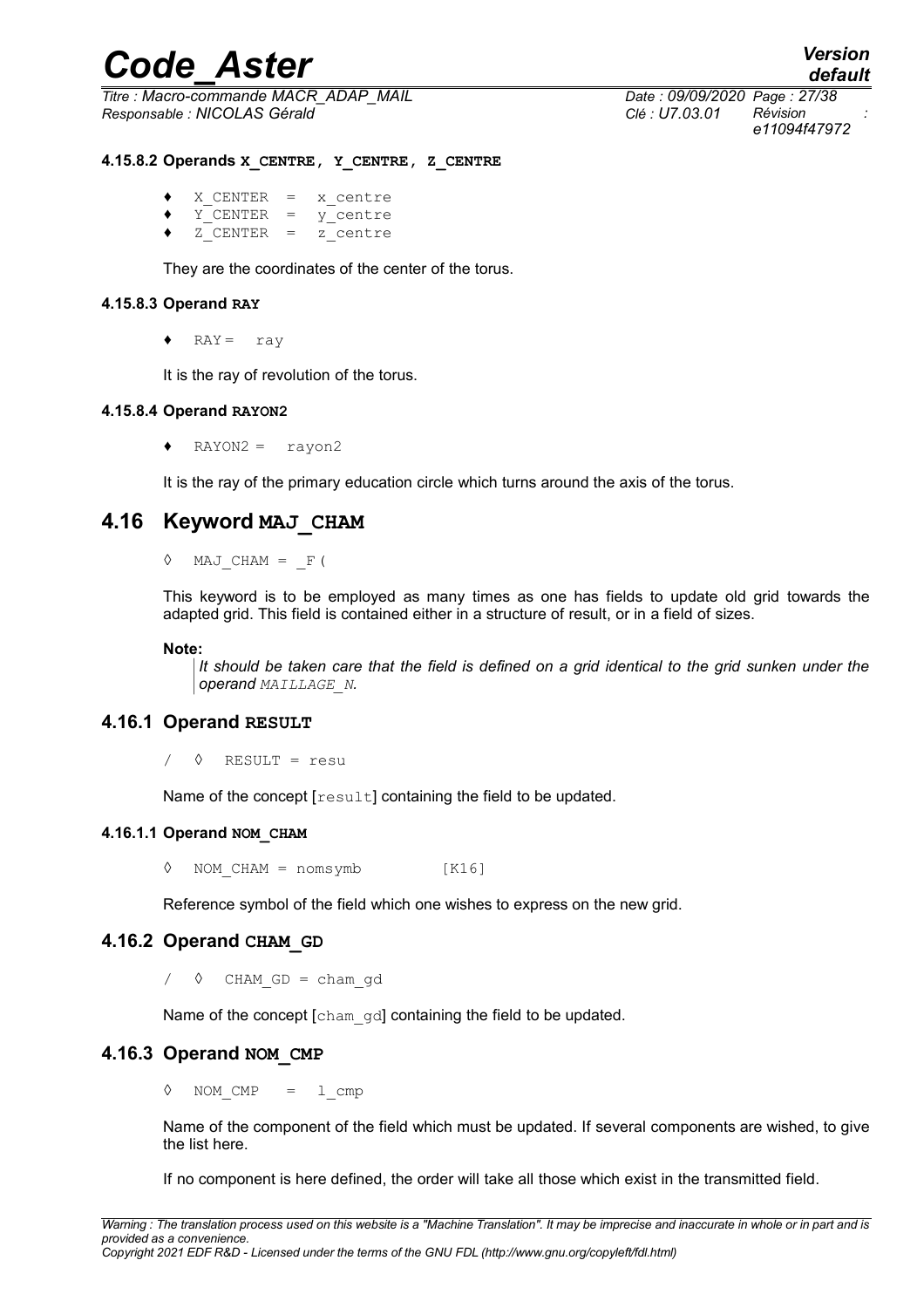*Titre : Macro-commande MACR\_ADAP\_MAIL Date : 09/09/2020 Page : 28/38 Responsable : NICOLAS Gérald Clé : U7.03.01 Révision :*

*e11094f47972*

# **4.16.4 Selection of the temporal parameter of the field to be updated**

The selection of the sequence number associated with the field to be interpolated is done by the designation of a sequence number or a value of moment. To refer to the document [U4.71.00] for the details on these keywords.

# **4.16.5 Operand TYPE\_MAJ**

 $\Diamond$  TYPE MAJ = / 'CAR' [DEFECT] / 'ISOP2'

One specifies here the type of update wished.

By default, operation 'CAR', is… automatic: the interpolation is made according to the nature of the field.

For a constant field by element, if a mesh is cut out, the value of the field is deferred such as it is on the meshs girls.

For a field with Nœuds, the interpolation takes place with the functions of form P1 or P2 according to the support of the field. An alternative is possible for the fields with Nœuds expressed on a grid of degree 2. While specifying 'ISOP2', the interpolation is made by functions of P1 form expressed on the under-meshs of the element. This technique guarantees that the interpolated field respects the extreme values of the initial field on a mesh.

For a field at the points of Gauss, the update takes place only whenever the types of meshs are homogeneous between the entry and the exit: triangle or tetrahedron. For the quadrangles, the hexahedrons or the pentahedrons, kidney is not made because one cannot define the families of points of Gauss on the produced triangles or tetrahedrons. For a grid in triangles, one proceeds as follows:

for an unchanged triangle after the adaptation, the values at the points of Gauss are renewed with the identical one.

• for a cut out triangle, into 2 or 4, one calculates the median value of the field on all the points of Gauss and this value is allotted to all the points of Gauss of all the triangles son.

• for a triangle which disappears (in the event of déraffinement), one calculates the average of the field on all the points of Gauss this triangle and of his/her brothers and this value is allotted to all the points of Gauss of the triangle father which reappears.

This mechanism makes it possible to guarantee that the extreme terminals are not crossed. Same the technqiue is applied to the tetrahedrons.

### **Caution:**

*There cannot be of consistency check between the type requested and the true type of the field to be interpolated.*

# **4.16.6 Operand CHAM\_MAJ**

 $CHAMMAJ = Co (chpmaj)$  [K8]

Name of the concept which will contain the field expressed on the new grid. This concept should not exist. It will be automatically created.

A field with the nodes or the elements will be read automatically by the macro-order which requires the adaptation or the modification of the grid. It will be available in the game of calculation as of the end of the execution of the macro-order. On the other hand, that is not possible for a field expressed at the points of Gauss because Code\_Aster needs to know the model for reading. It is necessary for that to proceed in 3 times. The field is calculated by the macro-order which required the adaptation or the modification of the grid, as for a field with the nodes. Then, a new model must be applied to the new grid by the order AFFE MODELE. Lastly, the reading will be made by a new invocation of MACR ADAP MAIL with the help of the parameter ADAPTATION = 'READING' and supply of the grid and the model.

#### **Note:**

*The cas-test will be looked at zzzz175b for an example of update and reading of fields of various types.*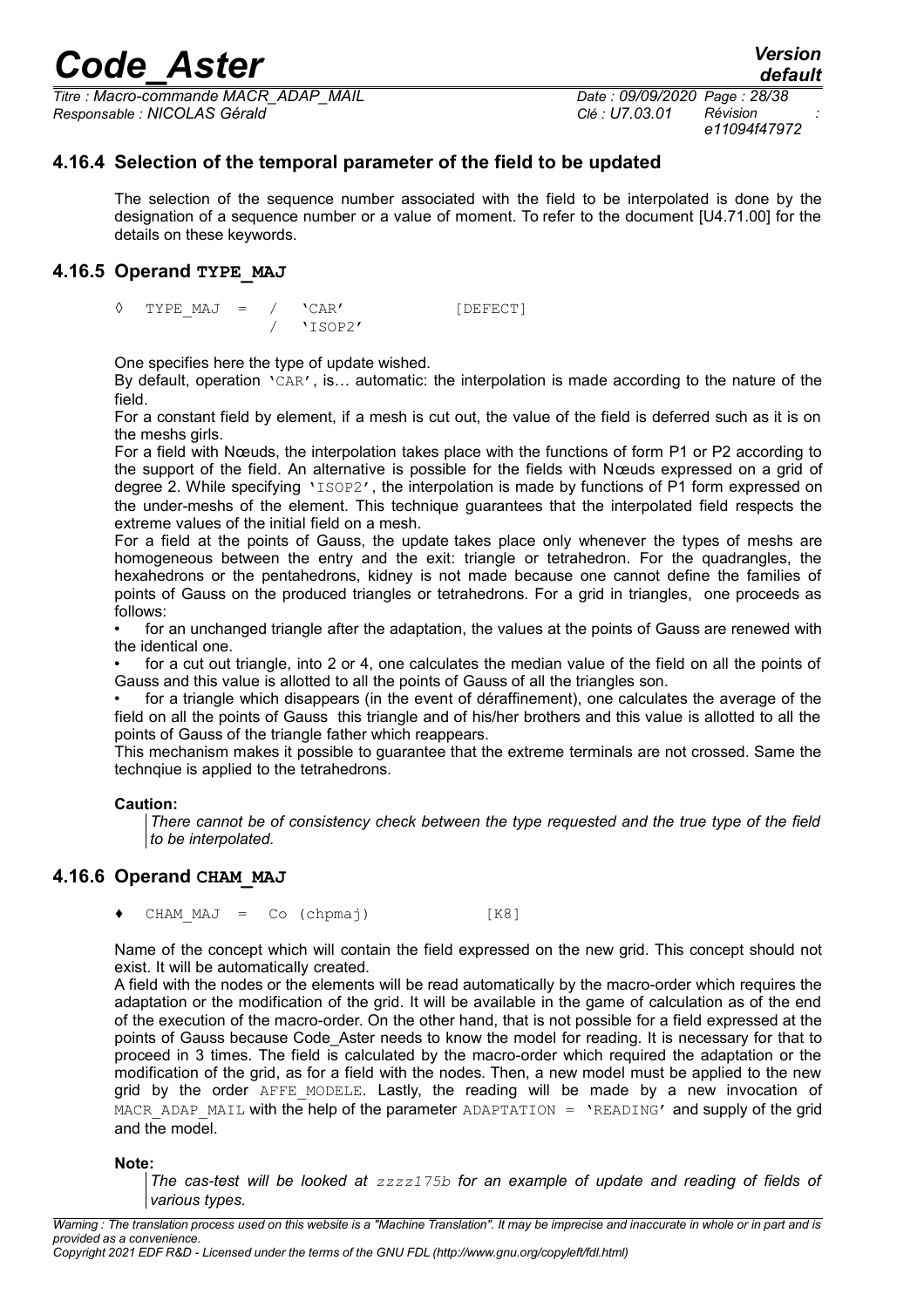*Titre : Macro-commande MACR\_ADAP\_MAIL Date : 09/09/2020 Page : 29/38 Responsable : NICOLAS Gérald Clé : U7.03.01 Révision :*

*e11094f47972*

# **4.16.7 Operand TYPE\_CHAM**

TYPE CHAM =  $/$ 'NOEU DEPL R' /'NOEU\_TEMP\_R' /'ELGA\_SIEF\_R'  $/$ etc…

One indicates the type of the concept here to be updated on the new grid. The name of this type is built with the usual logic of *Code\_Aster*. The first 4 characters are 'NOEU', 'ELEM' or 'ELGA'. One finds then  $\cdot$  '. The following sequence defines the type of field:  $\cdot$   $TEMP'$ ,  $\cdot$   $DEPL'$ , etc the name ends in  $'$   $R'$  for a real field.

Example: 'NOEU TEMP R', 'NOEU DEPL R', etc.

#### **Caution:**

*There cannot be of consistency check between the type requested and the true type of the field to be interpolated.*

# **4.17 Keyword ADD\_CHAM**

 $\Diamond$  ADD CHAM =  $F($ 

This keyword is to be employed to produce particular fields on the adapted grid.

## **4.17.1 Operand CHAM\_GD**

 $\bullet$  CHAM GD = Co (chpmaj) [K8]

Name of the concept which will contain the field expressed on the new grid. This concept should not exist. It will be automatically created.

### **Note:**

*The cas-tests will be looked at zzzz121b and zzzz121f for an example of additions of fields of various types.*

# **4.17.2 Operand CHAM\_CAT**

CHAM  $CAT = / 'LEVEL'$ /'QUALITY' /'DIAMETER'

One indicates here the category of the field which one wants to produce.

With 'LEVEL ', the produced field will contain for each mesh its level. It is pointed out that a mesh of the initial level is level 0. Then a mesh resulting from *N* standard cuttings of an initial mesh will carry the level *N*. A mesh which ensures the transition from conformity between the level *N* and the level *n+1* the level will carry *n+0,5*.

With 'QUALITY', the produced field will contain the value of quality for each mesh.

With 'DIAMETER ', the produced field will contain the value of the diameter for each mesh.

# **4.18 Operand MODEL**

◊ MODEL = model [model]

#### **Caution:**

*Warning : The translation process used on this website is a "Machine Translation". It may be imprecise and inaccurate in whole or in part and is provided as a convenience.*

*Copyright 2021 EDF R&D - Licensed under the terms of the GNU FDL (http://www.gnu.org/copyleft/fdl.html)*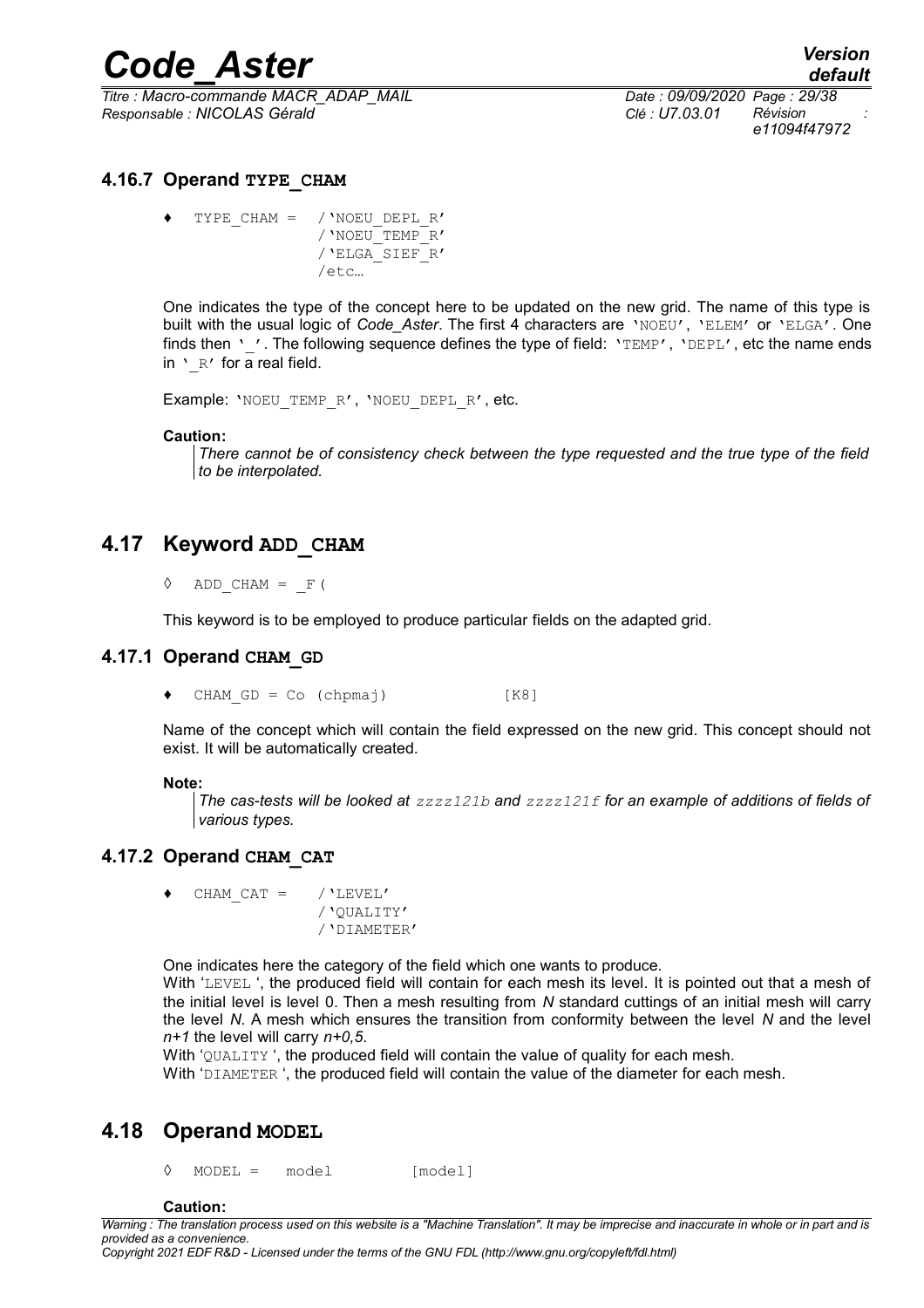*Titre : Macro-commande MACR\_ADAP\_MAIL Date : 09/09/2020 Page : 30/38 Responsable : NICOLAS Gérald Clé : U7.03.01 Révision :*

*default*

*This operand is active only when one chose 'READING'like type of adaptation.*

This operand makes it possible to specify the model which was affected with the grid on which the update of fields expressed at the points of Gauss took place.

## **Note:**

*The cas-test will be looked at zzzz175b for an example of update and reading of fields at the points of Gauss.*

# **4.19 Operand DEGREE**

◊ DEGREE = /'YES'

### **Caution:**

*This operand is active only when one chose 'MODIFICATION'like type of adaptation.*

If the choice is 'YES', the degree of the grid is changed overall.

### **Note:**

*Compound with MAJ\_CHAM , the operand DEGREE can be used for example for the postprocessing of the pressure in THM (cf Doc. [U2.04.05]). For certain studies 3D with bulky grids, it can appear sometimes more performing that PROJ\_CHAMP .*

# **4.20 Operand NUMBER**

### **Note:**

*One will consult the document [U7.03.02] describing the order MACR\_INFO\_MAIL for comments on the restitutions of the operands QUALITY , INTERPENETRATION , NUMBER , CONNEXITY and SIZE .*

| $\Diamond$ NUMBER = / 'YES' |         | [DEFECT] |
|-----------------------------|---------|----------|
|                             | / 'NOT' |          |

If the choice is 'YES', an assessment of the numbers of nodes and meshs are printed on the file of messages.

# **4.21 Operand QUALITY**

◊ QUALITY = / 'NOT' [DEFECT] / 'YES'

If the choice is 'YES', an assessment of the quality of the meshs is printed on the file of message. The quality of a triangle is defined as being the relationship between the length on the largest side and the radius of the inscribed circle. The quality of a quadrangle is defined like the quotient of the product biggest length and averages on the sides and the diagonals by smallest of surfaces of the internal triangles to the quadrangles. In the same way, the quality of a tetrahedron is defined as being the relationship between the length on the largest side and the ray of the registered sphere. These reports are standardized to be worth 1 in the case of an equilateral triangle, of a square, a tetrahedron or an equilateral hexahedron. For any nonequilateral element, quality is higher than 1. See the reference [bib1] for detailed explanations.

The result is presented in the form of tables, with the extreme values.

The interpretation of the produced values depends on the digital method employed for calculation. According to whether the problem is isotropic or not, according to the speed of space variation of the data, according to the technique of calculation, the same mesh can lead to a good jacobien or not. Essence initially is to locate the frankly bad meshs. If it is observed that the maximum of quality exceeds 100, even 1,000 or 100,000, one must worry: one or more meshs are very deformed and the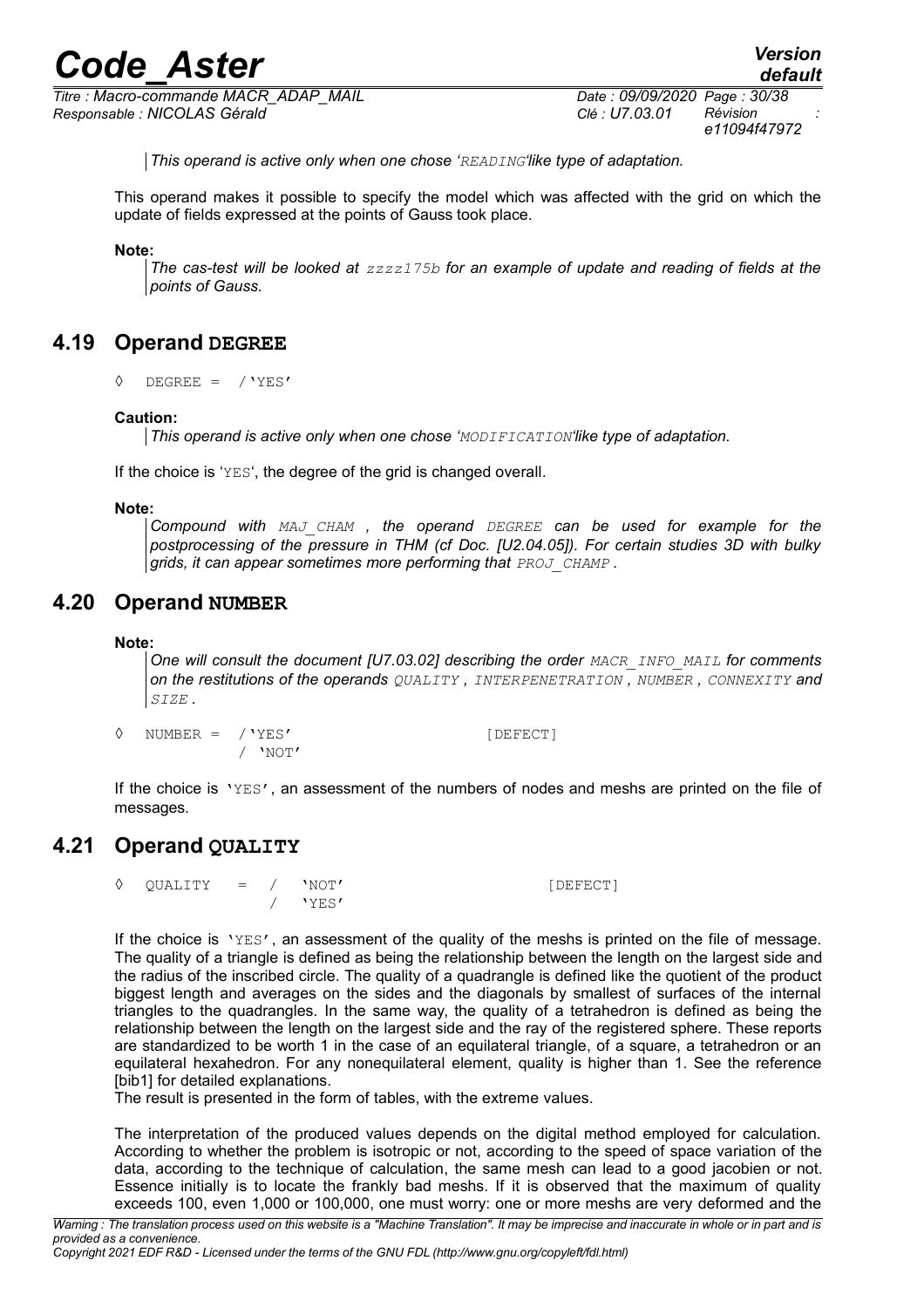*Code\_Aster Version Titre : Macro-commande MACR\_ADAP\_MAIL Date : 09/09/2020 Page : 31/38 Responsable : NICOLAS Gérald Clé : U7.03.01 Révision :*

*e11094f47972*

*default*

grid is certainly to begin again. In the second time, this information of quality must make it possible to compare two grids a priori correct, without much value. IF the problem is isotropic, one will may find it beneficial to use the grid with the distribution of quality nearest to 1. One will find illustrations of values of quality of various meshs in [Réf.5].

# **4.22 Operand DIAMETER**

◊ DIAMTRE = / 'NOT' [DEFECT] / 'YES'

If the choice is 'YES', an assessment of the diameters of the meshs is printed on the file of message. The diameter of a mesh is defined as the length of the greatest segment than it is possible to insert in the mesh.

For a triangle or a tetrahedron, the diameter corresponds to the length on the largest side.

For a quadrangle, a hexahedron, a pentahedron or a pyramid, the diameter are the maximum between the length on the largest side and the length of the largest diagonal.

The result is presented in the form of tables, with the extreme values.

# **4.23 Operand INTERPENETRATION**

| INTERPENETRATION = | $'$ NOT' | DEFECT! |
|--------------------|----------|---------|
|                    | 'VFR     |         |

If the choice is 'YES', it is checked that the grid is correct from the point of view of covering: no mesh enters another.

# **4.24 Operand SIZE**

◊ SIZE = / 'NOT' [DEFECT] / 'YES'

If the choice is 'YES', an assessment of the sizes of the under-fields is printed on the file of messages. A under-field is defined like a set of the same meshs dimension and pertaining to the same groups.

# **4.25 Operand CONNEXITY**

◊ CONNEXITY = / 'NOT' [DEFECT] / 'YES'

If the choice is 'YES', an assessment of the connexities is printed on the file of messages. It will be known then if the segments, the elements 2D (triangles and quadrangles joined together) or the meshs 3D (tetrahedrons, hexahedrons, pentaèDRES and pyramidES joined together) of only one holding or are divided into several blocks. One will also know the number of holes of the structure: crossing holes or internal holes.

# **4.26 Operand PROP\_CALCUL**

◊ PROP\_CALCUL = / 'NOT' [DEFECT] / 'YES'

If the choice is 'YES', a diagnosis on the properties of the meshs as elements for calculation is printed on the file of messages. One counts the number of overstrained elements: the elements of which all the tops are located on the edge. One counts the voluminal meshs (resp. surface) which touches the edge of the field but which is not bordered by surface meshs (resp. linear).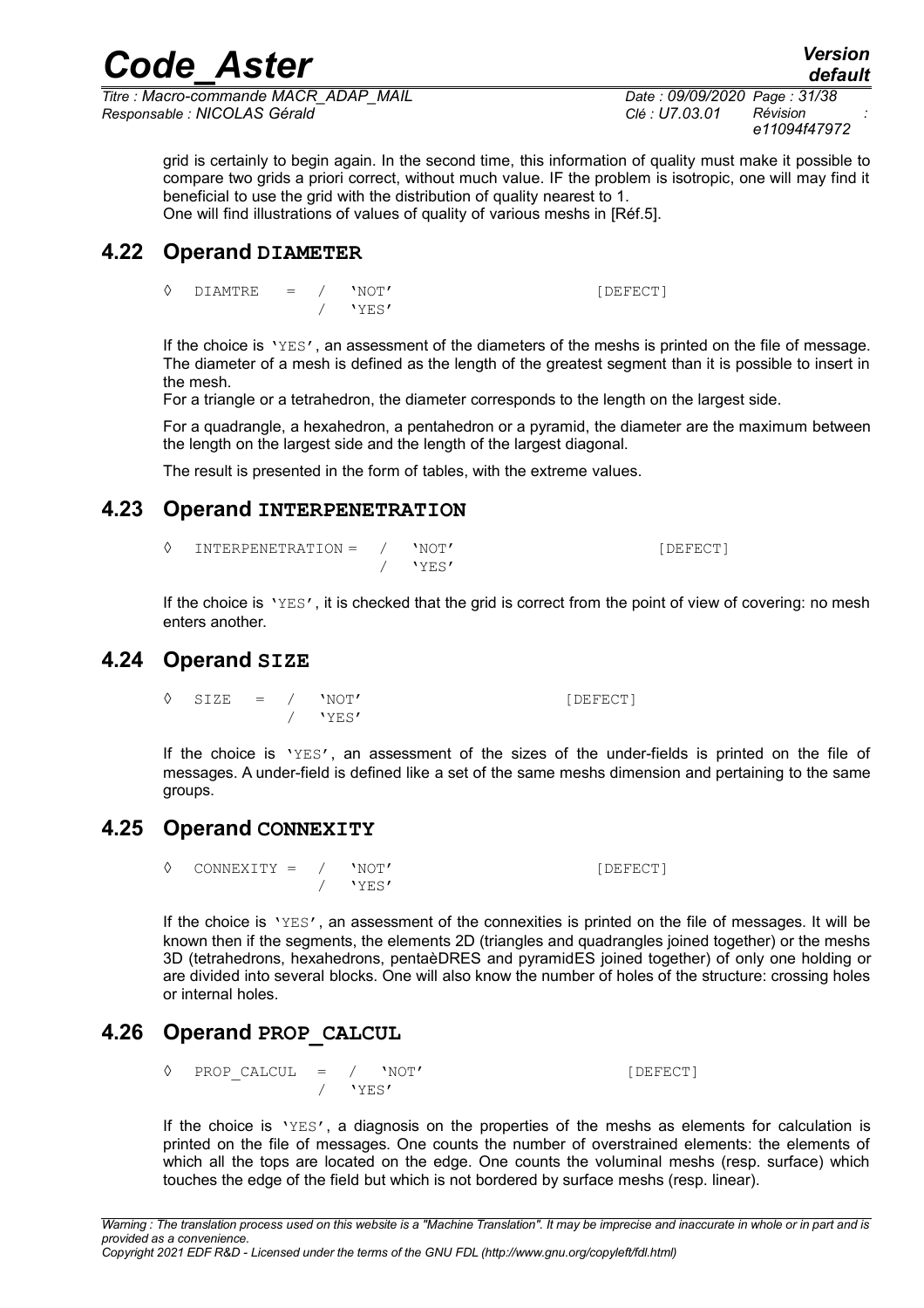*Titre : Macro-commande MACR\_ADAP\_MAIL Date : 09/09/2020 Page : 32/38 Responsable : NICOLAS Gérald Clé : U7.03.01 Révision :*

*e11094f47972*

# **4.27 Histories**

It should well be noted that the grid could be déraffiné only within one same study. If one carries out a new calculation (use of BEGINNING and not CONTINUATION), the history of refinement will be lost.

# **4.28 Operand LANGUAGE**

◊ LANGUAGE = / 'French' [DEFECT] / 'FRENCH' / 'ENGLISH' / 'ENGLISH'

This operand specifies the language in which the messages resulting from LOBSTER are printed.

# **4.29 Operand VERSION\_HOMARD**

```
◊ VERSION_HOMARD = / 'V11_10' [DEFECT]
                      \sqrt{V11_N'}/ V11 N PERSONNELLEMENT'
```
This operand makes it possible to select the LOBSTER version which is used for the adaptation. By default, LOBSTER 11.10 is launched. It is the version of reference. The choice 'V11 N' activate the version 11.n LOBSTER which is the version of development. The choice 'V11\_N\_PERSONNELLEMENT' activate a version of development specific to the user. This option makes it possible to the development team of LOBSTER to develop new features. She also makes it possible to make profit the user from an innovation in LOBSTER before the commissioning in *Code\_Aster*.

# **4.30 Operand SOFTWARE**

 $\Diamond$  SOFTWARE = software  $[K]$ 

Candyou option proposes to use another interface of coupling enters *Code\_Aster* and LOBSTER that provided by default in the repertoire of the tools associated with *Code\_Aster*. This option in fact is reserved to the development team of LOBSTER to develop new features. She makes it possible to test innovations before to have modified the macro-order of piloting.

# **4.31 Operand UNIT**

```
\Diamond UNIT = unit [I]
```
Candyou option is not possible that if one has activated the version of development from LOBSTER, 11.n. The data file transmitted by the user under this number of logical unit will be directly transmitted like complement to the file of LOBSTER configuration. This option in fact is intended to the development team of LOBSTER to develop new features. She makes it possible to test innovations before to have modified the macro-order of piloting.

# **4.32 Operand ELEMENTS\_ACCEPTES**

◊ ELEMENTS\_ACCEPTES = / 'LOBSTER' [DEFECT] / 'IGNORE\_PYRA'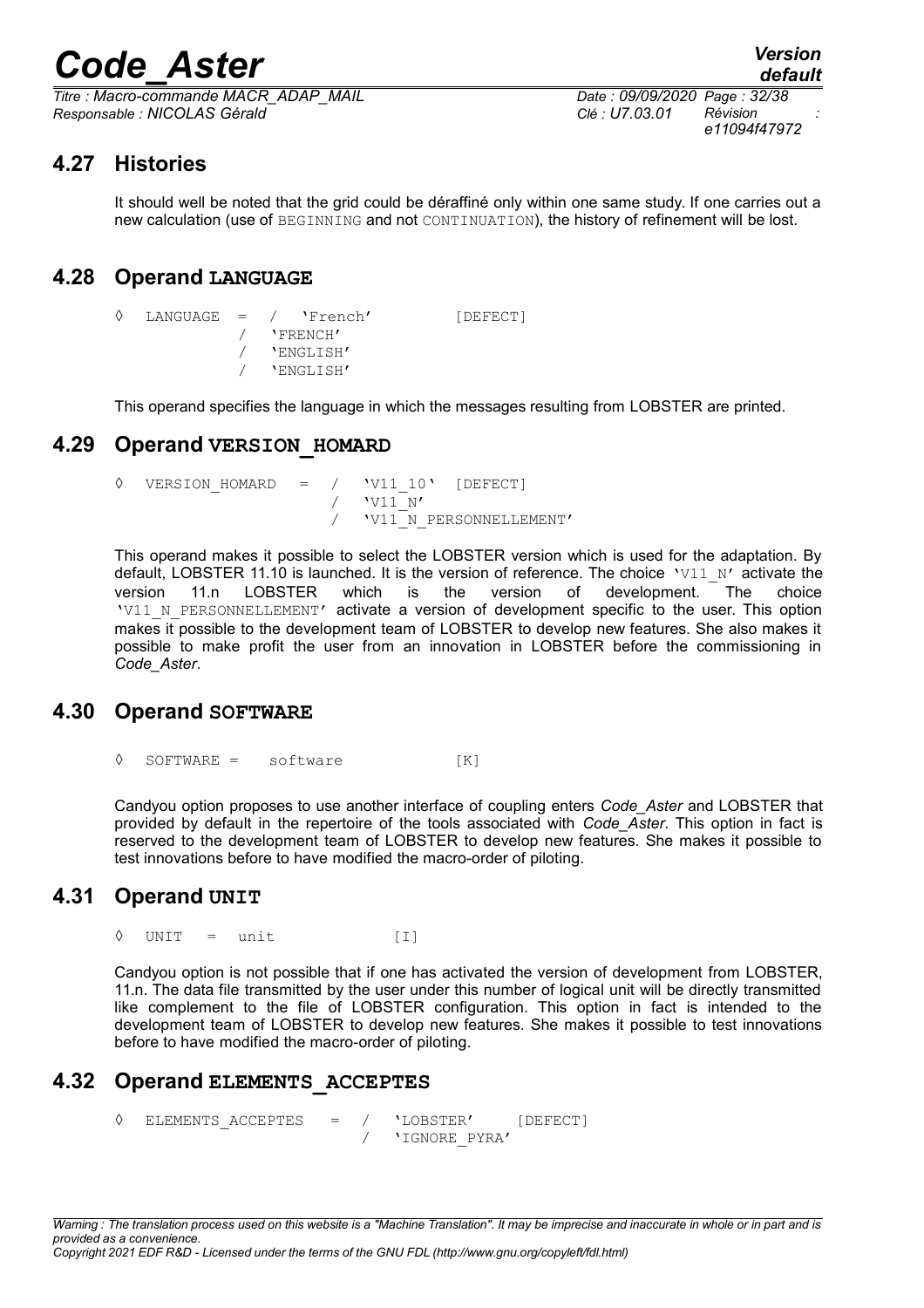*Titre : Macro-commande MACR\_ADAP\_MAIL Date : 09/09/2020 Page : 33/38 Responsable : NICOLAS Gérald Clé : U7.03.01 Révision :*

*e11094f47972*

In its current version, LOBSTER can read all the types of meshs but makes carry the adaptation only on some: mesh-points, segments, triangles, quadrangles, tetrahedrons, hexahedrons or pentahedrons. The grid is in degree 1 or 2, but it is not possible to mix both.

By retaining the option 'LOBSTER', the transmission D' a grid containing another thing which these types of meshs will involve a stop in error. It is the option by default.

 $\overrightarrow{B}$ y choosing the option ' $I$ GNORE\_PYRA', one will be able to transmit a comprising grid of the pyramids. L' adaptation will relate only to the zones authorized by LOBSTER. So in consequence of propagation of refinement, a closed area comes to be touched, there will be a stop in error. If not, when refinement is limited to the authorized zone, the other meshs are restored without change.

In all the cases, the presence of the enriched meshs  $HEXA27$  is prohibited.

# **4.33 Operand INFORMATION**

◊ INFORMATION = / 1 / 2 / 3  $/ 4$ 

If INFORMATION 1 is worth, the impressions are minimal; one obtains only those which were explicitly required, the quality of the meshs for example, and the possible error messages.

If INFORMATION is worth 2, one will obtain the messages transmitted by the orders subjacent with the macro-order: IMPR\_RESU, LIRE\_MAILLAGE, LIRE\_RESU.

If INFORMATION is worth 3, one will have the standard LOBSTER messages, recapitulating the execution.

If INFORMATION is worth 4, one will have all the messages transmitted by LOBSTER, for déboggage.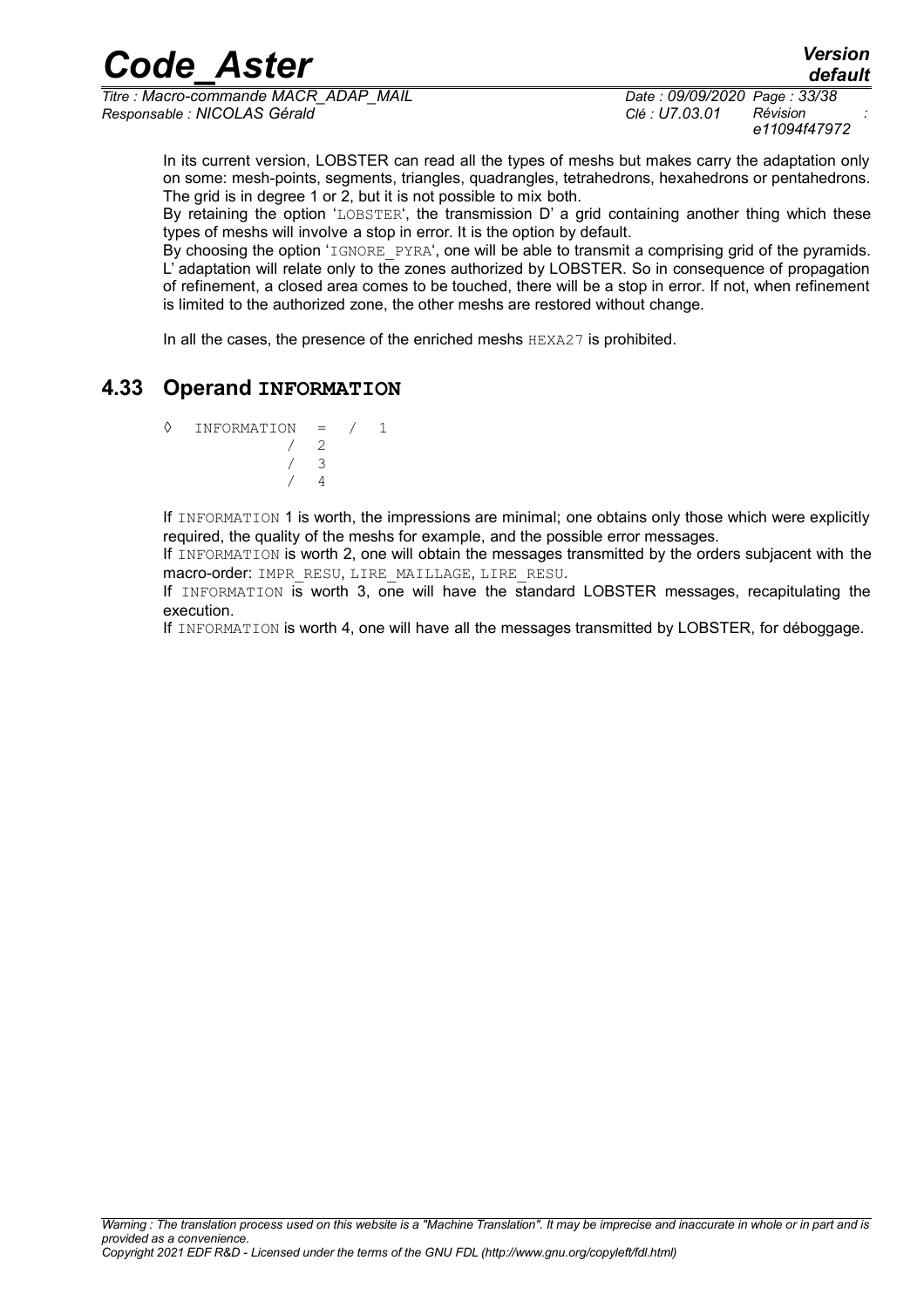*Titre : Macro-commande MACR\_ADAP\_MAIL Date : 09/09/2020 Page : 34/38 Responsable : NICOLAS Gérald Clé : U7.03.01 Révision :*

*default e11094f47972*

# **5 Example**

<span id="page-33-0"></span>One will look with profit the command files associated with the CAS-tests  $zzzz121a, B, C, D, E, F$ and zzzz175a, B. They express the processes of adjustment of grid either per sequence of the orders or in the form of a loop in language Python.

Here an example of parameter setting of the macro-order.

```
MACR_ADAP_MAIL (
          ADAPTATION = 'RAFF DERA',MAILLAGE N = \text{mun},
          MAILLAGE'NP1 = CO (Mmdevx''),RESULTAT N = remeun,
          NOM CHAM = \sqrt{QIRE} ELEM',
          NOM_CMP = 'ERREST'
          NUME ORDRE = 3,
          CRIT RAFF PE = 0.01,
          CRIT DERA PE = 0.25,
          NIVE MAX = 5MAJ CHAM = F (
                 RESULT = rethun,NOM\_CHAM = 'TEMP',
                 TYPE CHAM = 'NOEU TEMP R',
                 INST = 12.5,
                 CHAM MAJ = CO ("tempdeux")
                 ),
          QUALITY = 'YES',
       )
```
This sequence will adapt the grid contained in the concept mun and to restore a concept grid of name mdeux. The adaptation is done by refinement and déraffinement free, according to the field contained in the field  $OIRE$  ELEM result remeun, to the  $3^{em}$  moment; the component used is ERREST. The meshs will be classified according to their level of error decreasing. First % will be refined; the 25% last will be candidates with déraffinement. No mesh of the final grid will have to result of more than 5 refinements.

The field TEMP result rethun at the moment 12.5 is expressed on the grid mun. It will be expressed on the grid mdeux in the shape of the field of temperature to the nodes  $tempdevx$ .

A summary of the quality of the meshs of the new grid is produced. The interpenetration of the meshs is not controlled.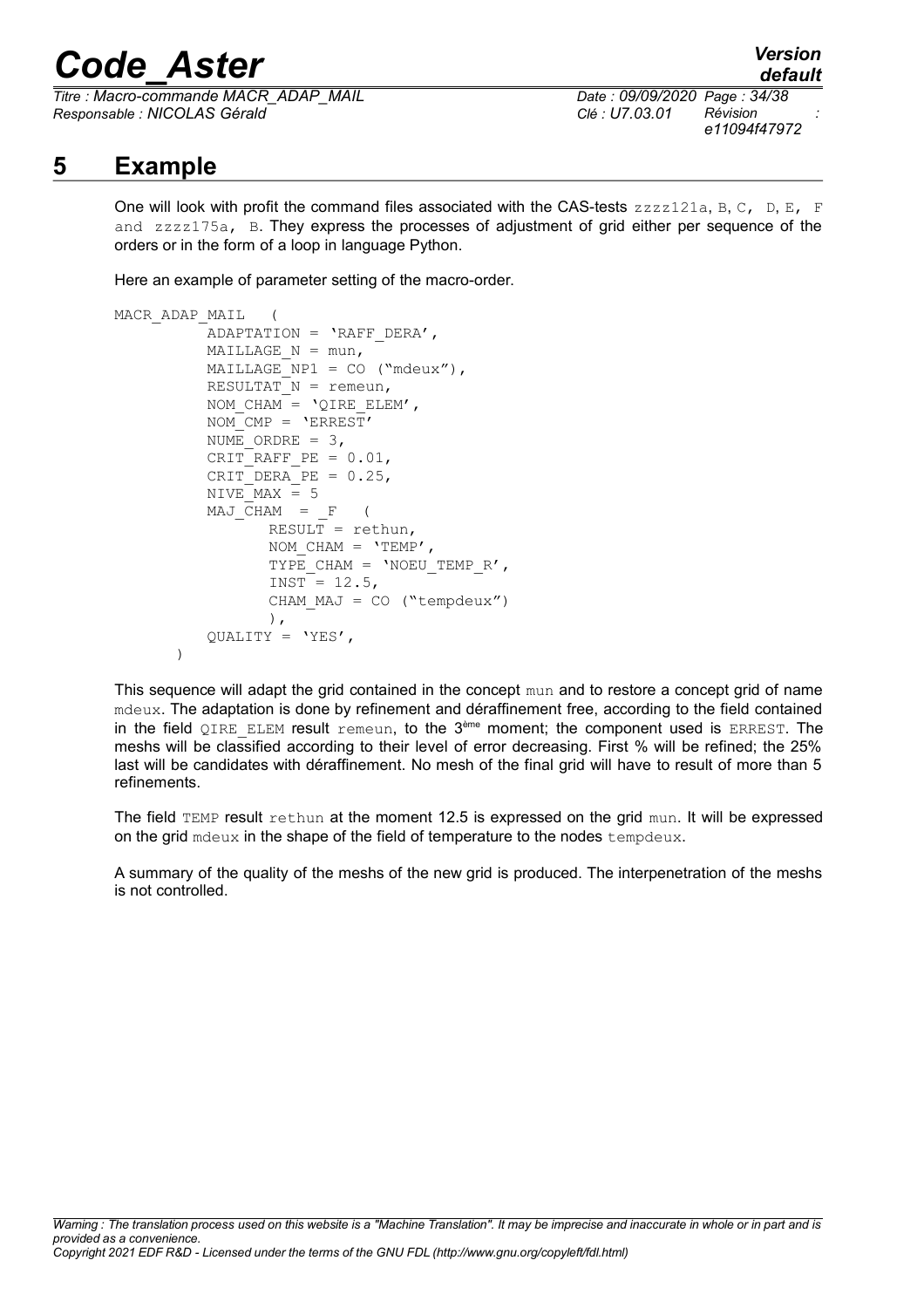| Titre : Macro-commande MACR ADAP MAIL |
|---------------------------------------|
| Responsable : NICOLAS Gérald          |

*default*

Here an example of the table presenting the distribution of the field controlling the adaptation of the grid.

*Code\_Aster Version*

 \*\*\*\*\*\*\*\*\*\*\*\*\*\*\*\*\*\*\*\*\*\*\*\*\*\*\*\*\*\*\*\*\*\*\*\*\*\*\*\*\*\*\*\*\*\*\*\*\*\*\*\*\*\*\*\*\*\*\*\* Field controlling the adaptation Value on 536 triangles \*\*\*\*\*\*\*\*\*\*\*\*\*\*\*\*\*\*\*\*\*\*\*\*\*\*\*\*\*\*\*\*\*\*\*\*\*\*\*\*\*\*\*\*\*\*\*\*\*\*\*\*\*\*\*\*\*\*\*\* \* Minimum: 0.35358E-05 Maximum: 0.33395E-03 \* \* Average: 0.66371E-04 \* Standard deviation: 0.51323E-04 \*\*\*\*\*\*\*\*\*\*\*\*\*\*\*\*\*\*\*\*\*\*\*\*\*\*\*\*\*\*\*\*\*\*\*\*\*\*\*\*\*\*\*\*\*\*\*\*\*\*\*\*\*\*\*\*\*\*\*\* Function of distribution \* Values \* Many meshs \* \* Minis < < Maximum \* by class \* office plurality \* \* \* 10 \*\* - 4 \* in % . number \* in % . number \* \*\*\*\*\*\*\*\*\*\*\*\*\*\*\*\*\*\*\*\*\*\*\*\*\*\*\*\*\*\*\*\*\*\*\*\*\*\*\*\*\*\*\*\*\*\*\*\*\*\*\*\*\*\*\*\*\*\*\*\* \* 0,000 < 0,170 \* 11.65. 109 \* 11.65. 109 \* \* 0,170 < 0,340 \* 21.15. 198 \* 32.80. 307 \* \* 0,340 < 0,510 \* 15.60. 146 \* 48.40. 453 \* \* 0,510 < 0,680 \* 12.71. 119 \* 61.11. 572 \* \* 0,680 < 0,850 \* 10.79. 101 \* 71.90. 673 \* \* 0,850 < 1,020 \* 7.37. 69 \* 79.27. 742 \* \* 1,020 < 1,190 \* 6.30. 59 \* 85.58. 801 \* \* 1,190 < 1,360 \* 4.59. 43 \* 90.17. 844 \* \* 1,360 < 1,530 \* 2.35. 22 \* 92.52. 866 \* \* 1,530 < 1,700 \* 1.50. 14 \* 94.02. 880 \* \* 1,700 < 1,870 \* 2.24. 21 \* 96.26. 901 \* \* 1,870 < 2,040 \* 1.39. 13 \* 97.65. 914 \* \* 2,040 < 2,210 \* 1.50. 14 \* 99.15. 928 \* \* 2,210 < 2,380 \* 0.43. 4 \* 99.57. 932 \* \* 2,380 < 2,550 \* 0.21. 2 \* 99.79. 934 \* \* 2,550 < 2,720 \* 0.00. 0 \* 99.79. 934 \*<br>\* 2,720 < 2,890 \* 0.00. 0 \* 99.79. 934 \* \* 2,720 < 2,890 \* 0.00. 0 \* 99.79. 934 \*<br>
\* 2,890 < 3,060 \* 0.00. 0 \* 99.79. 934 \* \* 2,890 < 3,060 \* 0.00. 0 \* 99.79. 934 \*<br>\* 3,060 < 3,230 \* 0.00. 0 \* 99.79. 934 \* \* 3,060 < 3,230 \* 0.00. 0 \* 99.79. 934 \* \* 3,230 < 3,400 \* 0.21. 2 \* 100.00. 936 \* \*\*\*\*\*\*\*\*\*\*\*\*\*\*\*\*\*\*\*\*\*\*\*\*\*\*\*\*\*\*\*\*\*\*\*\*\*\*\*\*\*\*\*\*\*\*\*\*\*\*\*\*\*\*\*\*\*\*\*\*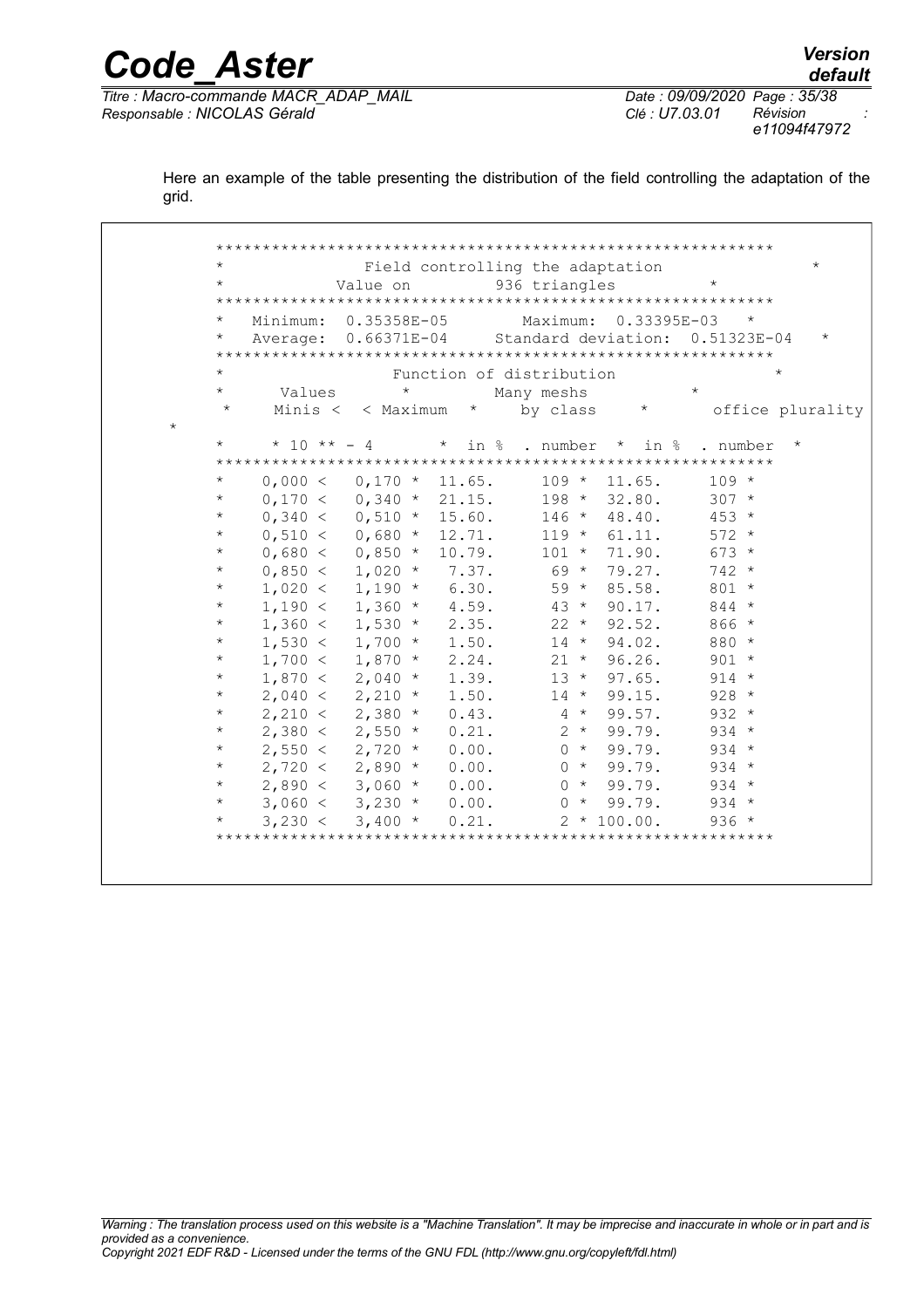*Titre : Macro-commande MACR\_ADAP\_MAIL Date : 09/09/2020 Page : 36/38 Responsable : NICOLAS Gérald Clé : U7.03.01 Révision :*

*e11094f47972*

*default*

The diagnosis on the distribution of the field controlling the adaptation of grid points out initially the extreme values recorded in calculation in progress. Here the minimum is of 0,353585x10<sup>-5</sup> and the maximum of  $0.33395x10^{-3}$ . One specifies the median value,  $0.66371x10^{-4}$ , and the standard deviation,  $0.51323x10<sup>-4</sup>$ . Then one presents the distribution by equidistant slice starting from the optimum value, 0. It is seen that for 880 triangles, the value of the field is lower than  $1,70x10^{-4}$ , that is to say 94,02% of the full number of triangles. Then, for 21 triangles the value of the field lies between 1,70x10-4 and 1,87x10-4, that is to say 2,24% of the full number of triangles. In cumulated, one thus notes that for 901= 880 + 21 triangles, the value of the field is lower than  $1,87x10^{-4}$ , that is to say 96,26% of the total. And so on. For example, for 99,79% of the meshs, the value of the field is lower than 2,55x10<sup>-4</sup>.



On the preceding figure, one can see the representation in the form of histogram of the percentages of meshs in each beach of value concerned. As one could also note it in the preceding table, one notes that very few meshs concentrate the strong values.

By visualizing a representation of the cumulated percentage of meshs in a beach of value given, there is the following figure.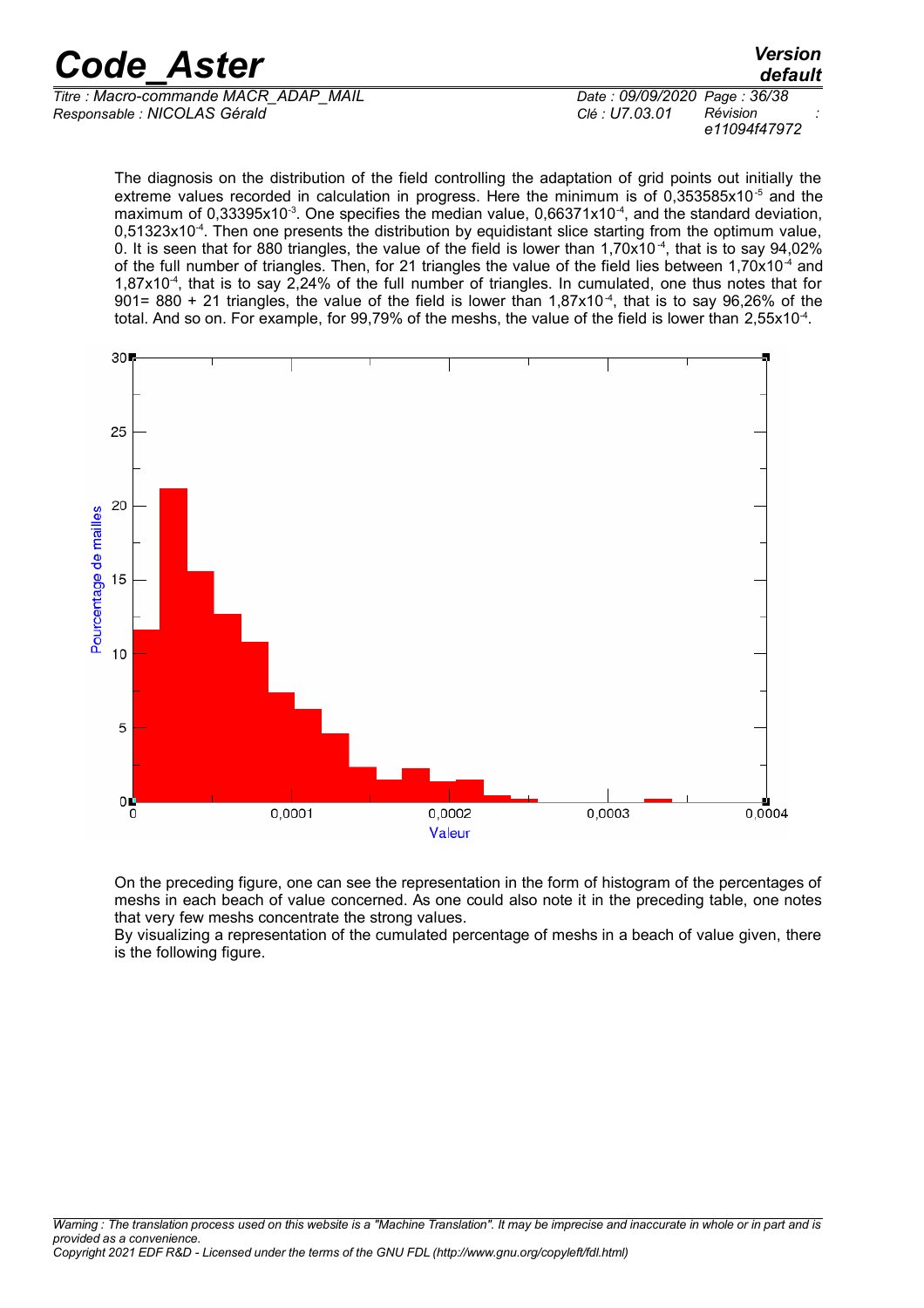*Titre : Macro-commande MACR\_ADAP\_MAIL Date : 09/09/2020 Page : 37/38 Responsable : NICOLAS Gérald Clé : U7.03.01 Révision :*

*e11094f47972*

*default*



*Code\_Aster Version*

From this distribution of the values, one can deduce two consequences on the strategies from refinement.

If one asks for a refinement on a relative criterion of the value of the field, keyword CRIT\_RAFF\_REL, that amounts selecting the meshs the elements which are on the right of the vertical line passing by this criterion. For example if one asks CRIT\_RAFF\_REL =  $0.77$ , one will select all the meshs whose error is higher than  $0.35358x10^{-5} + 0.77x$  (0.33395x10<sup>-3</sup>-0.35358x10<sup>-5</sup>), that is to say 2,58x10<sup>-3</sup>. It is noted that corresponds to very few meshs: 2 only exceed this value, that is to say 0.21% of the total. One had the feeling to ask for an important refinement, 0.77 is a quarter *roughly speaking*, but one makes some does not refine almost nothing.

If one asks for a refinement on a percentage of meshs, keyword CRIT RAFF PE, that amounts selecting the meshs which are above the horizontal line passing by this criterion. For example if one asks CRIT\_RAFF\_PE =  $0.10$ , one will select the 10% of the worst meshs, that is to say 93 meshs. It is the horizontal line with 90%. Among these meshs, "least worse" carry a value lower than 1,36x10<sup>-4</sup>, that is to say 40% of the maximum value. It is rather effective since the large variations will have been trapped.

The consequence of these remarks is that it is advisable to make a first analysis of the distribution of the values of the field before choosing the type and the values of the criteria of refinement. It is indeed useless, even expensive in term of increase in the size of grid, to refine in zones where the field is not very strong. The adaptation will be all the more powerful as one will have known to reduce the meshs to strong value until obtaining a balance in the grid.